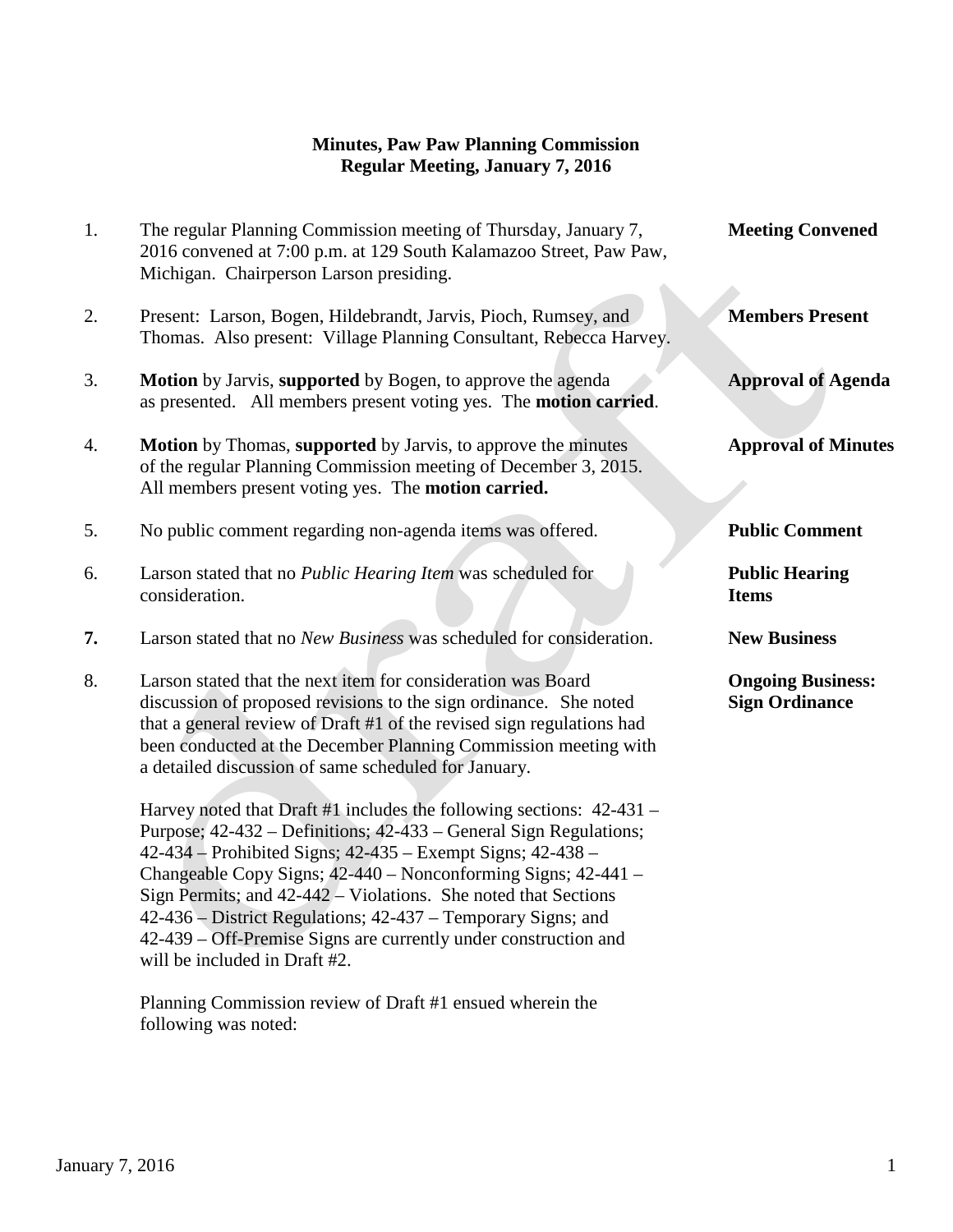Section 42-431 – Purpose

- This section represents an important element of the sign regulations (per the 'Michigan Sign Guidebook')
- Only minor modifications to the existing text are proposed
- The proposed draft text is acceptable

Section 42-433 – Definitions

- sign definitions are proposed to continue to be set forth in the definitions section of the Zoning Ordinance (Section 42-3)
- the definition of 'sign' is proposed to be revised and a number of new definitions are proposed to be added
- a review of the proposed definitions will follow

Section 42-433 – General Sign Regulations

- Subsection f) allows for signs to be illuminated and provides guidelines for external illumination
- The existing standard that prohibits internal sign illumination within 150 ft of residential zoning should be added back into the draft text
- The remaining provisions are acceptable

Section 42-434 – Prohibited Signs

- Subsections b), d), e), and j) will be further addressed through the 'temporary sign' standards that are still being developed
- Subsection c) prohibits 'animated signs' - what kind of signs are included in that definition?
- Subsections g) and i) continue to prohibit 'rotating' and 'flashing' signs

Larson, Hildebrandt, Rumsey: signage in the downtown area is addressed through the Downtown Overlay District - - why should 'animated' and 'flashing' signs be prohibited elsewhere in the Village? Village businesses should be provided every opportunity to advertise so that they may succeed.

Pioch, Jarvis, Bogen: 'animated' and 'flashing' signs are not consistent with the aesthetic environment of the commercial corridors in the Village and will negatively impact the character of the community. Further, the visual activity associated with sign animation and movement creates sign clutter and results in roadway distraction and confusion.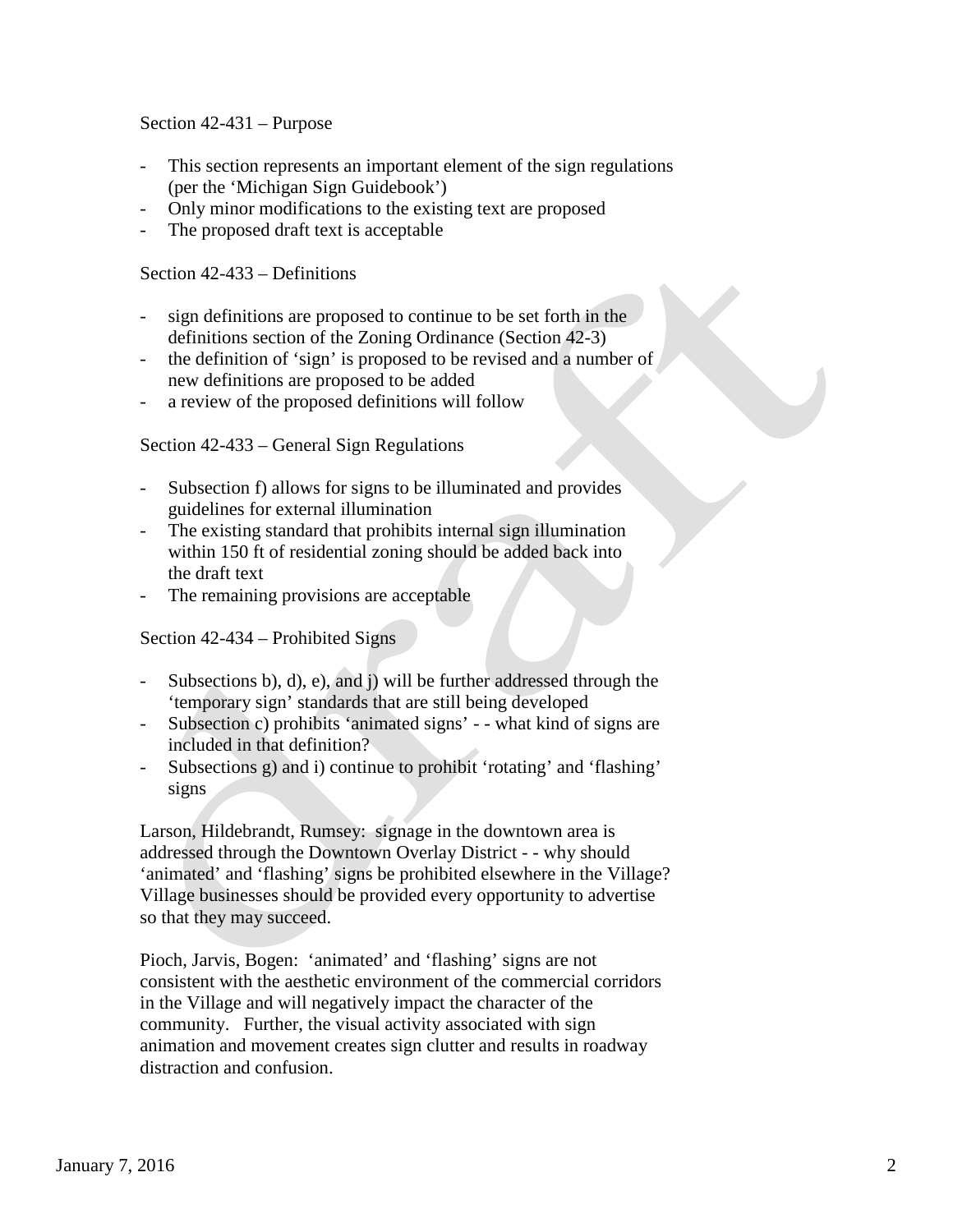Planning Commission members agreed that information/studies that speak to the role of signage in community character and business success would be helpful. Harvey noted that she will seek to provide the requested information.

Section 42-435 – Exempt Signs

- Subsection e) should be revised to allow 'nameplates' on structures other than just gates and walls
- (Harvey) This section needs additional study for 'content-neutrality'

 Due to the lateness of the hour, it was agreed that continued review of the revised sign regulations would be scheduled for the February meeting. It was noted that Sections 42-436, 42-437, and 42-439 will be completed and included in Draft #2 for Planning Commission consideration in February.

9. Rumsey inquired as to the status of the required landscape plan for **Member Comments** the vehicle sales facility located on Kalamazoo Avenue.

 Bogen questioned if 'natural' landscape areas are regulated in the Village.

Harvey noted that she will confirm and respond to the noted questions.

| 10. | Harvey distributed copies of the updated codified Zoning Ordinance         | <b>Village Manager/</b>    |
|-----|----------------------------------------------------------------------------|----------------------------|
|     | to Commission members.                                                     | <b>Planning Consultant</b> |
|     | Harvey provided copies of maps generated through VanBuren County           |                            |
|     | Planning Department depicting data on age of housing, owner/non-owner      |                            |
|     | occupied housing, and housing value within the Village of Paw Paw.         |                            |
|     | Extensive discussion was held on the residential patterns reflected on the |                            |

11. There being no further business to come before the Commission, the **Adjournment** meeting was adjourned at 8:45 p.m.

maps.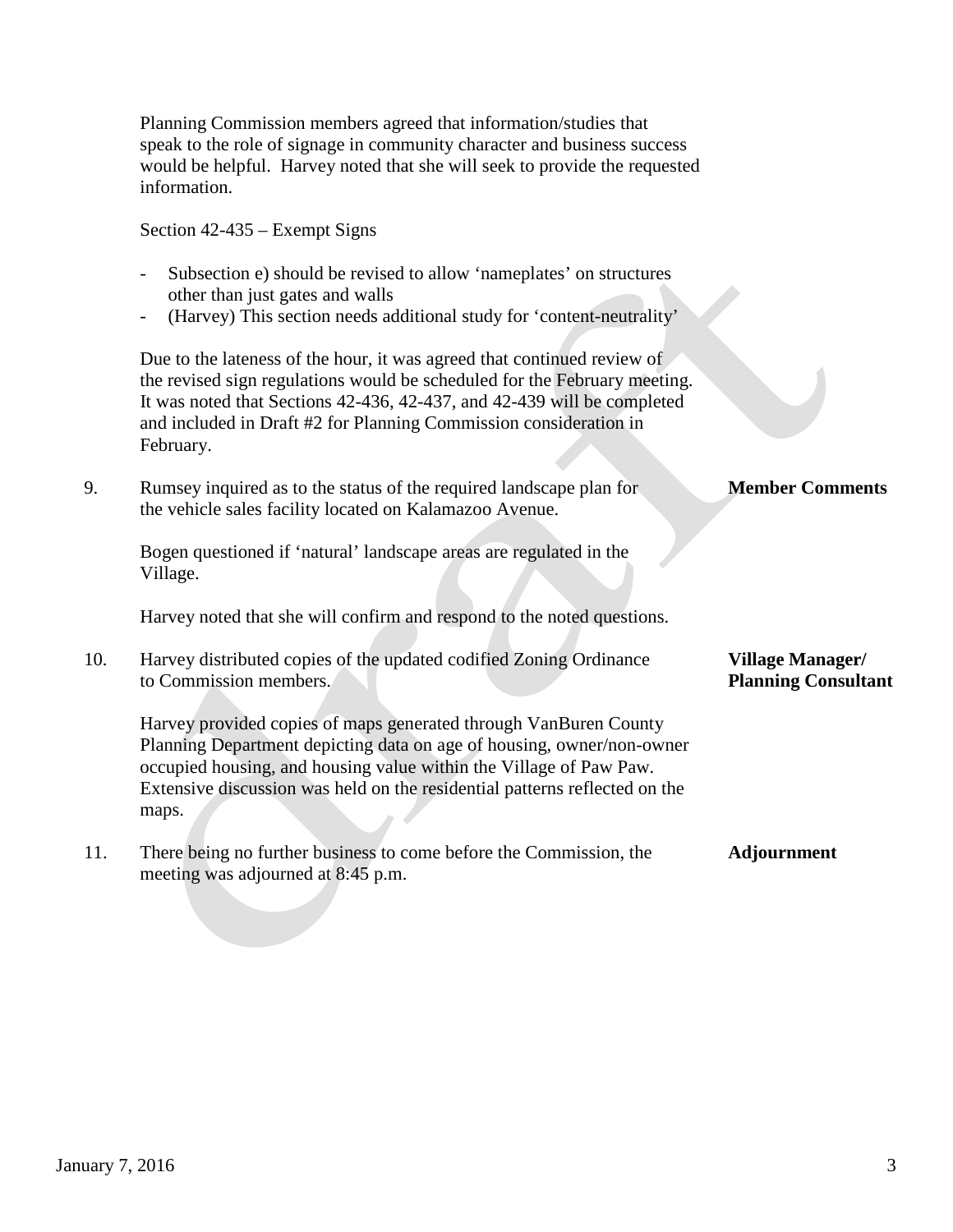### **Minutes, Paw Paw Planning Commission Regular Meeting, February 4, 2016**

| 1. | The regular Planning Commission meeting of Thursday, February 4,<br>2016 convened at 7:00 p.m. at 129 South Kalamazoo Street, Paw Paw,<br>Michigan. Chairperson Larson presiding.                                                                                                                                                                                                                                                                                                                                                                                                                                                                                                                         | <b>Meeting Convened</b>                           |
|----|-----------------------------------------------------------------------------------------------------------------------------------------------------------------------------------------------------------------------------------------------------------------------------------------------------------------------------------------------------------------------------------------------------------------------------------------------------------------------------------------------------------------------------------------------------------------------------------------------------------------------------------------------------------------------------------------------------------|---------------------------------------------------|
| 2. | Present: Larson, Bogen, Jarvis, Pioch, and Rumsey. Also present:<br>Village Planning Consultant, Rebecca Harvey.                                                                                                                                                                                                                                                                                                                                                                                                                                                                                                                                                                                          | <b>Members Present</b>                            |
| 3. | Motion by Rumsey, supported by Jarvis, to approve the agenda<br>as presented. All members present voting yes. The <b>motion carried</b> .                                                                                                                                                                                                                                                                                                                                                                                                                                                                                                                                                                 | <b>Approval of Agenda</b>                         |
| 4. | <b>Motion</b> by Jarvis, supported by Pioch, to approve the minutes<br>of the regular Planning Commission meeting of January 7, 2016.<br>All members present voting yes. The motion carried.                                                                                                                                                                                                                                                                                                                                                                                                                                                                                                              | <b>Approval of Minutes</b>                        |
| 5. | No public comment regarding non-agenda items was offered.                                                                                                                                                                                                                                                                                                                                                                                                                                                                                                                                                                                                                                                 | <b>Public Comment</b>                             |
| 6. | Larson stated that no Public Hearing Item was scheduled for<br>consideration.                                                                                                                                                                                                                                                                                                                                                                                                                                                                                                                                                                                                                             | <b>Public Hearing</b><br><b>Items</b>             |
| 7. | Larson stated that no New Business was scheduled for consideration.                                                                                                                                                                                                                                                                                                                                                                                                                                                                                                                                                                                                                                       | <b>New Business</b>                               |
| 8. | Larson stated that the next item for consideration was Board<br>discussion of proposed revisions to the sign ordinance. She noted<br>that a detailed review of Sections 42-431 through 42-435 of Draft #1<br>of the revised sign regulations had been completed at the January<br>Planning Commission meeting and that continued review of the draft<br>text was scheduled for the February meeting.<br>Harvey referenced Draft #2 of the revised sign regulations. She stated<br>that Draft #2 represents the incorporation of modifications suggested at<br>the January meeting, as well as a completed Section 42-436 – District<br>Regulations. Harvey noted that Section 42-437 – Temporary Signs is | <b>Ongoing Business:</b><br><b>Sign Ordinance</b> |

 Planning Commission review of Draft #2 ensued wherein the following was noted:

Section 42-433 – General Sign Regulations

- the revisions made are consistent with Board discussion
- the proposed text is acceptable

still under construction.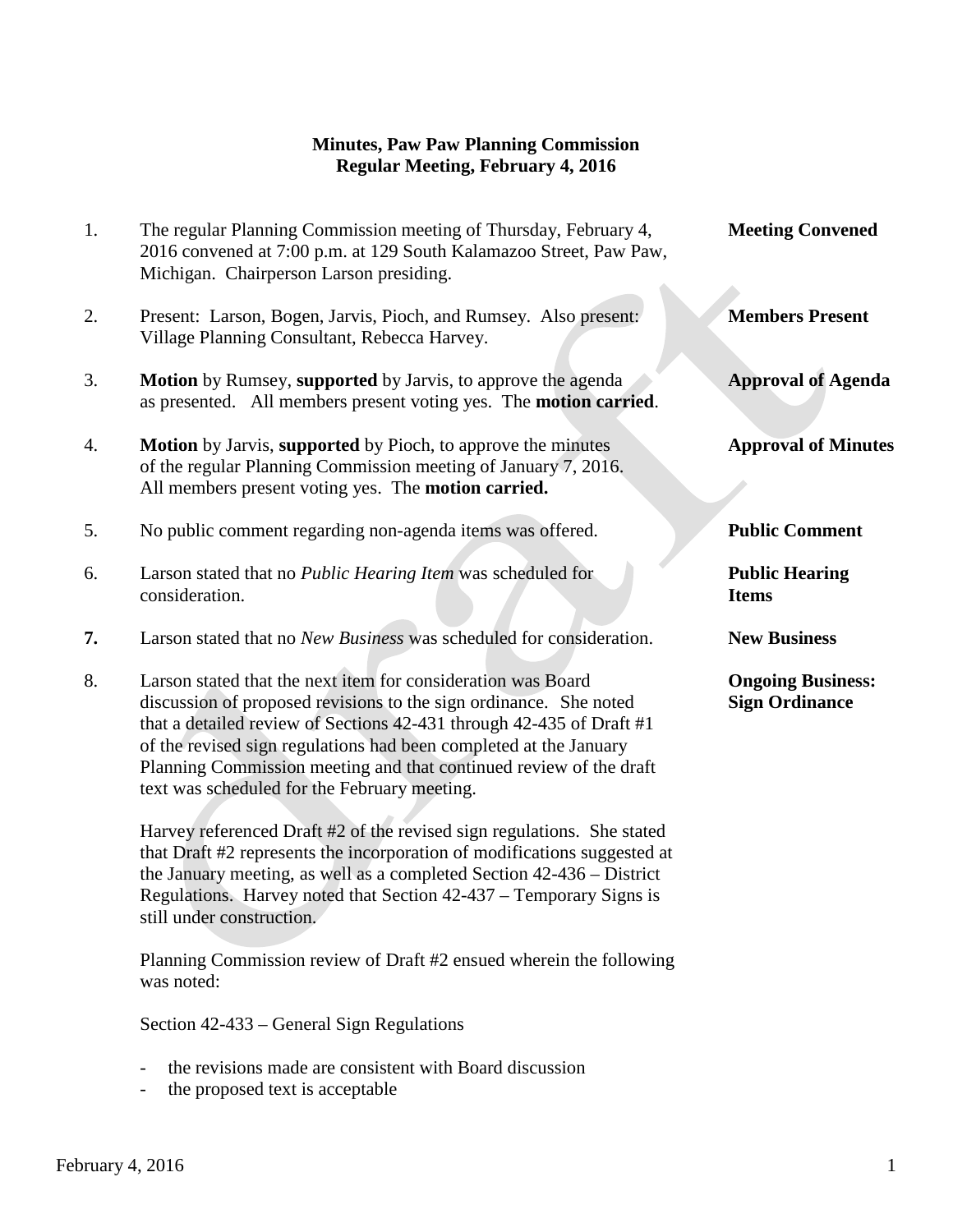Section 42-434 – Prohibited Signs

- the revisions made are consistent with Board discussion
- the proposed text is acceptable

Section 42-435 – Exempt Signs

- the revisions made are consistent with Board discussion
- with the addition of Subsection d) Home occupation signs, a definition of 'home occupation sign' should be added to Section 42-3 and the reference to signage for home occupations should be removed from the 'home occupation' provision
- the proposed text is acceptable

Section 42-436 – District Regulations

- support was noted for the table format
- a review of the existing sign standards set forth in this Section is warranted
- Subsections  $b$ ) f) are acceptable
- should this section provide for 'tenant locater' signs

 Due to the lateness of the hour, it was agreed that continued review of the revised sign regulations would be scheduled for the March meeting. Harvey noted that Section 42-437 will be completed and included in Draft #3 for Planning Commission consideration in March.

- 9. General Board discussion was held on the status of projects within the **Member Comments** Village. (Berkshire; ownership of railroad right-of-way; Gallagher's; and the 'Old Guitar Building')
- 10. Harvey noted that the Village is in receipt of the Annual Update from **Village Manager/** Wings of God pursuant to the Special Land Use Permit. **Planning Consultant**
- 11. There being no further business to come before the Commission, the **Adjournment** meeting was adjourned at 8:55 p.m.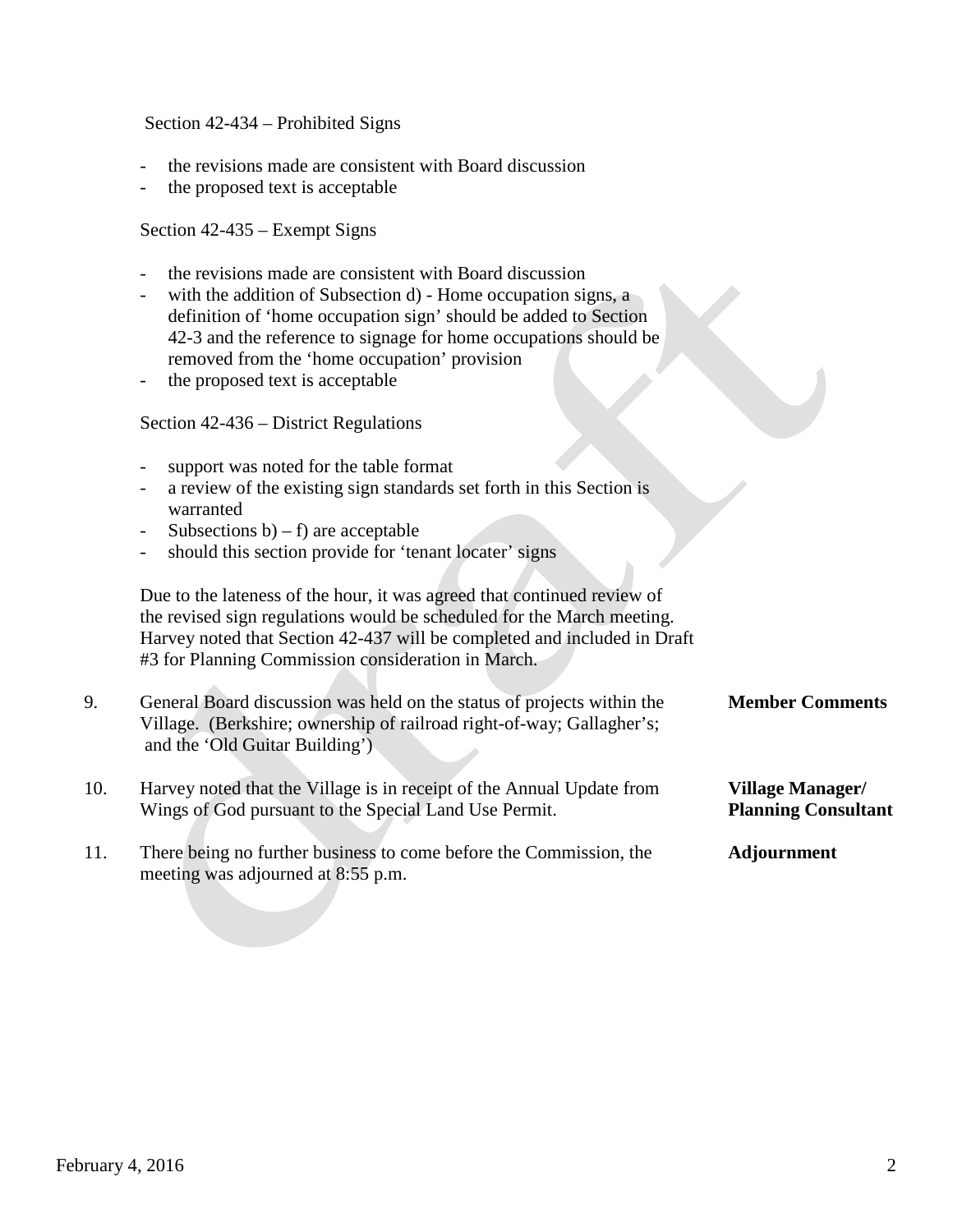## **Minutes, Paw Paw Planning Commission Regular Meeting, March 3, 2016**

| 1. | The regular Planning Commission meeting of Thursday, March 3,<br>2016 convened at 7:00 p.m. at 129 South Kalamazoo Street, Paw Paw,<br>Michigan. Chairperson Larson presiding.                                                                                                                                                                                                                                                            | <b>Meeting Convened</b>                           |
|----|-------------------------------------------------------------------------------------------------------------------------------------------------------------------------------------------------------------------------------------------------------------------------------------------------------------------------------------------------------------------------------------------------------------------------------------------|---------------------------------------------------|
| 2. | Present: Larson, Bogen, Hildebrandt, Pioch, and Rumsey. Also present:<br>Village Planning Consultant, Rebecca Harvey.                                                                                                                                                                                                                                                                                                                     | <b>Members Present</b>                            |
| 3. | Motion by Pioch, supported by Rumsey, to approve the agenda<br>as presented. All members present voting yes. The <b>motion carried</b> .                                                                                                                                                                                                                                                                                                  | <b>Approval of Agenda</b>                         |
| 4. | It was noted that approval of the minutes of the regular Planning<br>Commission meeting of February 4, 2016 will be postponed to the<br>April meeting.                                                                                                                                                                                                                                                                                    | <b>Approval of Minutes</b>                        |
| 5. | No public comment regarding non-agenda items was offered.                                                                                                                                                                                                                                                                                                                                                                                 | <b>Public Comment</b>                             |
| 6. | Larson stated that no Public Hearing Item was scheduled for<br>consideration.                                                                                                                                                                                                                                                                                                                                                             | <b>Public Hearing</b><br><b>Items</b>             |
| 7. | Larson stated that no New Business was scheduled for consideration.                                                                                                                                                                                                                                                                                                                                                                       | <b>New Business</b>                               |
| 8. | Larson stated that the next item for consideration was Board<br>discussion of proposed revisions to the sign ordinance. She noted<br>that a review of Sections 42-431 through 42-435 (as revised) and of<br>Section 42-436 set forth in Draft #2 of the revised sign regulations<br>had been completed at the February Planning Commission meeting<br>and that continued review of the draft text was scheduled for the March<br>meeting. | <b>Ongoing Business:</b><br><b>Sign Ordinance</b> |
|    | Harvey referenced Draft #3 of the revised sign regulations. She stated<br>that Draft #3 represents the incorporation of modifications suggested at<br>the February meeting, as well as a completed Section 42-437 – Temporary                                                                                                                                                                                                             |                                                   |

 Planning Commission review of Draft #3 ensued wherein the following was noted:

Section 42-434 – Prohibited Signs

- Larson requested reconsideration of Subsection i) 'signs on vehicles'
- lengthy discussion ensued regarding application of the proposed

Signs.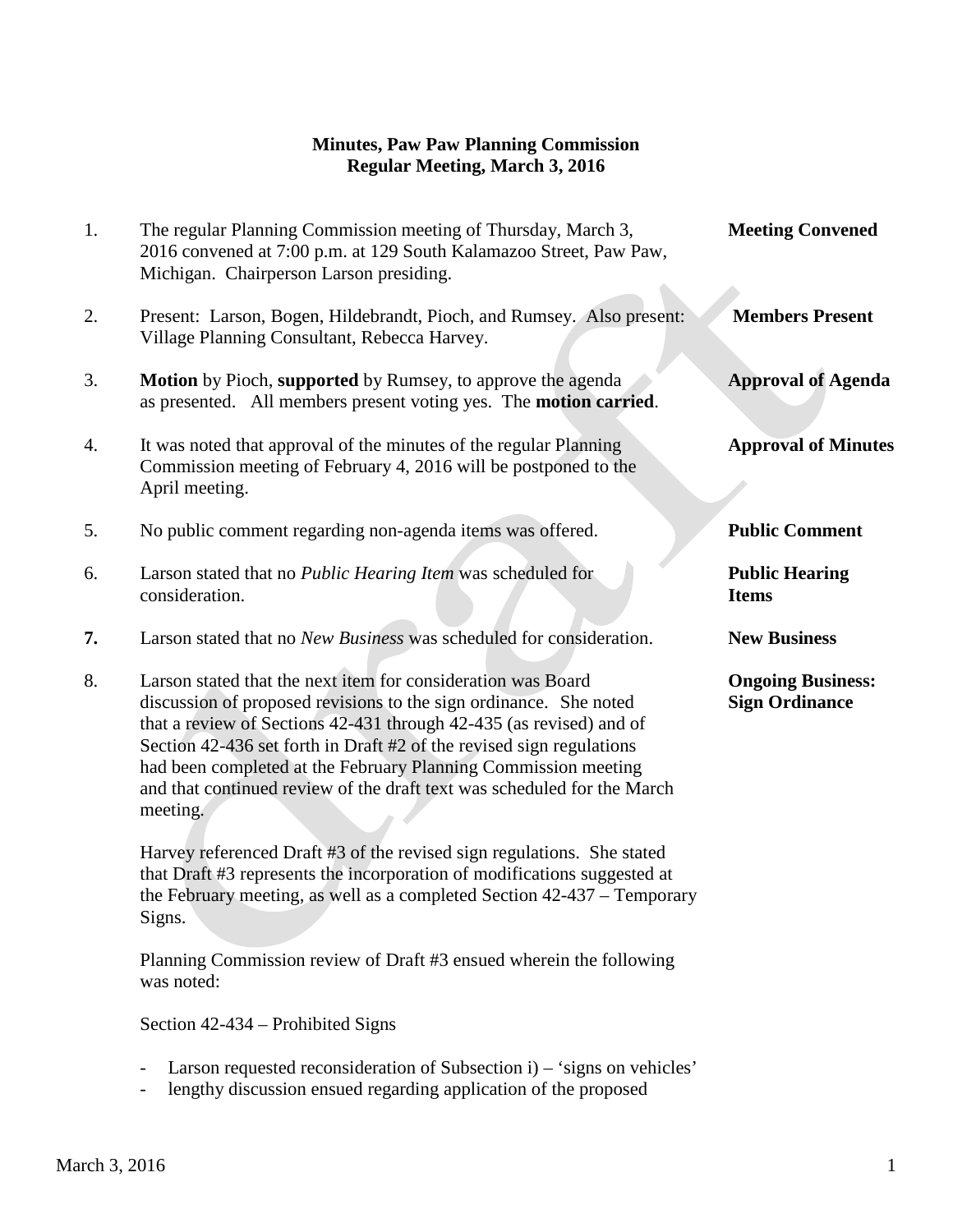standard

Harvey was directed to provide clarification of the standard through sample ordinances with similar text

Section 42-437 – Temporary Signs

- remove requirement for a 'temporary sign permit'
- allow two temporary signs for first 66 ft of lot frontage with one additional sign for each additional 30 ft of lot frontage
- allow 6 sq ft total area and 4 ft height in residential districts
- allow 32 sq ft total area and 6 ft height in commercial/industrial districts
- remove time limit

Section 42-438 – Changeable Copy Signs Section 42-439 – Nonconforming Signs Section 42-440 – Abandoned Signs Section 42-441 – Sign Permits

Section 42-442 – Violations

the proposed draft text is acceptable

Section 42-3 – Definitions

- define 'balloon sign' as temporary
- delete definition of 'bench sign'
- delete definition of 'directional sign'
- define 'pennant sign' as temporary
- define 'portable sign' as temporary

 Harvey was directed to incorporate the noted revisions into Draft #4 for final draft review in April. It was agreed that the dimensional requirements applicable to signs set forth in Section 42-436 would be reviewed at that time as well. It was suggested that the draft text also be submitted to the Village Zoning Administrator for review and comment.

- 9. Larson distributed a draft of the 2015 Planning Commission Annual **Member Comments** Report and requested Commission review of the document in preparation for action at the April meeting.
- 10. Harvey reported that the Planning Studio class at Western Michigan **Village Manager/** University has once again selected a project within the Village of Paw **Planning Consultant** and has requested the opportunity to present the project to the Planning Commission in April.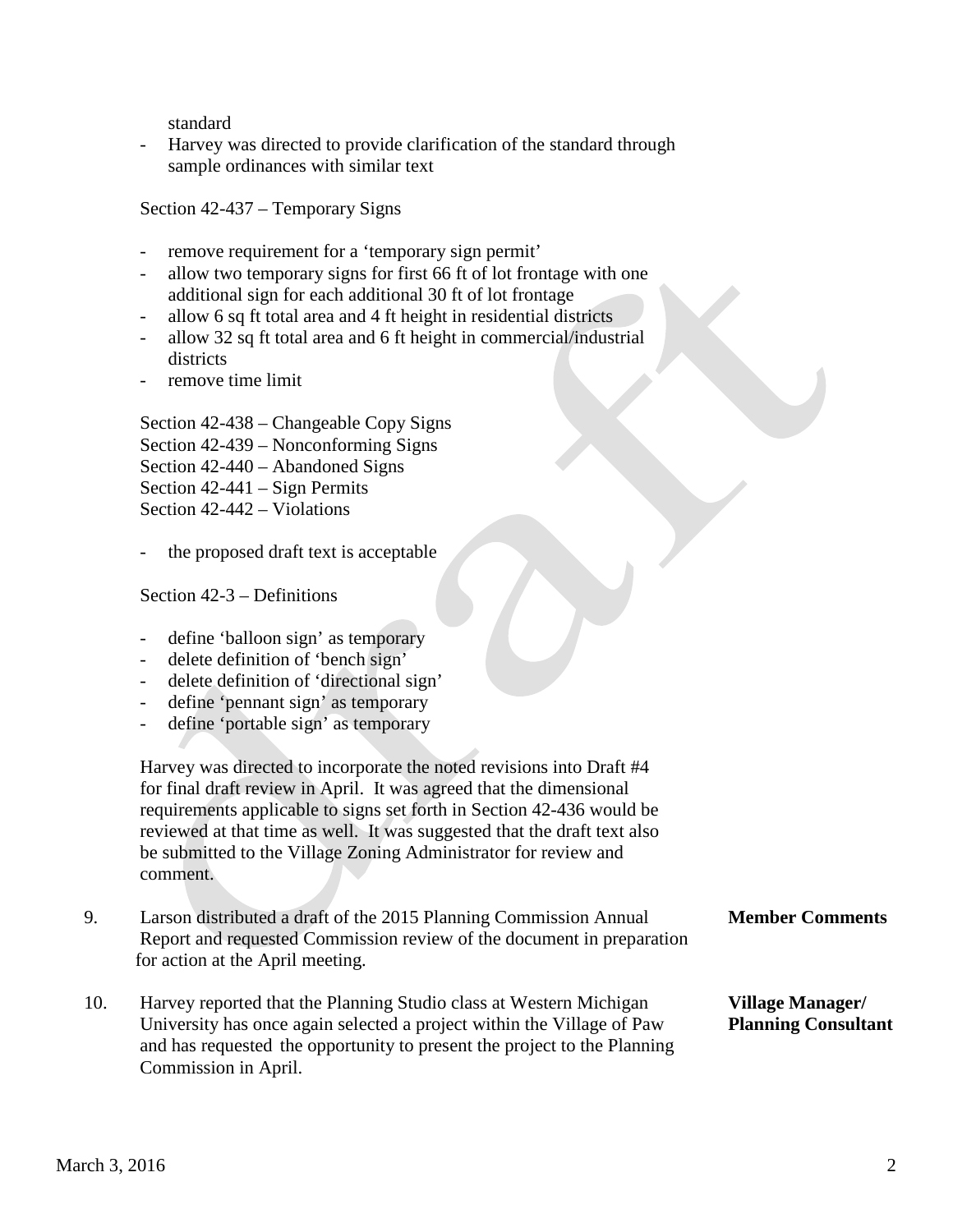It was determined that a special meeting of the Planning Commission will be scheduled for Thursday, April 21, 2016 at 7:00. Given the nature of the project, it was noted that the Village Council and members of the Paw Paw Township Board and Planning Commission will also be invited to attend.

| There being no further business to come before the Commission, the | Adjournment |
|--------------------------------------------------------------------|-------------|
| meeting was adjourned at 9:13 p.m.                                 |             |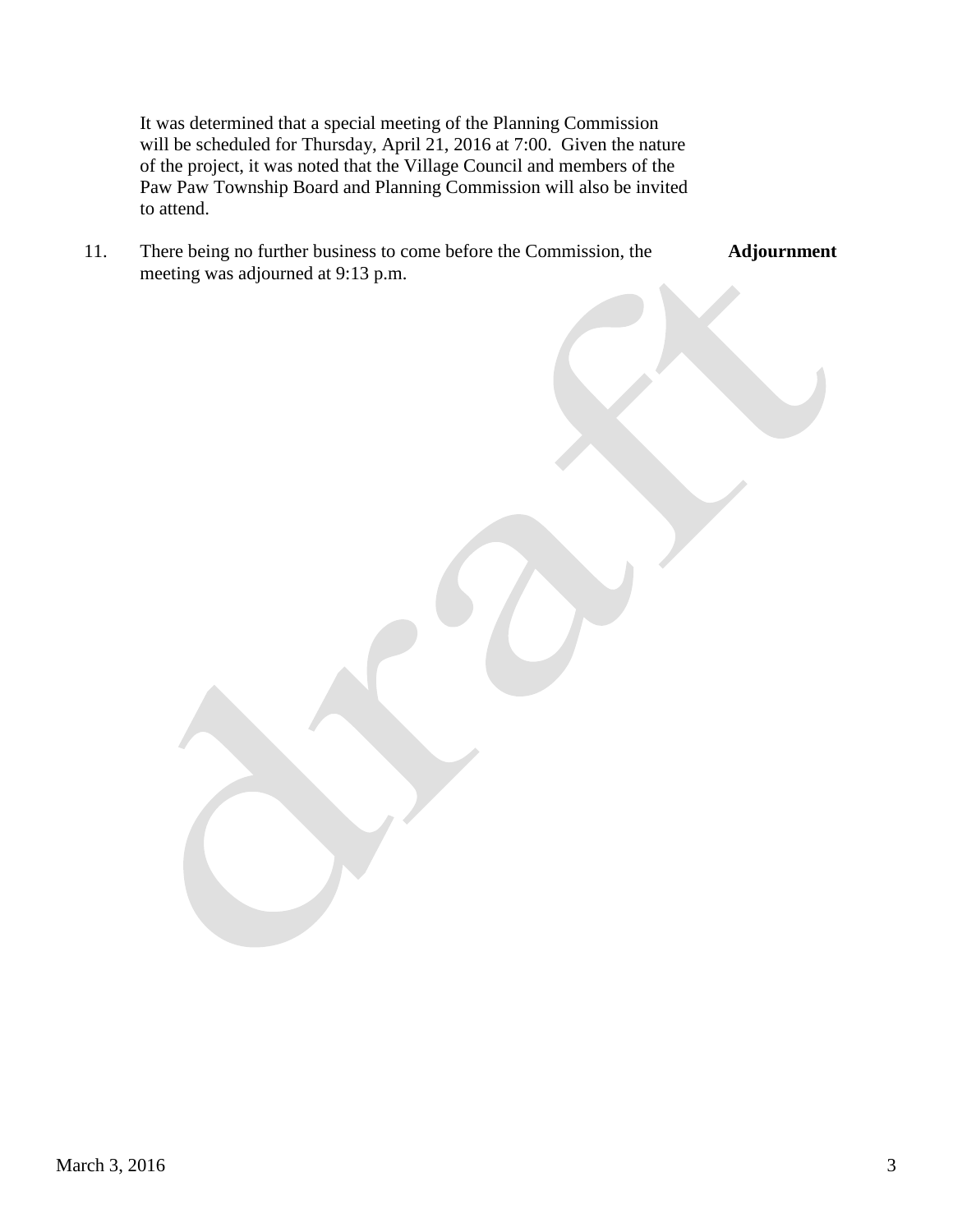# **Minutes, Paw Paw Planning Commission Regular Meeting, April 7, 2016**

| 1. | The regular Planning Commission meeting of Thursday, April 7,<br>2016 convened at 7:00 p.m. at 609 West Michigan, Paw Paw,<br>Michigan. Chairperson Larson presiding.                                                                                                                                                                                                                                                                                                                                                                                                                                      | <b>Meeting Convened</b>                      |
|----|------------------------------------------------------------------------------------------------------------------------------------------------------------------------------------------------------------------------------------------------------------------------------------------------------------------------------------------------------------------------------------------------------------------------------------------------------------------------------------------------------------------------------------------------------------------------------------------------------------|----------------------------------------------|
| 2. | Present: Larson, Bogen, Rumsey and Thomas. Also present: Village<br>Planning Consultant, Rebecca Harvey.                                                                                                                                                                                                                                                                                                                                                                                                                                                                                                   | <b>Members Present</b>                       |
| 3. | <b>Motion</b> by Rumsey, supported by Thomas, to approve the agenda<br>as presented. All members present voting yes. The <b>motion carried</b> .                                                                                                                                                                                                                                                                                                                                                                                                                                                           | <b>Approval of Agenda</b>                    |
| 4. | <b>Motion</b> by Thomas, supported by Bogen, to approve the minutes of the<br>regular Planning Commission meeting of February 4, 2016 as presented.<br>All members present voting yes. The motion carried.                                                                                                                                                                                                                                                                                                                                                                                                 | <b>Approval of Minutes</b>                   |
|    | <b>Motion</b> by Rumsey, supported by Thomas, to approve the minutes of the<br>regular Planning Commission meeting of March 3, 2016 as presented.<br>All members present voting yes. The motion carried.                                                                                                                                                                                                                                                                                                                                                                                                   |                                              |
| 5. | No public comment regarding non-agenda items was offered.                                                                                                                                                                                                                                                                                                                                                                                                                                                                                                                                                  | <b>Public Comment</b>                        |
| 6. | Larson stated that no Public Hearing Item was scheduled for<br>consideration.                                                                                                                                                                                                                                                                                                                                                                                                                                                                                                                              | <b>Public Hearing</b><br><b>Items</b>        |
| 7. | Larson stated that the next item for consideration was the request for<br>site plan review of proposed site improvements/renovations to the<br>existing Wendy's located at 828 South Kalamazoo Street. The subject<br>property is within the B-2 District.                                                                                                                                                                                                                                                                                                                                                 | <b>New Business:</b><br><b>SPR</b> - Wendy's |
|    | Matt Cole of Paradigm Design was present on behalf of the application.<br>He provided an overview of the project, noting that building renovations<br>would include a refresh of the façade and changes to building signage.<br>Site improvements would include a redesign of the drive-thru area; the<br>addition of a 16 ft wide driveway loop in front of the building and a new<br>driveway access to Fadel Street to improve site circulation; a revised<br>parking lot layout and reduction of on-site parking from 53 spaces to 37<br>spaces (36 parking spaces are required); and new landscaping. |                                              |
|    | In response to Board questions, Cole stated that the site improvements<br>will include a resolution to the current storm water drainage issue in the                                                                                                                                                                                                                                                                                                                                                                                                                                                       |                                              |

parking lot. Board members expressed support for the proposed access/

circulation and landscaping improvements at the site.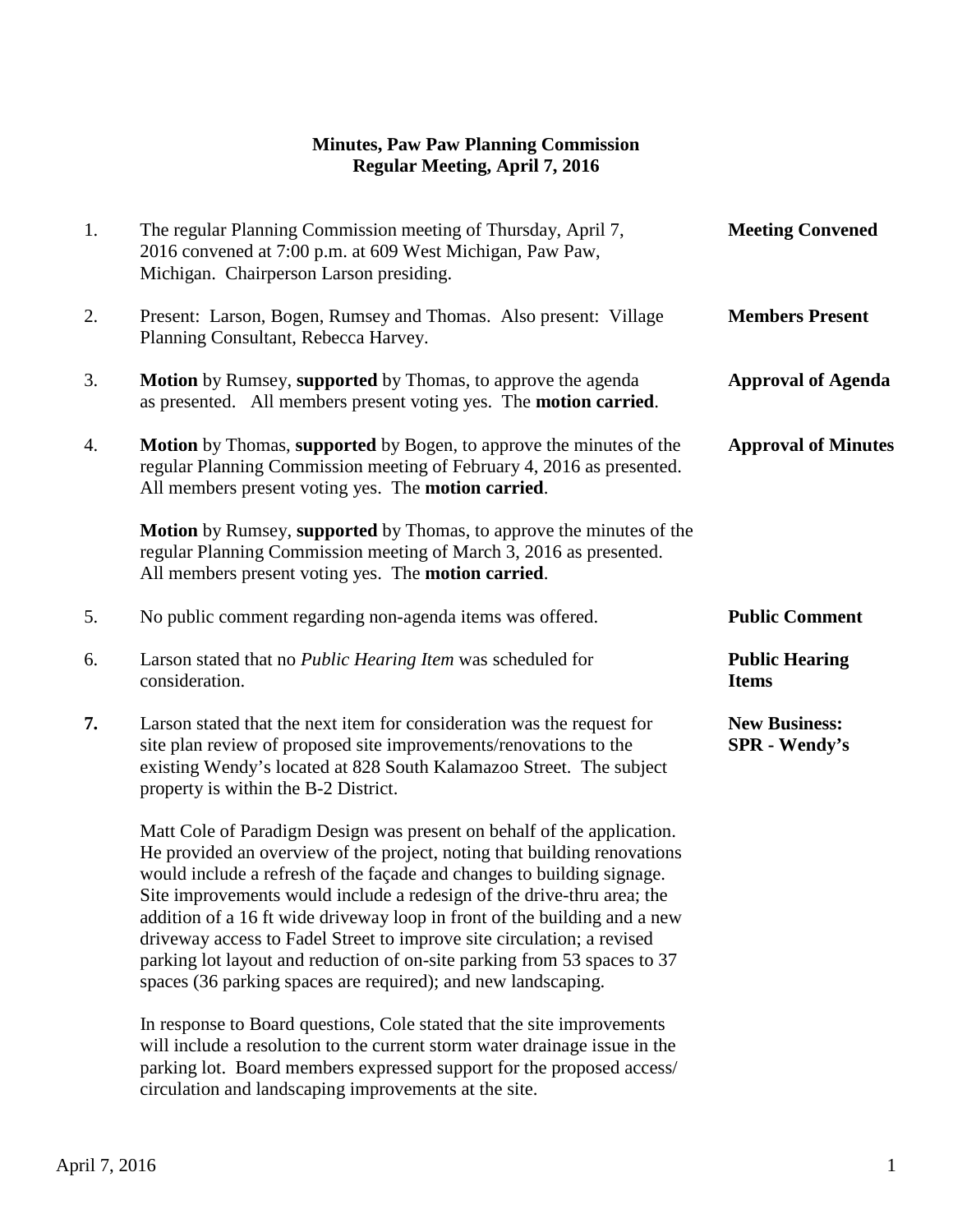No public comment was offered on the matter.

 The Board proceeded with a review of the site plan pursuant to the Site Plan Review Criteria set forth in Section 42-404 (4), with specific reference to the Planning/Zoning Report. Harvey noted that the existing use is a Special Land Use within the B-2 District but that the proposed renovations do not require an amendment of the Special Land Use Permit.

 **Motion** by Thomas, **supported** by Rumsey, to recommend Village Council approval of the site plan for the proposed improvements/ renovations at the site of Wendy's located at 828 South Kalamazoo Street. The recommendation is based upon a finding that the proposal meets the criteria for Site Plan Approval set forth in Section 42-402 (4), Zoning Ordinance, and subject to the following conditions:

- 1. Compliance with the proposed Landscape Plan.
- 2. Proposed signage shall be subject to compliance with Ordinance standards and shall require a sign permit.
- 3. Village Fire Department review/approval.
- 4. Village approval of the storm water improvements to address the existing drainage problem on the site.
- 5. Compliance with all applicable Federal, State and Local codes/ ordinances.

All members present voting yes. The **motion carried**.

| 8.  | <b>Motion</b> by Rumsey, supported by Bogen, to nominate and elect the<br>following slate of Planning Commission officers for the 2016-2017<br>fiscal year: Chair – Kathy Larson; Vice-Chair – Dave Bogen;<br>Secretary – Mike Thomas. All members present voting yes. The<br>motion carried. | <b>New Business:</b><br><b>Election of</b><br><b>Officers</b> |
|-----|-----------------------------------------------------------------------------------------------------------------------------------------------------------------------------------------------------------------------------------------------------------------------------------------------|---------------------------------------------------------------|
| 9.  | <b>Motion</b> by Thomas, supported by Rumsey, to adopt by resolution<br>the proposed 2016-2017 meeting schedule of the Planning Commission.<br>All members present voting yes. The <b>motion carried</b> .                                                                                    | <b>New Business:</b><br><b>Meeting Schedule</b>               |
| 10. | The Board noted the accuracy and completeness of the 2015 Annual<br>Report prepared by the Chair. Motion by Rumsey, supported by Bogen,<br>to accept the 2015 Planning Commission Annual Report as presented. All<br>members present voting yes. The <b>motion carried</b> .                  | <b>New Business:</b><br>2015 PC Annual<br><b>Report</b>       |

11. Larson referenced the draft 2016-2017 Planning Commission Work Plan **New Business:**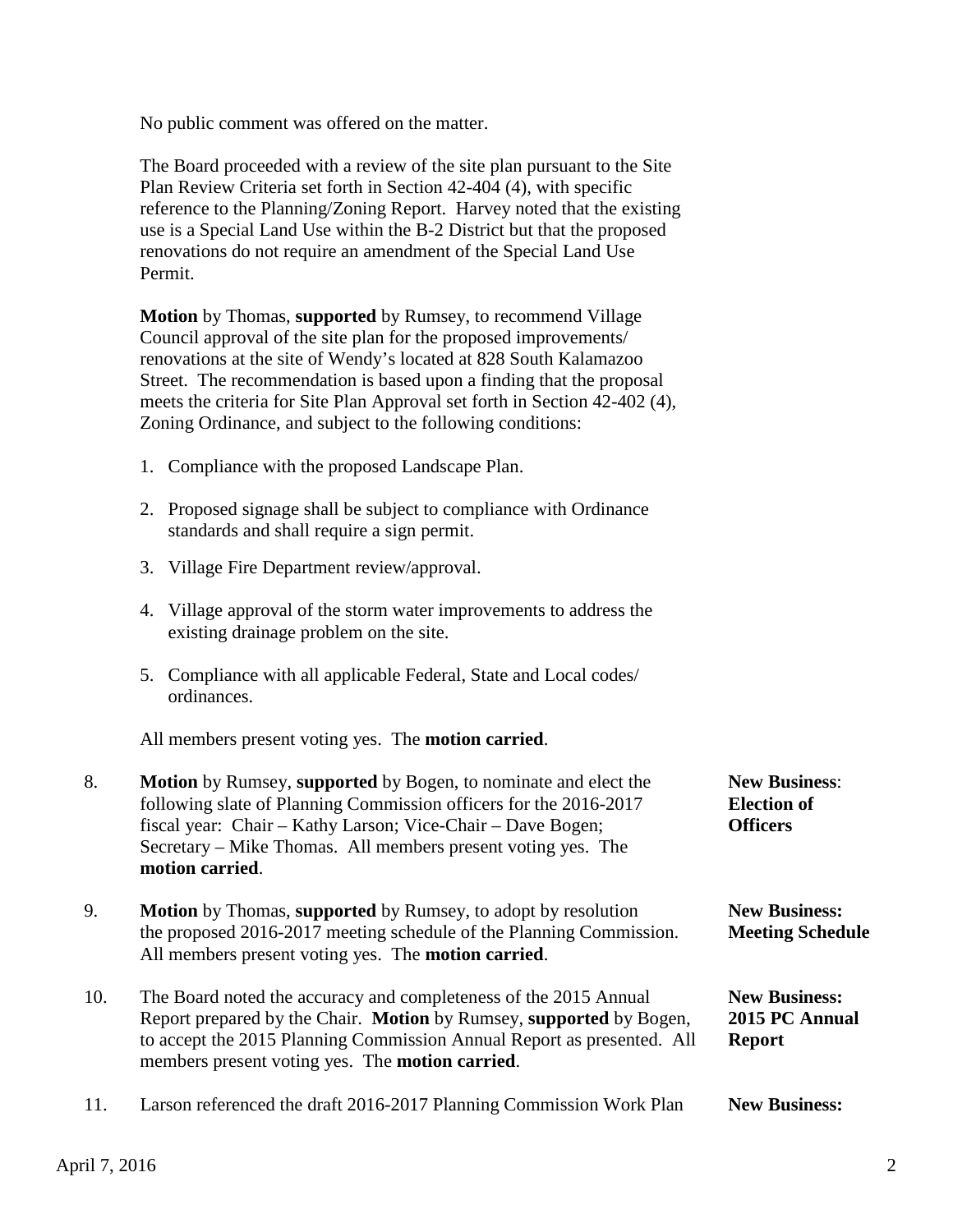prepared for Board discussion. The following was noted: **PC Work Plan**

- Item a. *Review sign ordinance* was ranked #1 in 2015 and is in progress. It is estimated to be completed in June/July.
- Item c. *Develop waterfront overlay district* is in progress as the WMU Planning Studio project and will be presented to the Planning Commission this month.
- Item j. *5-year review of Master Plan* was ranked #2 in 2015. An RFP was developed and distributed and an update proposal is currently under consideration by the Village Council.

 Board members agreed that Item c. – *Develop waterfront overlay district* should be ranked #3 in anticipation of the required review of the Planning Studio project.

 Harvey noted that the remaining items on the Work Plan were identified through a review of the Zoning Ordinance to determine if any existing regulations inhibit implementation of the Master Plan or if any new requirements are needed to assist in implementing the Master Plan. Board members noted support of the identified work items.

 General Board discussion ensued regarding potential work items aimed at improving the appearance of the Village. 'Rental housing' and 'trees' were identified as target issues.

12. Larson stated that the next item for consideration was Board **Ongoing Business:** discussion of proposed revisions to the sign ordinance. She noted **Sign Ordinance** that a review of Draft #3 had been completed in March and that Harvey was directed to incorporate the noted revisions into Draft #4 for final draft review in April. It was agreed that the dimensional requirements applicable to signs set forth in Section 42-436 would also be reviewed in April.

 Harvey referenced Draft #4, noting the revisions made and the addition of photos for clarification. In further review of Section 42-438 – Changeable Copy Signs and the proposed definitions for Electronic Display Signs, it was determined that 'changeable copy signs', 'electronic changeable copy signs' and 'electronic graphic display signs' were acceptable and should all be allowed through Section 42-438. 'Video display signs' and 'multi-vision or tri-vision signs' should remain prohibited.

 In review of Section 42-436, it was determined that the provision allowing '1 wall sign per street frontage' should be clarified to require each additional wall sign allowed to be oriented toward the additional street frontage. It was further noted that one square foot per foot in length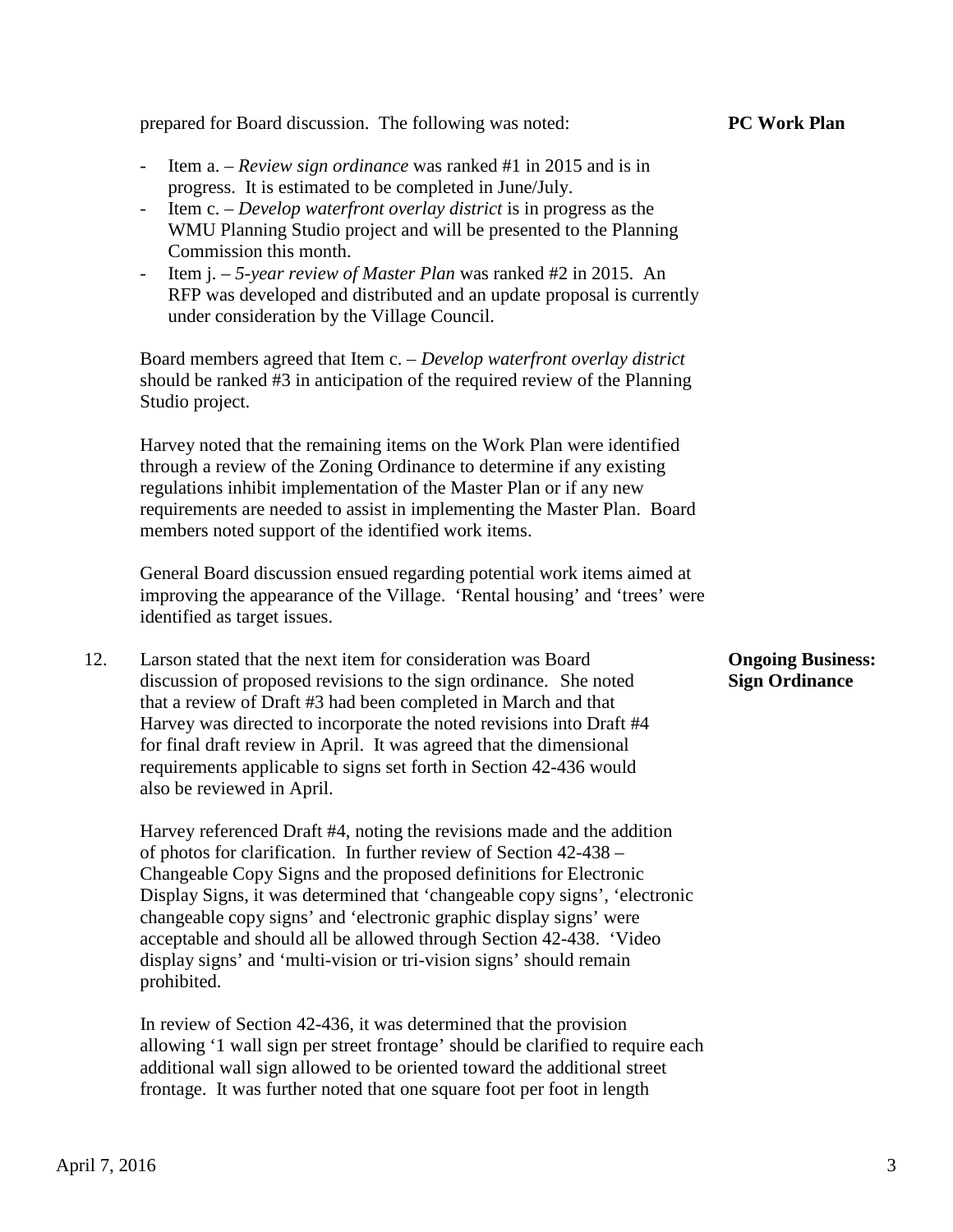|     | of the wall area on which the sign is located should be allowed for wall<br>signs in the R0, B-1 and B-2 Districts.                                                                      |                                                       |
|-----|------------------------------------------------------------------------------------------------------------------------------------------------------------------------------------------|-------------------------------------------------------|
|     | Harvey was directed to incorporate the noted revisions into Draft #5<br>for review in May. It was agreed that the remainder of Section 42-436<br>would be reviewed at that time as well. |                                                       |
| 13. | No member comments were offered.                                                                                                                                                         | <b>Member Comments</b>                                |
| 14. | Harvey reported on the March 7 ZBA consideration of a setback variance<br>request by Water Street Coffee for property located on Kalamazoo Street.                                       | <b>Village Manager/</b><br><b>Planning Consultant</b> |
|     | Harvey reminded of the special Planning Commission meeting scheduled for<br>April 21, 2016 for the WMU Planning Studio presentation.                                                     |                                                       |
| 15. | There being no further business to come before the Commission, the<br>meeting was adjourned at 9:00 p.m.                                                                                 | <b>Adjournment</b>                                    |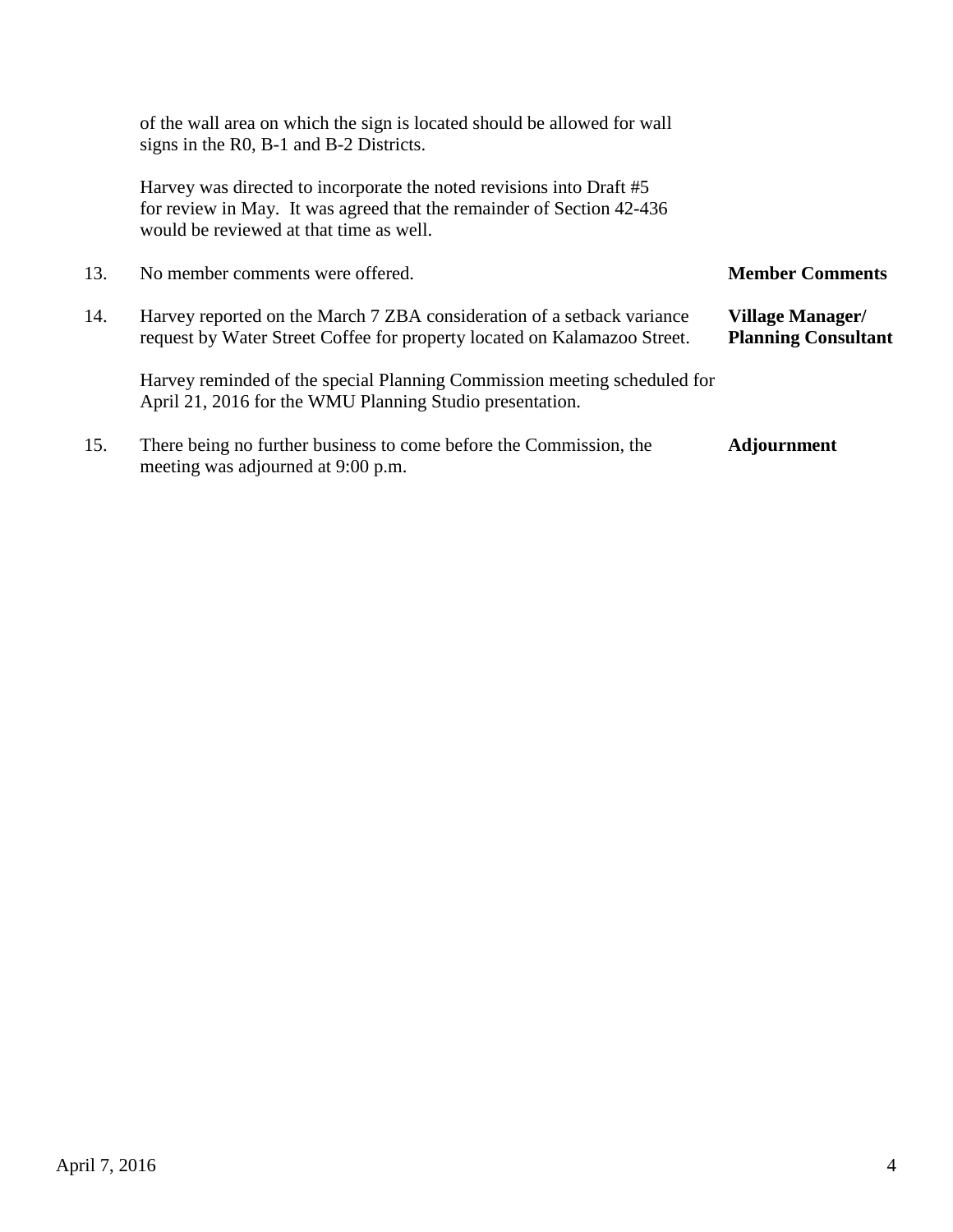# **Minutes, Paw Paw Planning Commission Regular Meeting, May 5, 2016**

| 1. | The regular Planning Commission meeting of Thursday, May 5,<br>2016 convened at 7:00 p.m. at 609 West Michigan, Paw Paw,                                                                                                                   | <b>Meeting Convened</b>                                              |
|----|--------------------------------------------------------------------------------------------------------------------------------------------------------------------------------------------------------------------------------------------|----------------------------------------------------------------------|
|    | Michigan. Chairperson Larson presiding.                                                                                                                                                                                                    |                                                                      |
| 2. | Present: Larson, Bogen, Hildebrandt, Jarvis, Pioch, Rumsey and<br>Thomas. Also present: Village Planning Consultant, Rebecca Harvey.                                                                                                       | <b>Members Present</b>                                               |
| 3. | Motion by Jarvis, supported by Pioch, to approve the agenda<br>as presented. All members present voting yes. The <b>motion carried</b> .                                                                                                   | <b>Approval of Agenda</b>                                            |
| 4. | <b>Motion</b> by Thomas, supported by Jarvis, to approve the minutes of the<br>regular Planning Commission meeting of April 7, 2016 as presented.<br>All members present voting yes. The motion carried.                                   | <b>Approval of Minutes</b>                                           |
| 5. | No public comment regarding non-agenda items was offered.                                                                                                                                                                                  | <b>Public Comment</b>                                                |
| 6. | Larson stated that no Public Hearing Item was scheduled for<br>consideration.                                                                                                                                                              | <b>Public Hearing</b><br><b>Items</b>                                |
| 7. | Larson stated that the next item for consideration was Board discussion<br>of the proposed Waterfront Overlay District presented by the WMU<br>Planning Studio class at the special Planning Commission meeting held<br>on April 21, 2016. | <b>New Business:</b><br><b>Waterfront Overlay</b><br><b>District</b> |
|    | Planning Commission members congratulated the class on a 'job well<br>done' noting their appreciation for the informative presentation and the<br>quality report supporting the proposed overlay district.                                 |                                                                      |
|    | Board members expressed support for the premise of the overlay district as<br>a water quality protection measure. General discussion regarding the<br>proposed overlay district ensued wherein the following was noted:                    |                                                                      |
|    | the gap analysis set forth in the study establishes a strong foundation<br>for the proposed district;                                                                                                                                      |                                                                      |

- the application of the proposed district standards to existing buildings/uses;
- confirmation of the proposed district depth of 100 feet;
- proposed vegetative buffer requirements.

 It was agreed that an in-depth review of the proposed text would be placed on the June meeting agenda. It was noted that a public hearing would be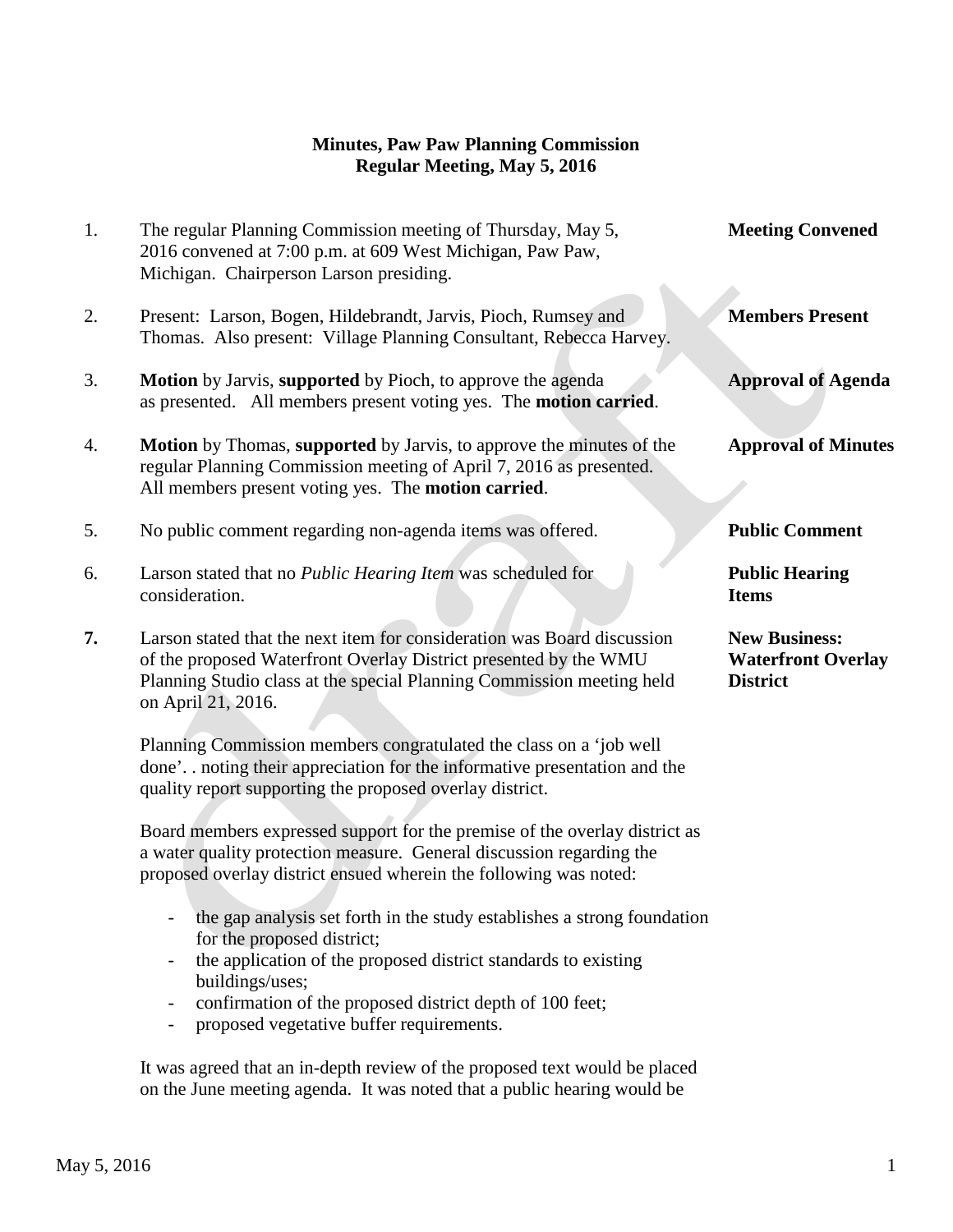scheduled following completion of the Board's review.

8. Larson stated that the next item for consideration was Board **Ongoing Business:** discussion of proposed revisions to the sign ordinance. She noted **Sign Ordinance** that a review of Draft #4 had been initiated in April and that a review of the remainder of Section 42-436 was scheduled for the May meeting.

 In completing the review of Section 42-436, no further revisions were noted. Harvey was then directed to incorporate the noted revisions from the April and May meetings into Draft #5. The Board requested that Draft #5 then be submitted to the Village Zoning Administrator and Village Attorney for review/comment.

 It was agreed that a public hearing on the revised sign ordinance would be scheduled upon receipt/consideration of the requested review comments.

- 9. No member comments were offered. **Member Comments**
- 10. No staff comment was offered. **Village Manager/**
- 11. There being no further business to come before the Commission, the **Adjournment** meeting was adjourned at 8:00 p.m.

**Planning Consultant**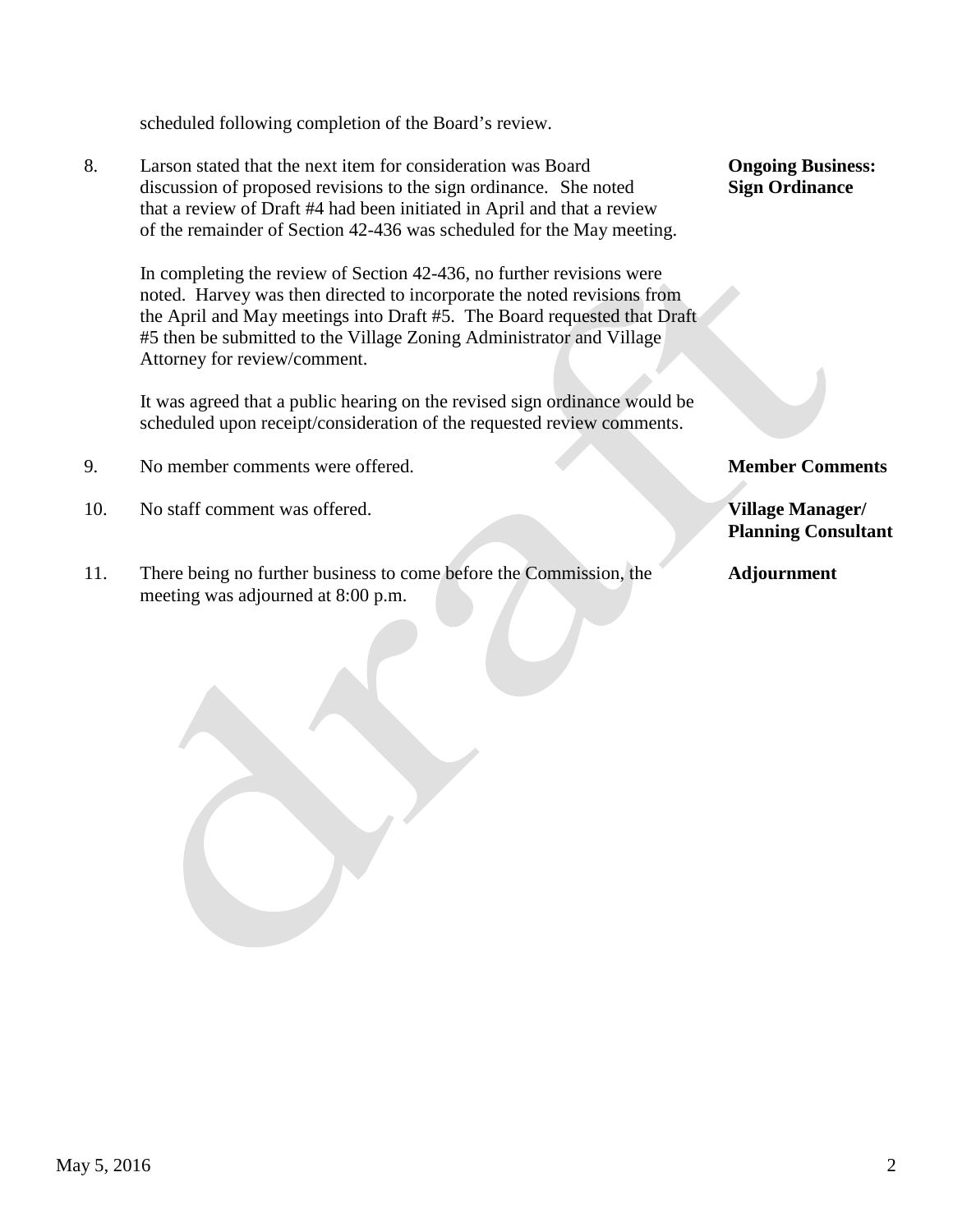## **Minutes, Paw Paw Planning Commission Regular Meeting, June 2, 2016**

| 1. | The regular Planning Commission meeting of Thursday, June 2,<br>2016 convened at 7:00 p.m. at 609 West Michigan, Paw Paw,<br>Michigan. Chairperson Larson presiding.                                                                                                                                                                                                                                                                                                                                                                                                                                                                                                                                                                                                                                                                                                       | <b>Meeting Convened</b>                                                     |
|----|----------------------------------------------------------------------------------------------------------------------------------------------------------------------------------------------------------------------------------------------------------------------------------------------------------------------------------------------------------------------------------------------------------------------------------------------------------------------------------------------------------------------------------------------------------------------------------------------------------------------------------------------------------------------------------------------------------------------------------------------------------------------------------------------------------------------------------------------------------------------------|-----------------------------------------------------------------------------|
| 2. | Present: Larson, Bogen, Jarvis, Pioch, Rumsey and Thomas.<br>Also present: Village Planning Consultant, Rebecca Harvey.                                                                                                                                                                                                                                                                                                                                                                                                                                                                                                                                                                                                                                                                                                                                                    | <b>Members Present</b>                                                      |
| 3. | Motion by Thomas, supported by Pioch, to approve the agenda<br>as presented. All members present voting yes. The motion carried.                                                                                                                                                                                                                                                                                                                                                                                                                                                                                                                                                                                                                                                                                                                                           | <b>Approval of Agenda</b>                                                   |
| 4. | <b>Motion</b> by Jarvis, supported by Thomas, to approve the minutes of the<br>regular Planning Commission meeting of May 5, 2016 as presented.<br>All members present voting yes. The motion carried.                                                                                                                                                                                                                                                                                                                                                                                                                                                                                                                                                                                                                                                                     | <b>Approval of Minutes</b>                                                  |
| 5. | No public comment regarding non-agenda items was offered.                                                                                                                                                                                                                                                                                                                                                                                                                                                                                                                                                                                                                                                                                                                                                                                                                  | <b>Public Comment</b>                                                       |
| 6. | Larson stated that the next item for consideration was the request<br>by John Tapper for Special Land Use Permit/Site Plan Review for the<br>proposed construction of a car wash facility at the existing site of<br>Tapper Ford. The subject site is located at 413 East Michigan and is<br>within the B-2 District.                                                                                                                                                                                                                                                                                                                                                                                                                                                                                                                                                      | <b>Public Hearing</b><br><b>Items: Car Wash</b><br><b>Facility (Tapper)</b> |
|    | Rodney Dragicevich was present on behalf of the application. He<br>provided an overview of the project, specifically noting the following:<br>the proposed car wash will be similar to the car wash at the Tapper<br>$\overline{\phantom{a}}$<br>facility on Kalamazoo Street;<br>the existing East Michigan driveway is proposed to be relocated to<br>$\overline{\phantom{m}}$<br>the west:<br>the existing Oak Street driveway is proposed for use;<br>the car wash is a stand-alone facility that moves around the vehicle;<br>$\overline{\phantom{0}}$<br>building construction will be block walls and block roof;<br>$\overline{\phantom{a}}$<br>a new well is proposed north of the car wash;<br>$\qquad \qquad -$<br>the car wash will be served by a 'herby-curby' and the dumpster that<br>$\overline{\phantom{0}}$<br>currently serves the adjacent sales lot. |                                                                             |

Board discussion ensued regarding the sidewalk requirements applicable to the subject site. It was noted that a sidewalk currently exists along the East Michigan frontage but that the Oak Street frontage is paved the entire width of the site. Concern was expressed that the sidewalk adjacent on the west was not proposed for extension along the Oak Street frontage and that the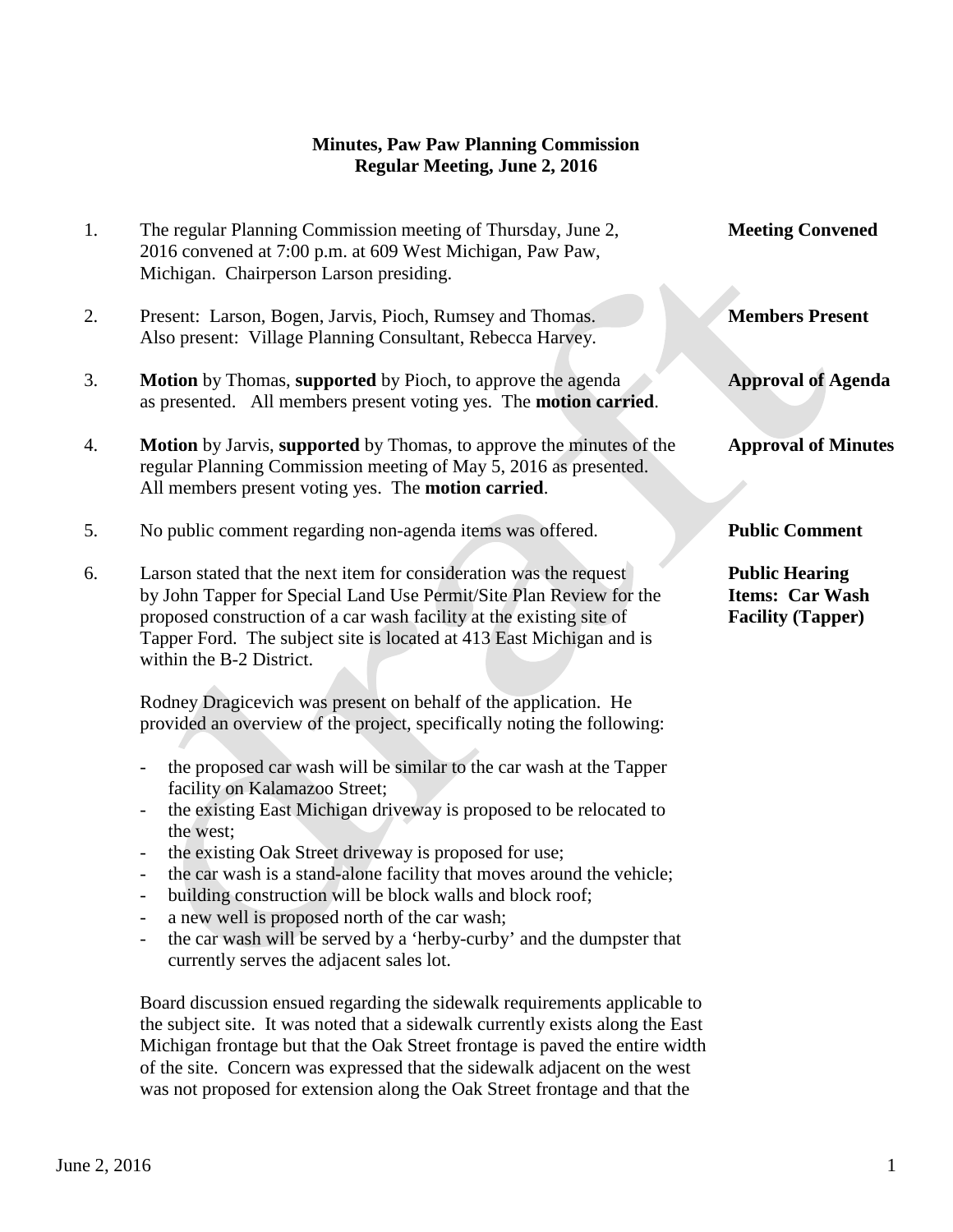Oak Street driveway was not physically defined.

In response to Board questions, the applicant stated that the project site is dimensioned at 99 ft x 192 ft (2 lots combined) so as to ensure adequate vehicle stacking and on-site circulation that that can take advantage of the East Michigan and Oak Street driveways.

No public comment was offered on the matter.

 The Board proceeded with a review of the site plan pursuant to the Site Plan Review Criteria set forth in Section 42-404 (4), with specific reference to the Planning/Zoning Report. Discussion ensued regarding applicable screening and landscaping requirements wherein the following was determined:

- The existing 6 ft wood fence and proposed 10 ft wide landscape buffer along the west property line meets the screening requirement set forth in 42-405 b.
- Section 42-404 (5) a. requires the proposed parking area to be screened from the residential use on the north side of Oak Street. The applicant proposed the establishment of a landscape area along the Oak Street frontage . . to extend from the east property line to the edge of the Oak Street driveway (to be defined) and totaling 400 sq ft . . to provide the required screen.
- Section 42-406 (c) requires 15% of the site be in landscaped open space. It was determined that the 15% requirement (3935 sq ft) would be met as follows: 1) west property line buffer – 2650 sq ft; 2) Oak Street landscaped screen – 400 sq ft; 3) East Michigan right-of-way adjacent to the subject  $site - 1000$  sq ft = 3950 sq ft.

In consideration of the Oak Street landscape/screen proposal, the applicant proposed to define the Oak Street driveway and a walkway along Oak Street the width of the site with paint. The Planning Commission agreed that the proposal would serve to define the driveway and provide for a 'sidewalk' extension without tearing up the existing pavement.

 **Motion** by Rumsey, **supported** by Thomas, grant Special Land Use Permit for the proposed car wash facility based upon a finding that the proposal meets the criteria for a Special Land Use set forth in Section 42-366. Specifically, in consideration of the existing commercial zoning/land use of the subject site; the use of the existing site improvements without major modification; compliance with applicable development standards; and the provision of satisfactory buffers from surrounding residential properties (as discussed/agreed), the proposed car wash facility was determined to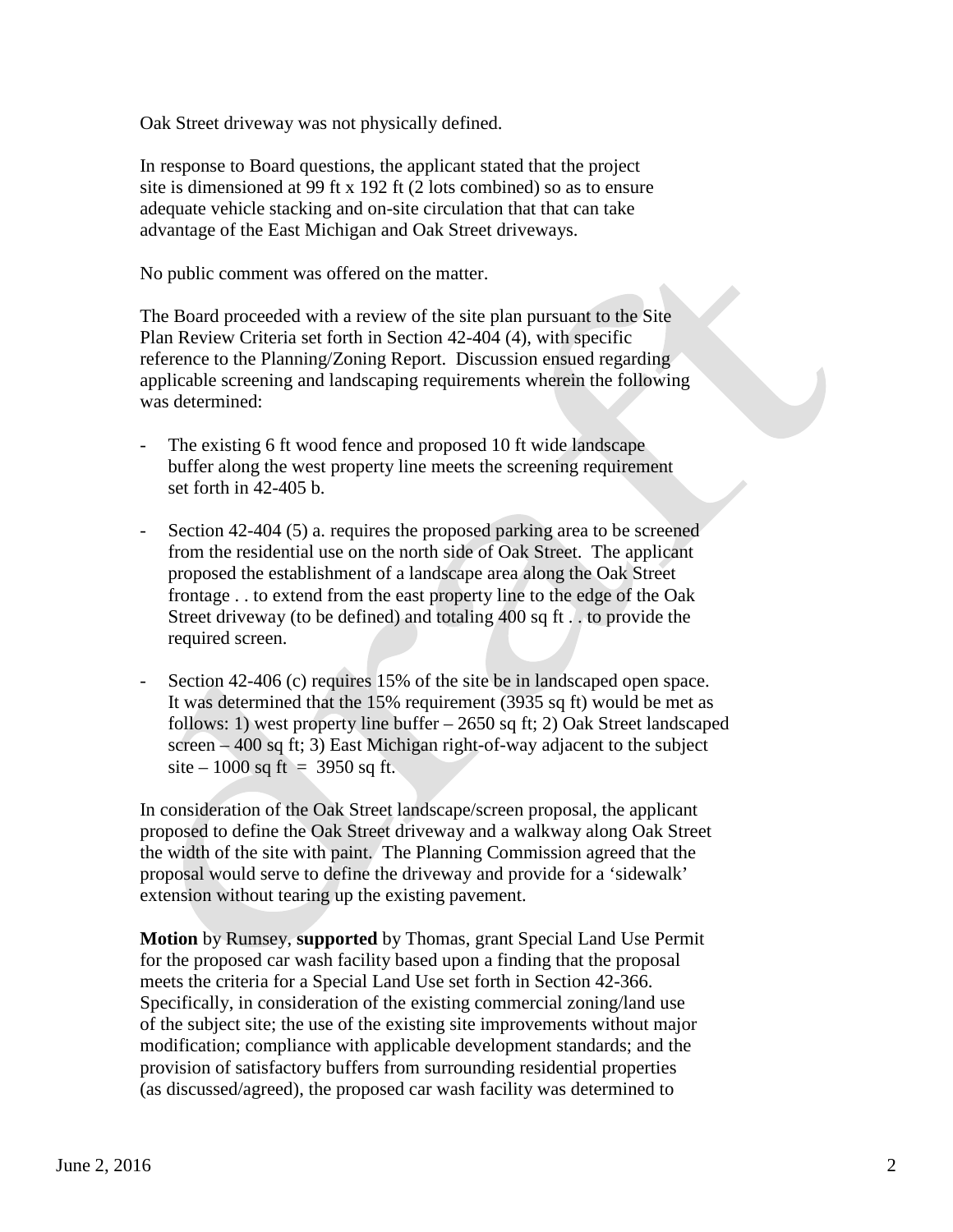be compatible with the character of the area. All members present voting yes. The **motion carried**.

 **Motion** by Thomas, **supported** by Jarvis, to recommend Village Council approval of the Site Plan for the proposed 1334 sq ft car wash facility based upon a finding of compliance with the Site Plan Review Criteria set forth in Section 42-402, subject to the following conditions:

- 1. The provision of one (1) additional parking space along the east side of the site for a total of seven (7) parking spaces, as required by Section 42-404.
- 2. The delineation of a sidewalk or pedestrian walkway along Oak Street, the width of the property frontage.

: The walkway shall be located so as to serve as an extension of the sidewalk that currently exists along Oak Street on the property adjacent to the west.

: The walkway shall be of a width similar to the sidewalk that currently exists along Oak Street.

: Delineation of the walkway using paint is held to meet the sidewalk requirement in recognition of the pavement that exists along Oak Street the width of the property frontage.

: The walkway proposal is recommended for approval consistent with the intent of the Village sidewalk requirement.

3. Compliance with the following screening and landscaping requirements:

: The 6 ft high fence that exists along the west property line is sufficient to meet applicable screening requirements. (Section 42-405)

: The proposed 10 ft wide landscape area along the west property line is sufficient to meet applicable screening requirements. The proposed trees shall be no less than 4 ft in height at the time of planting. (Section 42-405)

: The 15% (3935 sq ft) landscape requirement (42-406 c.) shall be met through the 10 ft landscape strip along the west property line (2650 sq ft); the 6 ft – 8 ft wide landscape area that extends along East Michigan in front of the property (800 sq ft); and, the establishment of a landscape area approximately 400 sq ft in area along the Oak Street frontage. The Oak Street landscape area will serve to meet the landscape requirement as well as provide a buffer to residential property opposite the site and provide delineation to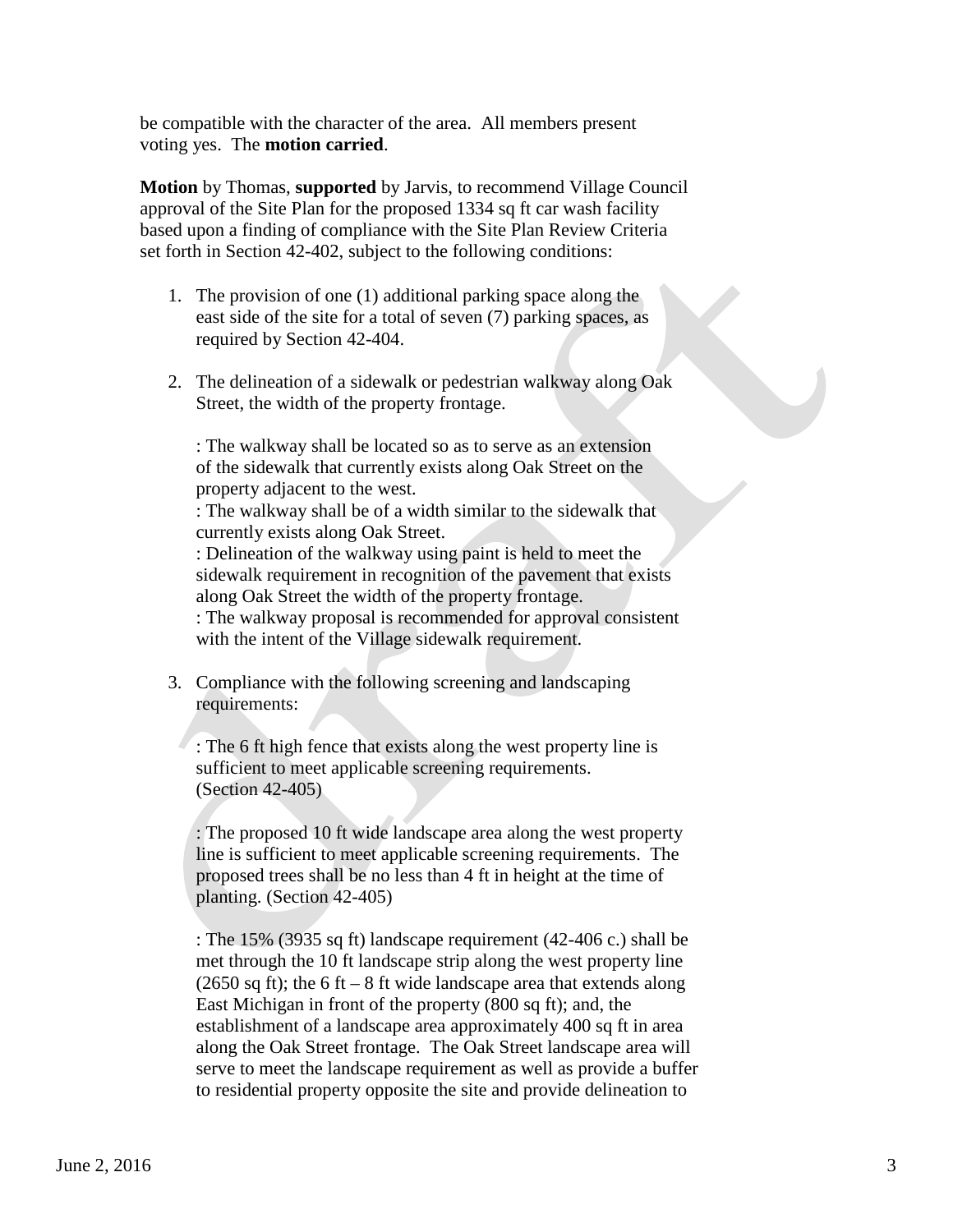the Oak Street driveway and walkway.

- 4. Proposed signage shall be subject to compliance with Ordinance standards and shall require a sign permit.
- 5. Village Fire Department review/approval.
- 6. Compliance with all applicable Federal, State and Local codes/ordinances.
- 7. Submission of a revised site plan prior to consideration by the Village Council.

All members present voting yes. The **motion carried**.

**7.** Larson stated that the next item for consideration was the Kick-Off **New Business: Meeting for the Master Plan Update. Paul Lippins, McKenna Assoc., Master Plan Update**  was present as the planning consultant retained to update the Village Master Plan.

 Lippins provided an overview of the project scope and the schedule for the Plan Update, noting that the Kick-Off Meeting with the Master Plan Steering Committee had been held earlier in the day. He explained that McKenna would complete the Community Profile Analysis in July and return in August to conduct Focus Group Sessions and launch the online survey. He gave a brief presentation of the findings of the demographic analysis completed to date.

 Lippins then led the Planning Commission through a 'One Big Idea' exercise. The following 'ideas' were generated:

- Provide incentives for the combination and development of lots (such as free utility hook-ups);
- Establish an alternate route to divert the truck traffic from the downtown area;
- Recreation for young people;
- Improve walkability;
- Improve gateways into the Village (reduce paving; underground utilities, etc)
- Improve attractiveness of residential areas (address impact of rentals);
- Establish 'blueway' trail - south of Briggs Pond
- Diversity in business ownership.

 The Kick-Off Meeting concluded with the distribution and review of the Vision, Goals, Strategies Worksheet. He noted that the worksheet is being distributed to the Village Council, the Master Plan Steering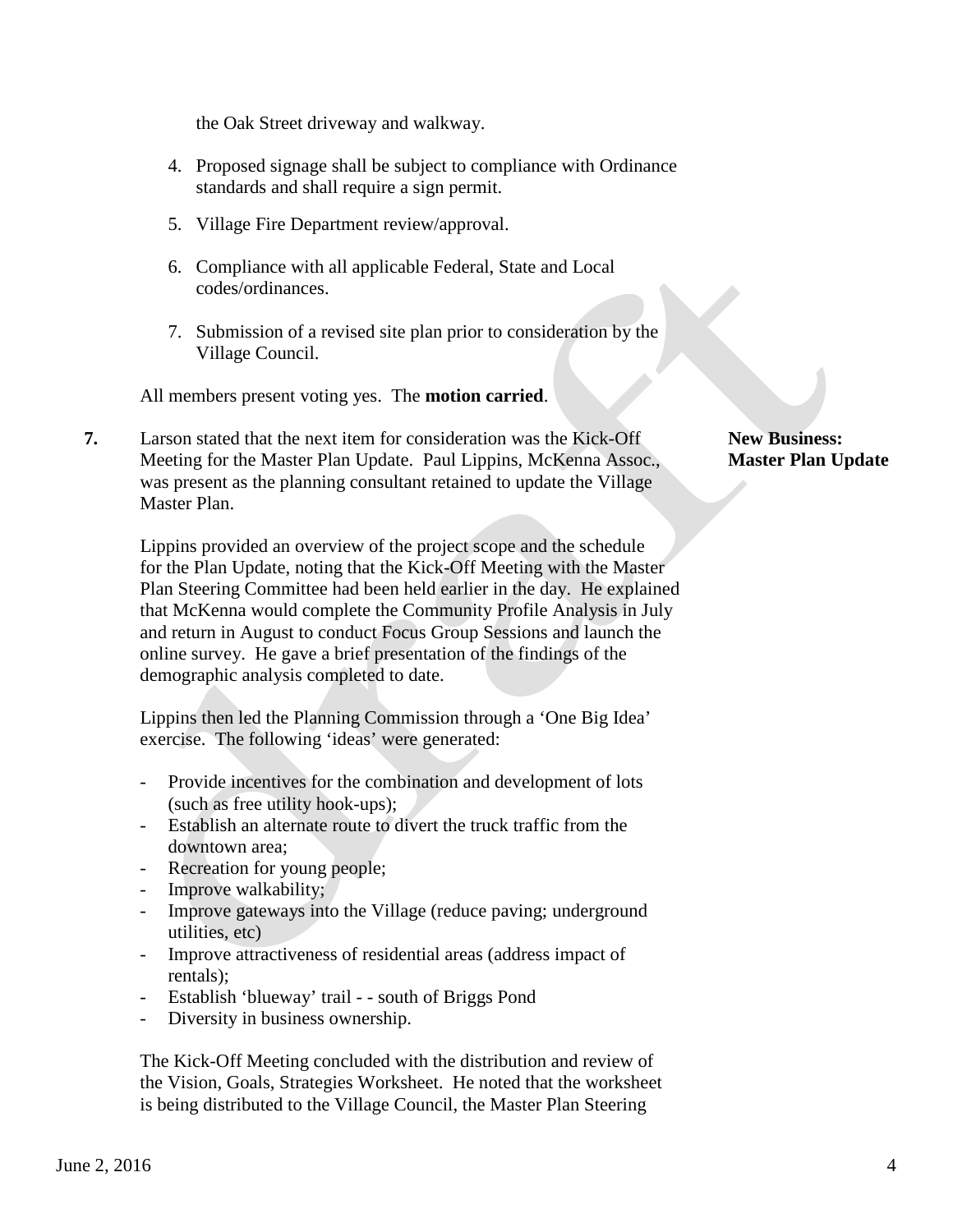Committee, and other Village and Village-related committees for completion. He requested that completed worksheets be returned within 1-2 weeks.

- 8. Due to the lateness of the hour, it was agreed to schedule continued **Ongoing Business:** discussion of the proposed Waterfront Overlay District to the July **Waterfront Overlay**  meeting.
- 9. Larson questioned if the Village Sidewalk Ordinance should be part of **Member Comments** the Zoning Ordinance. She requested that copies of the Ordinance be provided to the Planning Commission for further discussion.
- 10. No staff comments were offered. **Village Manager/**
- 11. There being no further business to come before the Commission, the **Adjournment** meeting was adjourned at 9:00 p.m.

**Planning Consultant**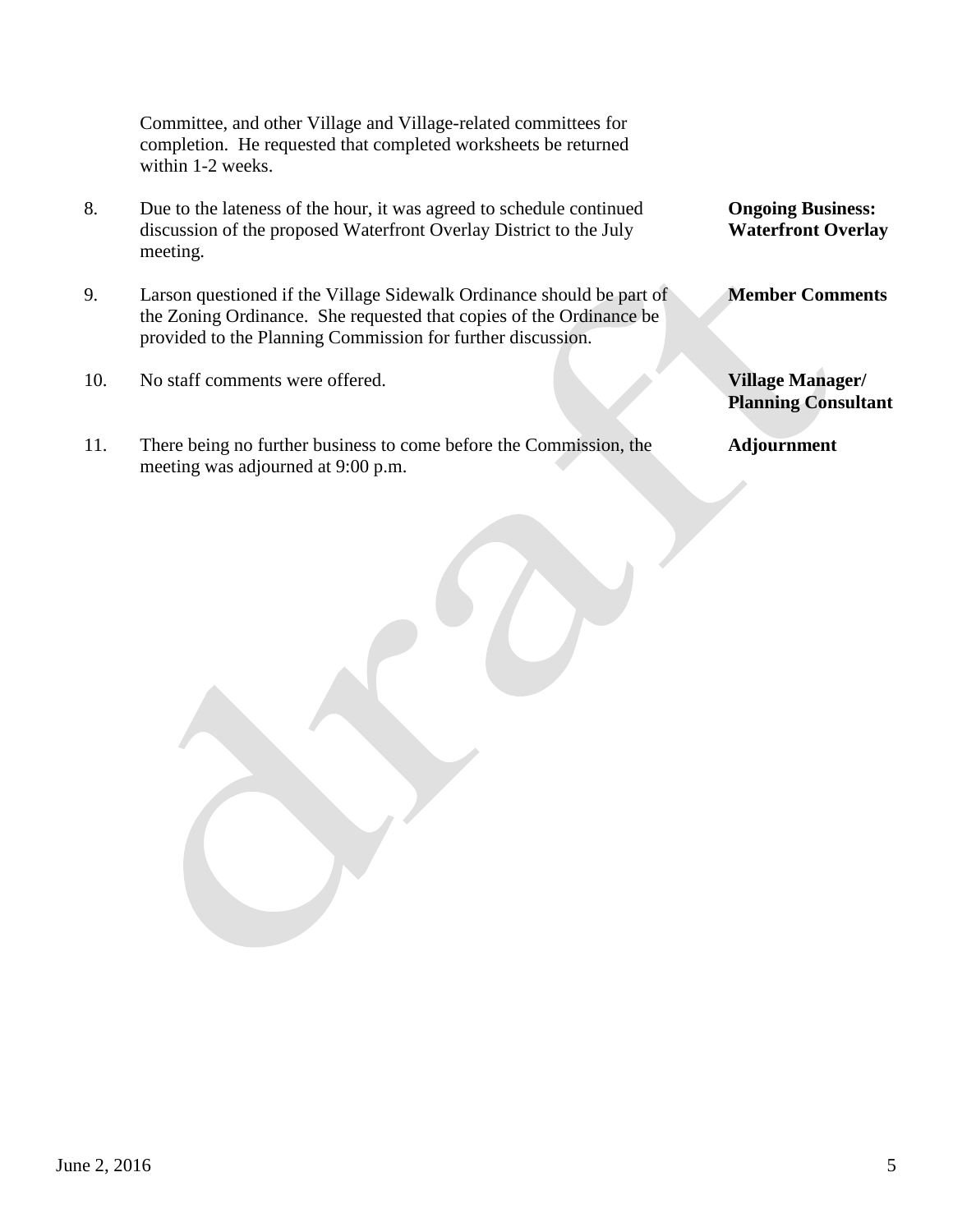## **Minutes, Paw Paw Planning Commission Regular Meeting, August 4, 2016**

1. The regular Planning Commission meeting of Thursday, August 4, **Meeting Convened** 2016 convened at 7:00 p.m. at 609 West Michigan, Paw Paw, Michigan. Chairperson Larson presiding. 2. Present: Larson, Hildebrandt, Jarvis, Pioch and Rumsey. **Members Present** Also present: Village Planning Consultant, Rebecca Harvey. 3. **Motion** by Pioch, **supported** by Rumsey, to approve the agenda **Approval of Agenda** as presented. All members present voting yes. The **motion carried**. 4. **Motion** by Pioch, **supported** by Hildebrandt, to approve the minutes **Approval of Minutes** of the regular Planning Commission meeting of July 7, 2016 as presented. All members present voting yes. The **motion carried**. 5. No public comment regarding non-agenda items was offered. **Public Comment** 6. Larson stated that the next item for consideration was the request **Public Hearing** by Joe Romph and Jim Clark for amendments to Section 42-259 **Items: Text** that would increase the maximum size allowed for a projecting sign **Amendment - Signs** and allow for internal illumination of signs within the Downtown **in DOD** Overlay District.

Joe Romph and Jim Clark of Village Pharmacy were present on behalf of the application. They explained that they had recently purchased a projecting sign for use at the renovated pharmacy located in the Downtown Overlay District. They stated that the sign did not comply with the 20 sq ft maximum sign size standard and was designed as an internally illuminated sign, which is not currently allowed within the DOD. Romph and Clark noted that variance relief from the sign size standard and the lighting standard had been considered by the Zoning Board of Appeals and had been denied.

Romph and Clark stated that the existing size limitation for projecting signs in the DOD is unreasonably small and does not allow for signs to be legible by passing motorists. They further noted that the prohibition of internally-illuminated signs in the DOD does not recognize that there are different ways to provide internal lighting that are in keeping with the character of the DOD and that they can emit lower levels of light than does external sign lighting.

Board review of the recently adopted sign standards for the DOD ensued.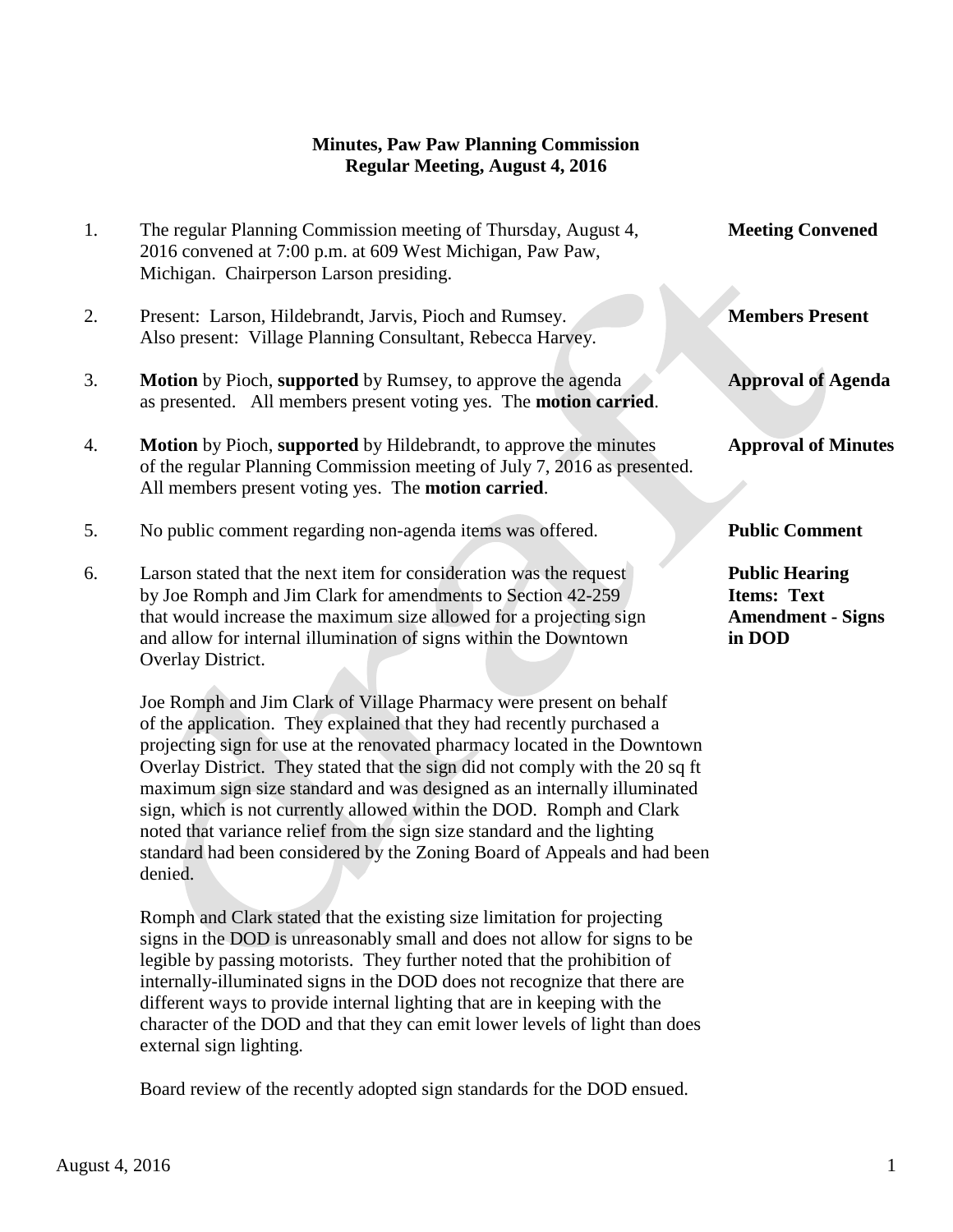The following was noted:

- 100 sq ft of total signage is allowed within the DOD; the 20 sq ft maximum size standard applies only to 'projecting signs';
- The DOD (including the sign standards) was developed to protect the form and character of the downtown area; several downtown area signs were referenced in highlighting the character of the area; *(ie. Brewsters – painted on building with feature lights directed on the sign)*
- The sign ordinance is available on-line and easily accessible; it is easy to confirm applicable sign standards prior to sign construction;
- Michigan's Sign Guidebook indicates that only a 12.5 sq ft sign size is necessary to be legible at speeds of 25 mph;
- Michigan's Sign Guidebook notes that 'available driver reading time' for internally- and externally-lit signs is similar.

Clark stated that the DOD building form standards made the Village Pharmacy renovation expensive. He noted support for the intent of the DOD but added that the standards are difficult to meet and that not being able to use the sign that was made will be an additional expense.

Rumsey opined that the shape and style of the Village Pharmacy projecting sign appears to be consistent with the objectives of the DOD. He inquired if the sign could be reduced in size to comply with the 20 sq ft standard.

Larson questioned how a larger sign size would work in the District where buildings are 3-story in height and close together. She opined that visual clutter and visibility issues will result.

Larson and Pioch expressed concern with allowing internally-lit signs in the DOD, including the illumination of only the letters/logo. Both noted that it would be difficult to manage what portions of the sign could be lighted, what color lighting was acceptable, etc.

Following lengthy review of the objectives and existing standards of the DOD, the proposed amended text, and existing signs within the downtown, the Board agreed to continue discussion of the specific text proposed by Clark/Romph at a public hearing on the proposed amendment. **Motion** by Rumsey**, supported** by Jarvis, to schedule a public hearing on the proposed changes to the sign standards of the DOD for the September Planning Commission meeting. . and requested that the public hearing notice be broadly crafted to allow for Board discussion of alternate text. The motion **carried unanimously**.

7. Larson stated that the next item for consideration was the request **Public Hearing** by Justin Barker for Special Land Use Permit/Site Plan Review for a **Items: U-Haul**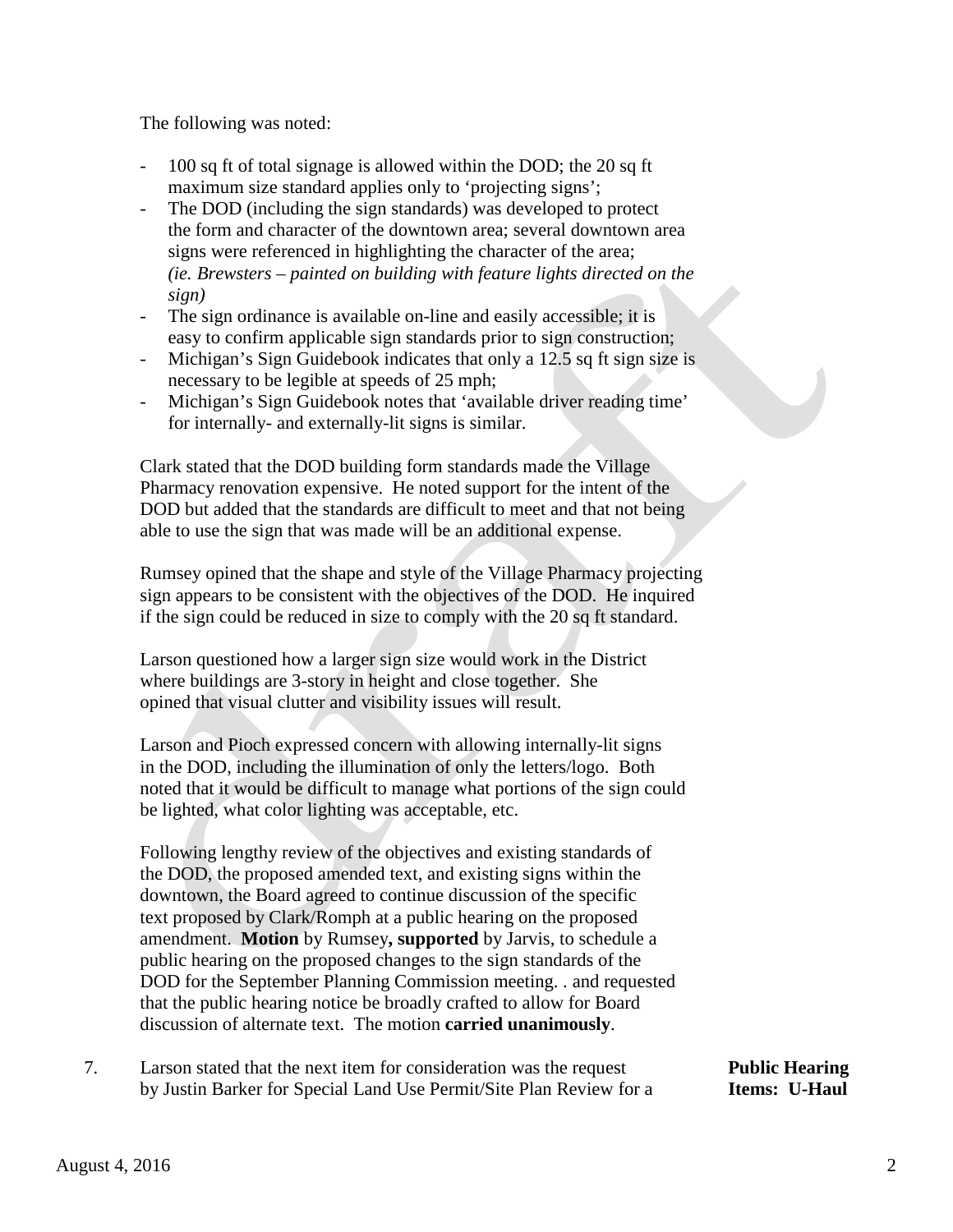proposed U-Haul Truck & Trailer Rental Operation at the existing site **Truck & Trailer** of GamePlaze. The subject site is located at 301 West Michigan and is **Rental** is within the B-2 District.

 Harvey explained that the Planning Commission had recommended approval of the Barker site plan in July and that the Village Council has considered the matter and returned it to the Commission for 'reconsideration of the U-Haul parking proposal.'

 Jarvis explained that the Village Council was concerned that the quantity and location of the parking spaces approved for the U-Haul trucks/trailers could not be reasonably managed by the applicant due to the random drop off practices of customers and would become an enforcement burden for the Village. She stated that the Council requested further consideration of the site plan with attention to the parking proposal.

 It was noted that the applicant was not present. Harvey stated that the applicant had been advised of the Village Council's action on the site plan and that the Planning Commission would be considering the matter tonight.

 Board discussion ensued wherein it was noted that the parking arrangement of the 'open air' element of the operation (ie. the outdoor parking of the U-Haul trucks/trailers) was reviewed and approved as a specific part of the Special Land Use Permit pursuant to Section 42-367 (23). As such, it was felt that the Planning Commission had already granted approval of the four (4) specified parking spaces for the trucks/trailers and that reconsideration of the site plan could not alter the Special Land Use Permit approval.

The Planning Commission gave additional consideration to the concerns expressed by the Village Council regarding the proposed parking arrangement and noted that approval was based on the parameters expressed by the applicant, an impact-based assessment of the proposal, and the standards in the Ordinance. It was concluded that, similar to all land use approvals, it would be the applicant's burden to operate within the scope of the approval and that the Village would have the ability to revoke the approval if violations of the Special Land Use Permit became a problem.

- 8. Due to the lateness of the hour, it was agreed to tentatively schedule **Ongoing Business:** continued discussion of the proposed Waterfront Overlay District to **Waterfront Overlay**  the October meeting.
- 9. Due to the lateness of the hour, it was agreed to schedule continued **Ongoing Business:** discussion of Article VI - Signs to a future meeting. It was noted that **Sign Ordinance** the Board would like to provide a final review of the draft text once reviews by the Village Zoning Administrator and Village Attorney have been received. Following final review, a public hearing will be scheduled.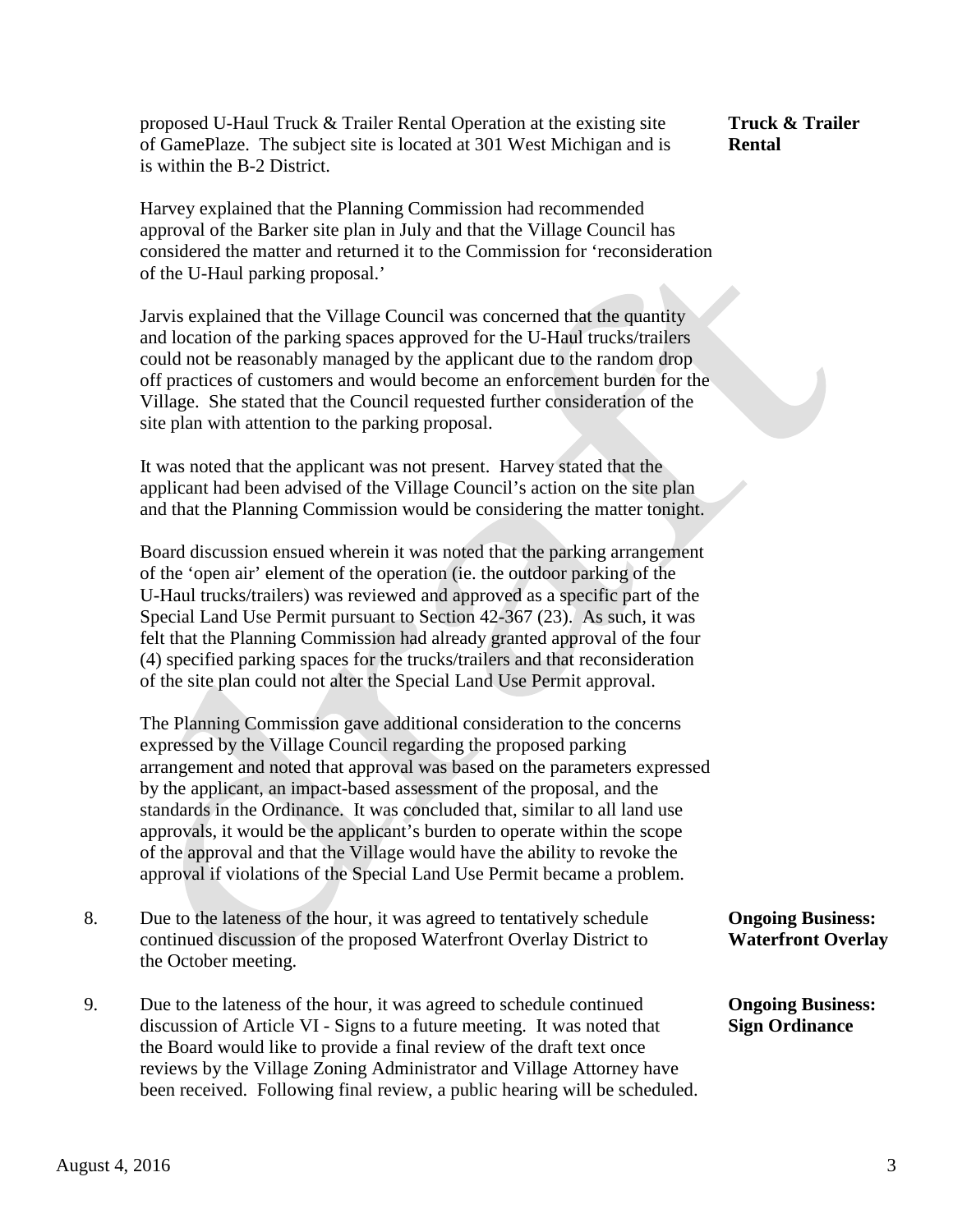Board members noted that the September agenda will be full and it may be better to delay the final review/discussion to the October agenda..

- 10. No member comments were offered. **Member Comments**
- 11. No staff comments were offered. **Village Manager/**
- 12. There being no further business to come before the Board, the meeting **Adjournment** was adjourned at 9:13 p.m.

**Planning Consultant**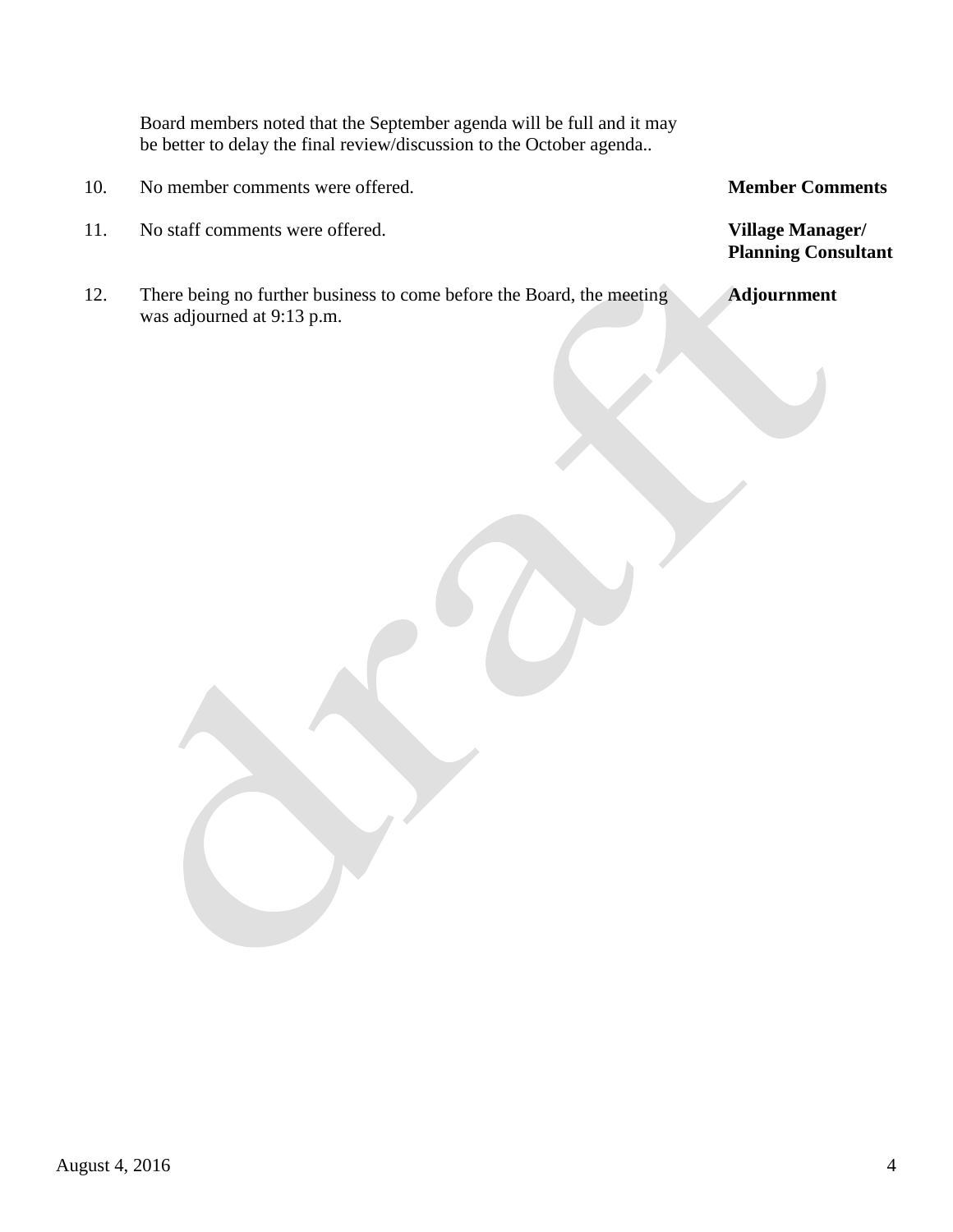# **Minutes, Paw Paw Planning Commission Regular Meeting, September 1, 2016**

| 1. | The regular Planning Commission meeting of Thursday, September 1,<br>2016 convened at 7:00 p.m. at 609 West Michigan, Paw Paw,<br>Michigan. Chairperson Larson presiding.                                                                                                                           | <b>Meeting Convened</b>                                        |
|----|-----------------------------------------------------------------------------------------------------------------------------------------------------------------------------------------------------------------------------------------------------------------------------------------------------|----------------------------------------------------------------|
| 2. | Present: Larson, Bogen, Hildebrandt, Jarvis, Pioch, Rumsey and Thomas.<br>Also present: Village Planning Consultant, Rebecca Harvey.                                                                                                                                                                | <b>Members Present</b>                                         |
| 3. | <b>Motion</b> by Thomas, supported by Bogen, to approve the agenda<br>as presented. All members present voting yes. The motion carried.                                                                                                                                                             | <b>Approval of Agenda</b>                                      |
| 4. | <b>Motion</b> by Thomas, <b>supported</b> by Rumsey, to approve the minutes of the<br>regular Planning Commission meeting of August 4, 2016 as presented.<br>All members present voting yes. The <b>motion carried</b> .                                                                            | <b>Approval of Minutes</b>                                     |
| 5. | No public comment regarding non-agenda items was offered.                                                                                                                                                                                                                                           | <b>Public Comment</b>                                          |
| 6. | Larson stated that the next item for consideration was the request<br>by LSM Ventures for Special Land Use Permit/Site Plan Review for<br>a proposed coffee shop with a drive-thru (Biggby Coffee). The subject<br>site is located at 400 South Kalamazoo Street and is within the B-2<br>District. | <b>Public Hearing</b><br><b>Items: Biggby</b><br><b>Coffee</b> |

#### *(Hildebrandt exited the meeting)*

Kris Nelson, Schley Architects and Linda Marcon, LSM Ventures were present on behalf of the application. Nelson provided an overview of the project. He referenced the parking and setback variances granted for the project by the ZBA on July 11, 2016, noting that they provided the basis for the proposed site design. He highlighted the following elements of the project:

- The project site is a small corner lot and is limited by applicable parking/setback requirements and existing adjacent development;
- site access will largely be provided from Harry Bush Blvd; a right-turn only exit onto Kalamazoo Street is proposed and has been designed per MDOT review;
- the landscape proposal includes the open space within the adjacent rightof-way and meets applicable Ordinance requirements;
- storm water runoff will be managed through 4 catch basins tied to the public storm sewer system;
- the footcandle layout provided demonstrates compliance with outdoor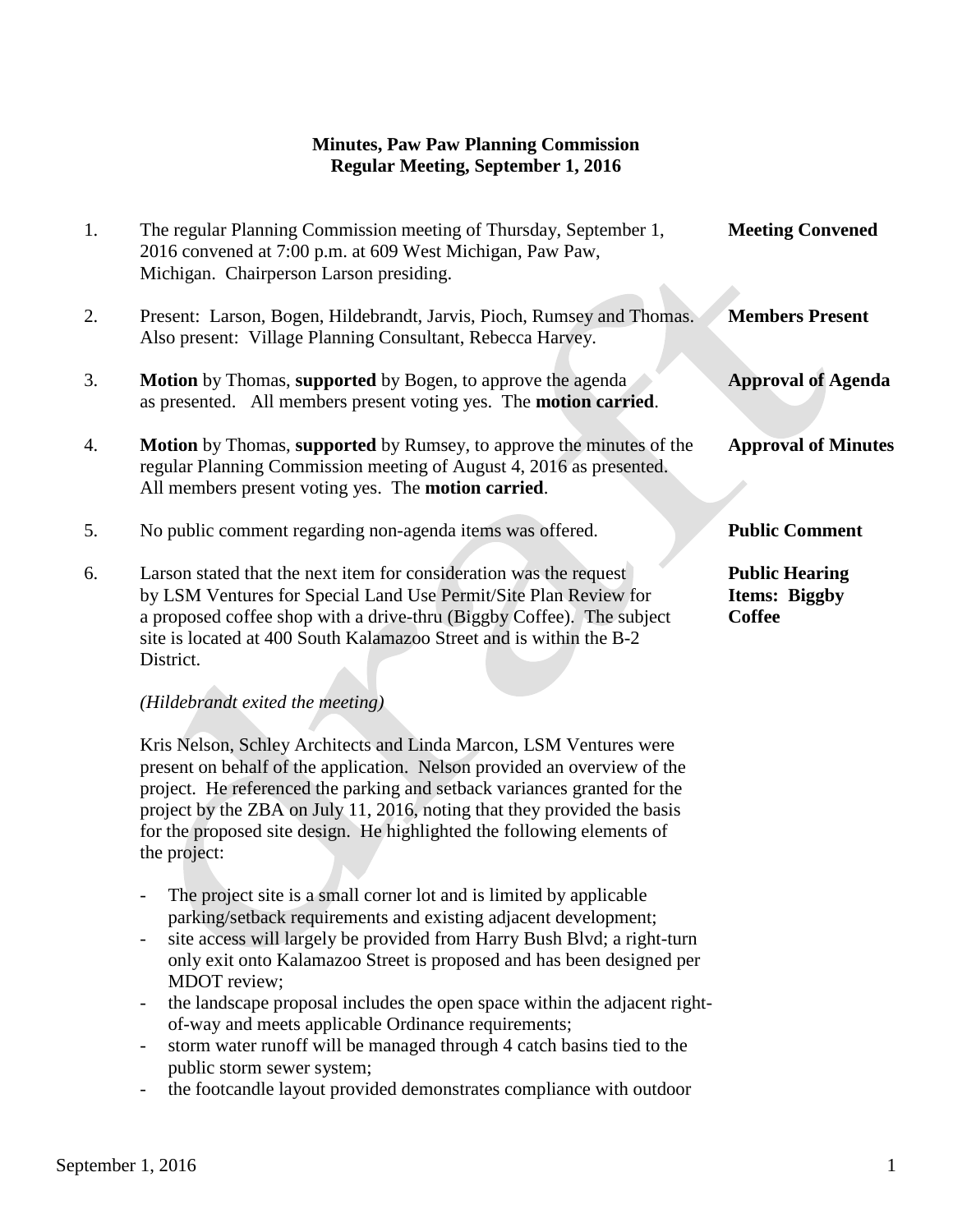lighting standards;

building elevations demonstrate compliance with building design (façade) standards; Section 42-225 requires at least 30% of first story façade to be windows (east side  $-217$  sq ft req'd/241 sq ft proposed; north side  $-176$  sq ft req'd/180 sq ft proposed)

No public comment was offered on the matter.

 The Board proceeded with a review of the proposal and noted the following:

- parking is provided consistent with the parking variances granted;
- on-site circulation is adequate and shall be subject to Fire Department review/approval;
- a retaining wall exists along the south property line; no cross-access to the south is proposed;
- the subject site is surrounded by commercial zoning/land use; no fencing is proposed;
- sidewalks will extend along the property's frontage on Kalamazoo Avenue and Harry Bush Blvd.

 **Motion** by Thomas, **supported** by Pioch, to grant Special Land Use Permit for the proposed coffee shop with a drive thru (Biggby) located at 400 South Kalamazoo Street based upon a finding that the proposal meets the criteria for a Special Land Use Permit set forth in Section 42-366 and the Special Use Permit Standards applicable to a *'drive-in restaurant''* set forth in Section 42-367 (8), and in consideration of the variances granted to the applicant by the Zoning Board of Appeals on July 11, 2016. All members present voting yes. The **motion carried**.

 **Motion** by Pioch, **supported** by Bogen, to recommend Village Council approval of the Site Plan for the proposed coffee shop with a drive-thru (Biggby) based upon a finding of compliance with the Site Plan Review Criteria set forth in Section 42-402, and subject to the following conditions:

- 1. Village Fire Department review/approval.
- 2. Village Public Utilities Department review/approval of all proposed utility extensions/connections and modifications to the existing on-site storm water disposal.
- 3. MDOT review/approval of the proposed Kalamazoo Street driveway modifications.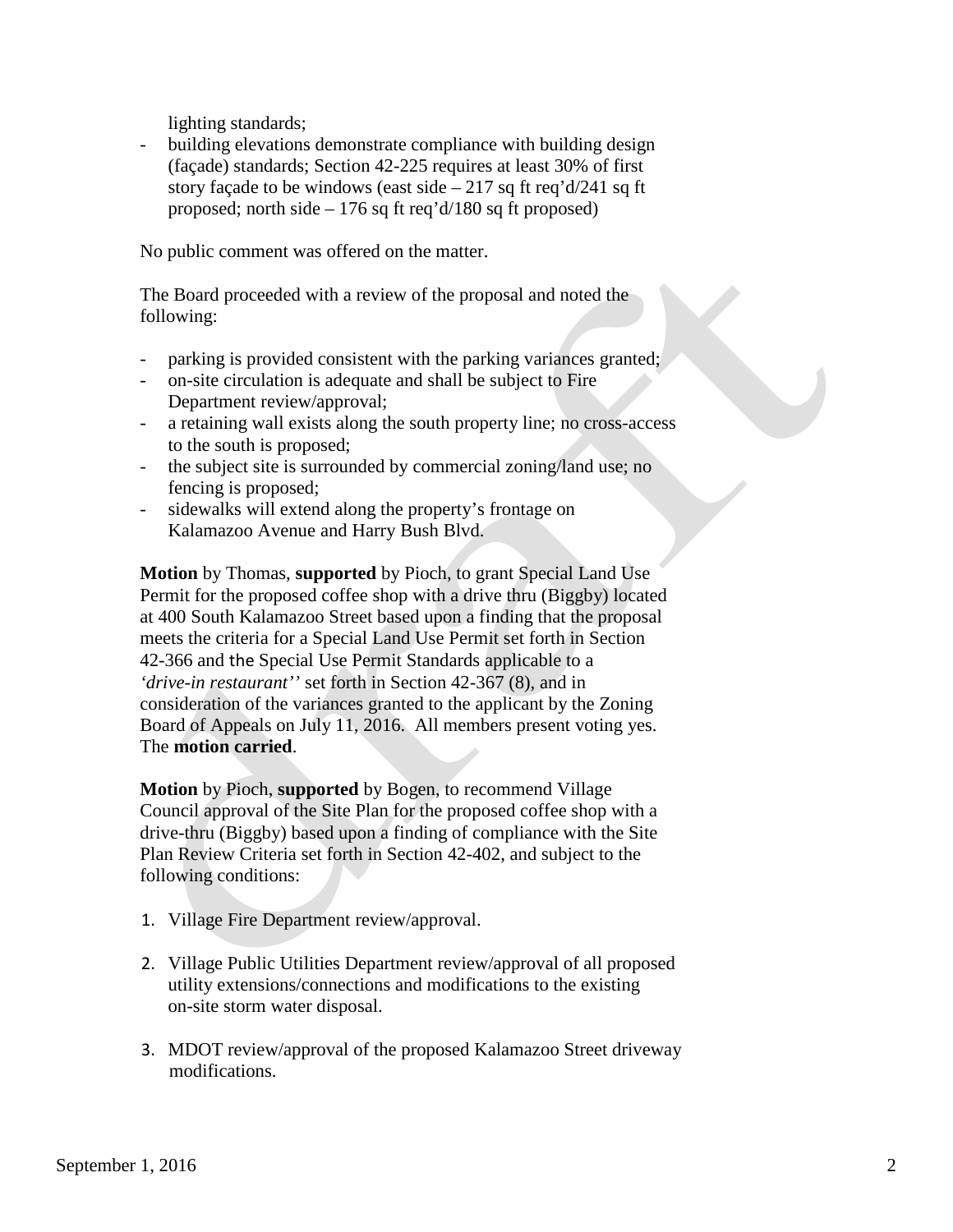4. Compliance with all applicable Federal, State and Local codes/ ordinances.

All members present voting yes. The **motion carried**.

7. Larson stated that the next items for consideration were the proposed **Public Hearing** amendments of Section 42-259, Zoning Ordinance to modify the **Items: Text**  provisions in Subsection B.4.d. regarding the size of projecting signs **Amendments**  and the provisions in Subsection B.1.d. regarding the illumination of **Signs in DOD** signs within the Downtown Overlay District.

 Larson noted that the matter had been discussed at length at the August 4, 2016 meeting and that the Board had agreed to continue discussion of the specific text proposed by the applicant (Clark/Romph) at a public hearing on the proposed amendments.

 Harvey summarized the existing and proposed sign provisions under consideration and reviewed the total signage allowed for an individual storefront within the DOD. She then presented alternate text for consideration that would instead add a new provision to Section 42-259 that would apply only to those eight lots that are located at the gateways of the District. She explained that those eight lots could be identified as representing entry points (or gateways) into the District, as well as lots of transition between the adjacent general commercial zoning along Michigan Avenue and Kalamazoo Street and the downtown, thereby justifying a moderate relaxation of those signs standards that are visually impactful (ie. size and lighting).

 Pioch inquired if such an approach is common in downtown areas. Harvey responded that it was an idea created to recognize potential areas of transition between the B-2 and DOD Districts. In response to further questions, Harvey noted that sample codes for historic downtowns and walkable areas and feedback from the historic architect that prepared the Downtown Building Design Guidelines were key resources in the development of the existing sign standards.

 Joe Romph noted his appreciation for the difficulty of the situation and his support for the proposed alternate approach.

 Kris Nelson added that the proposed alternate approach would result in a progression of signage from the B-2 District to the DOD, much like was considered for the building design on the Village Pharmacy site.

No further public comment was offered on the matter.

Lengthy Board discussion ensued regarding the proposed alternate text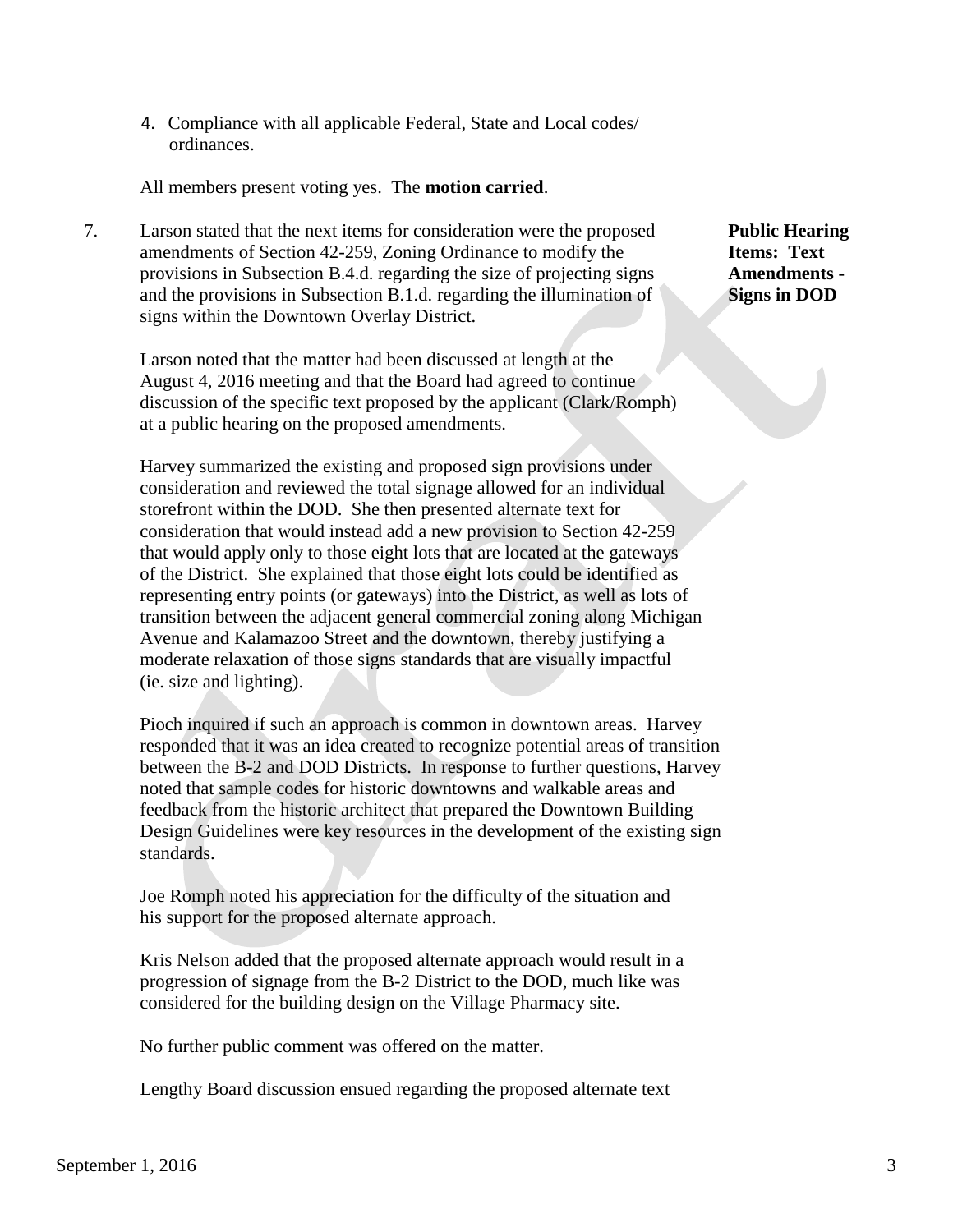wherein both support for and concern with the proposed amendments were expressed. The following was noted:

- Not all of the eight gateway lots may be appropriate for the increased signage options;
- A modified sign size may be appropriate for these lots, but the introduction of internally-illuminated signs in the DOD remains a concern;
- The suggested 'special land use' approach for the modified sign options would allow for review of gateway sign proposals and address concerns on color and lighting impact;
- Changing the standards for some lots in the DOD will send the message that it would be acceptable throughout the District;
- The alternate approach recognizes the 'edge' properties but stands firm on the pedestrian orientation of the DOD area; it reaches a balance in a creative way.
- The alternate approach would continue to support attention to signage materials in the downtown;
- The size and lighting changes should apply throughout the District and not just to some properties in the District;
- The issue was created by a sign company and should not be corrected through a compromise in the District's standards.

 Bogen questioned the basis that a sign could ever be denied under the alternate approach. Harvey stated that the sign proposal would be reviewed pursuant to the special land use permit criteria which would allow consideration of things such as the nature of the surrounding land use, where the sign would be located, what kind of signage exists on nearby properties, etc.

Following further deliberation, the Board noted their difficulty in reaching consensus on the matter.

At length, a **motion** was offered by Pioch, **seconded** by Rumsey, to recommend approval of the following amendments to Section 42-259, Zoning Ordinance:

# **1. Amend Section 42-259 B. 4., so as to read:**

- d. The (projecting) sign shall not extend further than  $4\frac{1}{2}$  feet from the face of the building and shall not exceed **24** sq ft in area.
- **2. Amend Section 42-259 B. 1**., so as to read:
	- d. Lighting: Signs can be illuminated with directional spotlights or indirect lighting. **Complete internal illumination of signs shall not be permitted. Only letters and logos (symbols) may**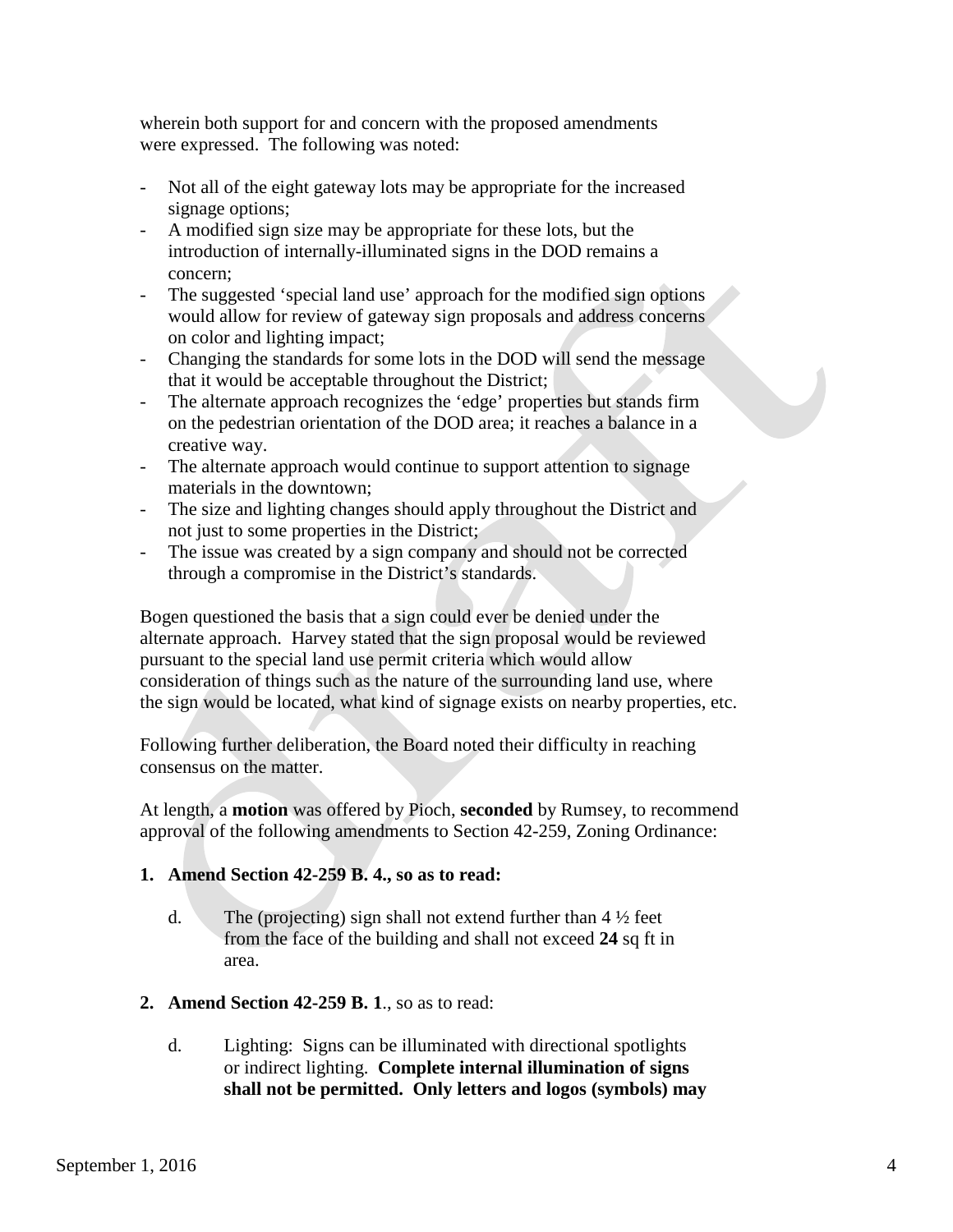#### **be internally illuminated and may not exceed 50% of the projecting sign size. The illumination must be constant, with no flashing or color changing.**

 **Motion carried** 4-2, Pioch and Larson dissenting.

8. Larson stated that the next item for consideration was the request by **Public Hearing** Freeman Kirby for Special Land Use Permit/Site Plan Review for the **Item: Freeman** proposed establishment of an *Open Air Business* involving the outdoor **Kirby** display and sale of truck parts. The subject site is located at 1022 and 1022 ½ East Michigan and is within the B-2 District.

 Jerry Dundon was present on behalf of the application. He provided an overview of the operation currently existing on the subject site and explained that approval is requested to bring the property into compliance with the Zoning Ordinance.

 Harvey noted that it was determined that the operation most closely fit the definition of an 'open air business' in the Zoning Ordinance. As such, the special land use provisions of Section 42-367 (23) apply, as well as the special land use and site plan review criteria. She noted that the subject site is .8 acres in area and does not meet the 1 acre standard established by Section 42-367 (23). A variance has been requested and will be scheduled for consideration in October.

 Board discussion ensued regarding the boundaries of the subject property and the lot configuration in the area. It was noted that the site plan did not clearly indicate property boundaries and that it appeared to be in conflict with the Village parcel maps and aerial photos of the site.

 General discussion then proceeded regarding the current layout of the operation. It was noted that the parking lot and display areas are not clearly delineated rendering review difficult.

 **Motion** by Rumsey, **supported** by Thomas, to postpone further consideration of the request to the September 14, 2016 special meeting to allow the applicant to submit a revised site plan that reconciles the property boundaries of the site and provides any missing information.. All members present voting yes. The **motion carried**.

| 9.   | Larson stated that no New Business was scheduled for consideration.        | <b>New Business</b>     |
|------|----------------------------------------------------------------------------|-------------------------|
| 10.  | Larson stated that no Ongoing Business was scheduled for<br>consideration. | <b>Ongoing Business</b> |
| -11. | Larson noted that the ZBA has suggested a review of the Ordinance          | <b>Member Comments</b>  |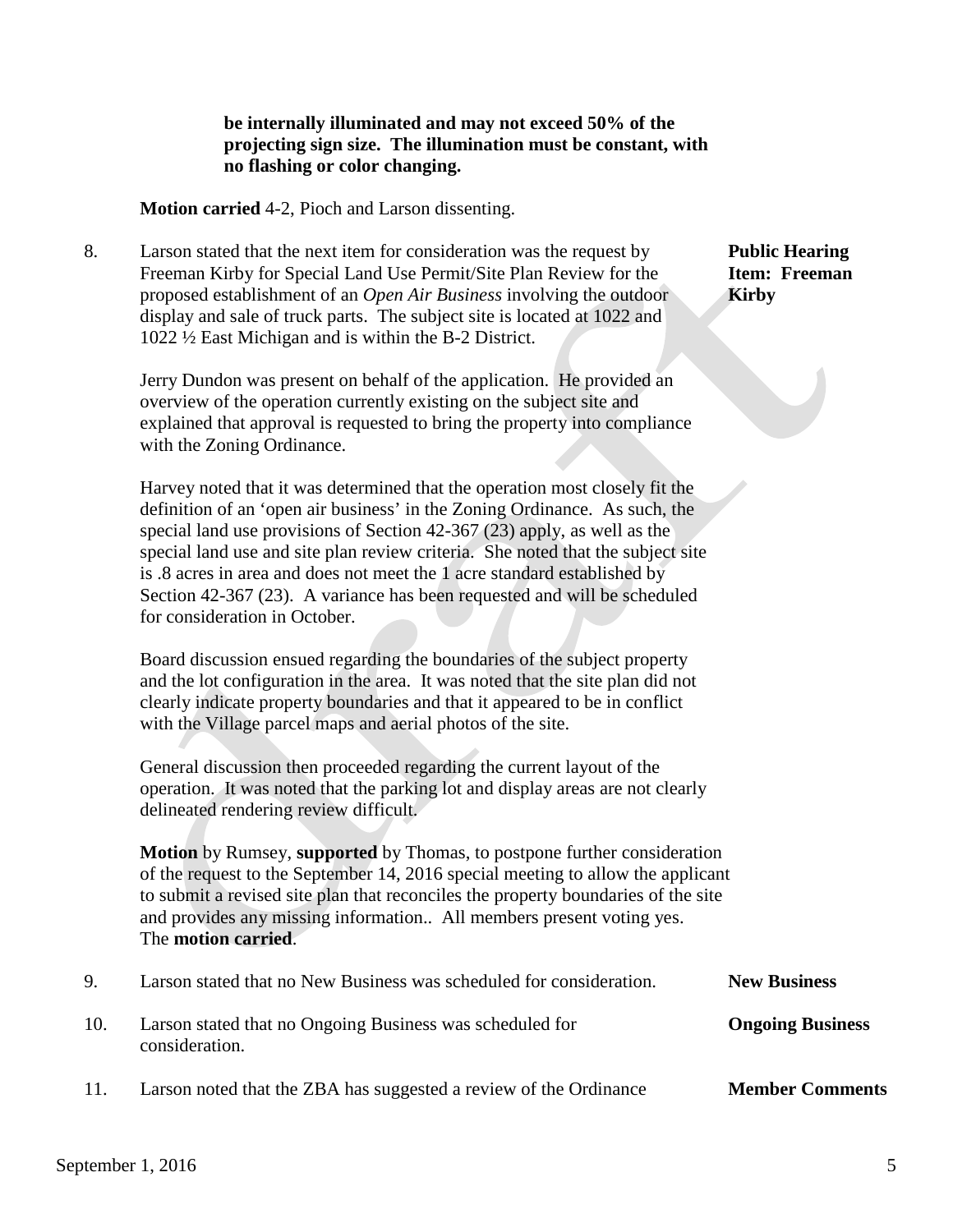is in order regarding the regulation of a restaurant with a drive-thru as a result of their consideration of the Biggby application. Board members agreed the matter would be added to the Work Plan.

 Larson referenced the proposed expansion of the jail facilities and parking lots on the courthouse property. She noted that the County is working with the Village in the project design.

- 12. No staff comments were offered. **Village Manager/**
- 13. There being no further business to come before the Board, the meeting **Adjournment** was adjourned at 9:35 p.m.

**Planning Consultant**

September 1, 2016  $\qquad \qquad$  6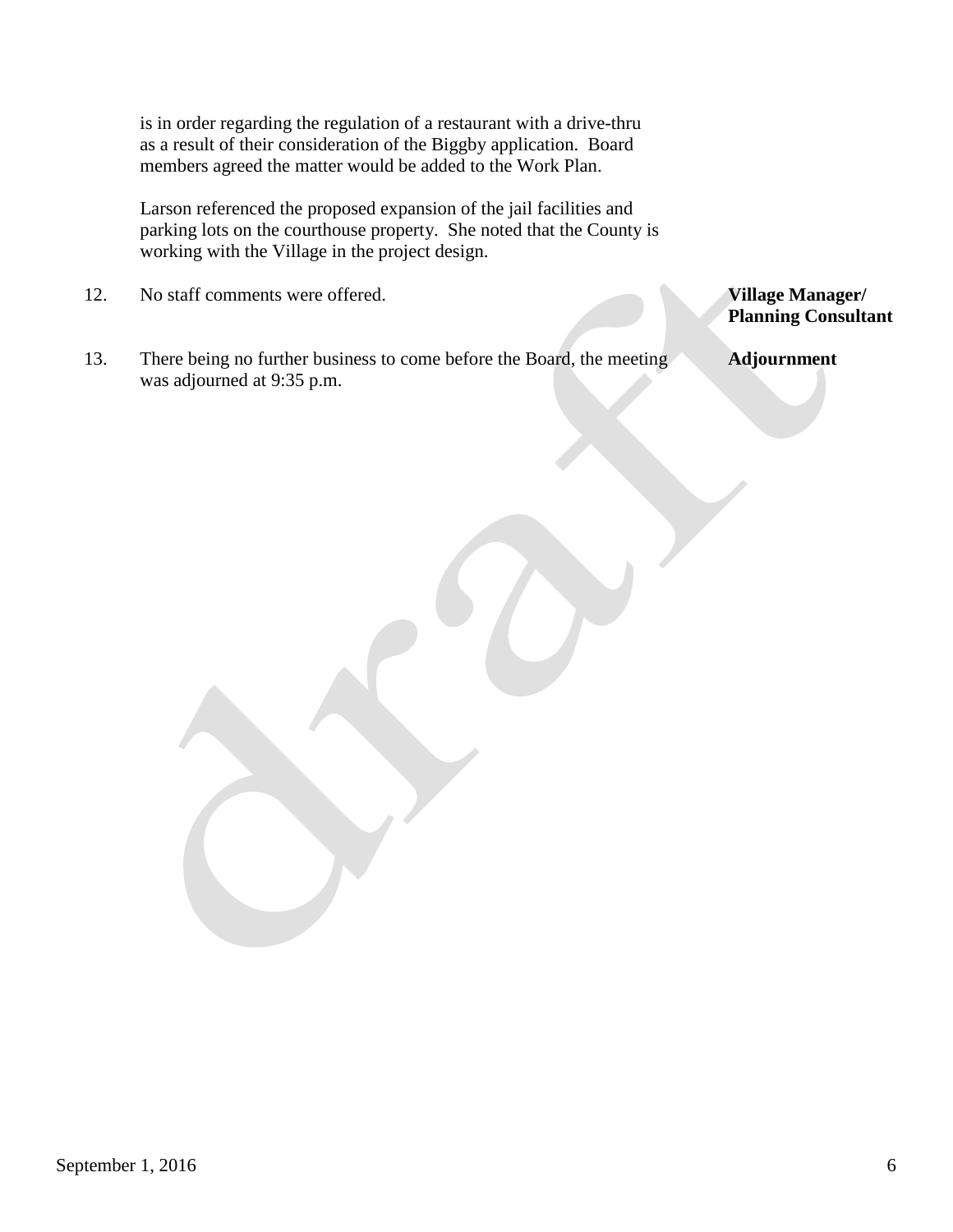# **Minutes, Paw Paw Planning Commission Special Meeting, September 14, 2016**

| 1. | The special Planning Commission meeting of Wednesday, September 14,<br>2016 convened at 7:30 p.m. at 609 West Michigan, Paw Paw,<br>Michigan. Chairperson Larson presiding.                                                                                                                                                                                                                                                               | <b>Meeting Convened</b>                                                                                   |
|----|-------------------------------------------------------------------------------------------------------------------------------------------------------------------------------------------------------------------------------------------------------------------------------------------------------------------------------------------------------------------------------------------------------------------------------------------|-----------------------------------------------------------------------------------------------------------|
| 2. | Present: Larson, Hildebrandt, Jarvis, Pioch, and Thomas. Also present:<br>Village Planning Consultant, Rebecca Harvey.                                                                                                                                                                                                                                                                                                                    | <b>Members Present</b>                                                                                    |
| 3. | Motion by Pioch, supported by Jarvis, to approve the agenda as<br>presented. All members present voting yes. The <b>motion carried</b> .                                                                                                                                                                                                                                                                                                  | <b>Approval of Agenda</b>                                                                                 |
| 4. | No public comment regarding non-agenda items was offered.                                                                                                                                                                                                                                                                                                                                                                                 | <b>Public Comment</b>                                                                                     |
| 5. | Larson stated that the next item for consideration was the request by<br>Freeman Kirby for Special Land Use Permit/Site Plan Review for the<br>proposed establishment of an Open Air Business involving the outdoor<br>display and sale of truck parts. The subject site is located at 1022 and<br>1022 1/2 East Michigan and is within the B-2 District.                                                                                 | <b>Public Hearing</b><br>Item: Freeman<br><b>Kirby</b>                                                    |
|    | Larson noted that the matter had been postponed from the September 1,<br>2016 meeting to allow the applicant the opportunity to revise the site plan<br>per the Board's discussion. Harvey stated that the applicant is in the process<br>of updating the site plan and has requested that the matter be considered<br>at the regular meeting in October.                                                                                 |                                                                                                           |
|    | Motion by Thomas, supported by Jarvis, to postpone further consideration<br>of the request to the October 6, 2016 meeting as requested by the applicant.<br>All members present voting yes. The motion carried.                                                                                                                                                                                                                           |                                                                                                           |
| 6. | Larson stated that the next item for consideration was the request<br>by Andrew Rossell of AR Engineering for the proposed rezoning of<br>approximately 1 acre located at and in the vicinity of 711 East<br>Michigan from the R-2 and R-O Districts to the B-2 District. An<br>amendment to the Master Plan so as to reclassify the subject<br>property from the MDR classification to the CC classification will<br>also be considered. | <b>Public Hearing</b><br><b>Item: Master Plan</b><br>Amendment/<br><b>Rezoning – 711 East</b><br>Michigan |

 Larson noted that the when the request was scheduled for public hearing, the Board had expanded the request to include consideration of the following: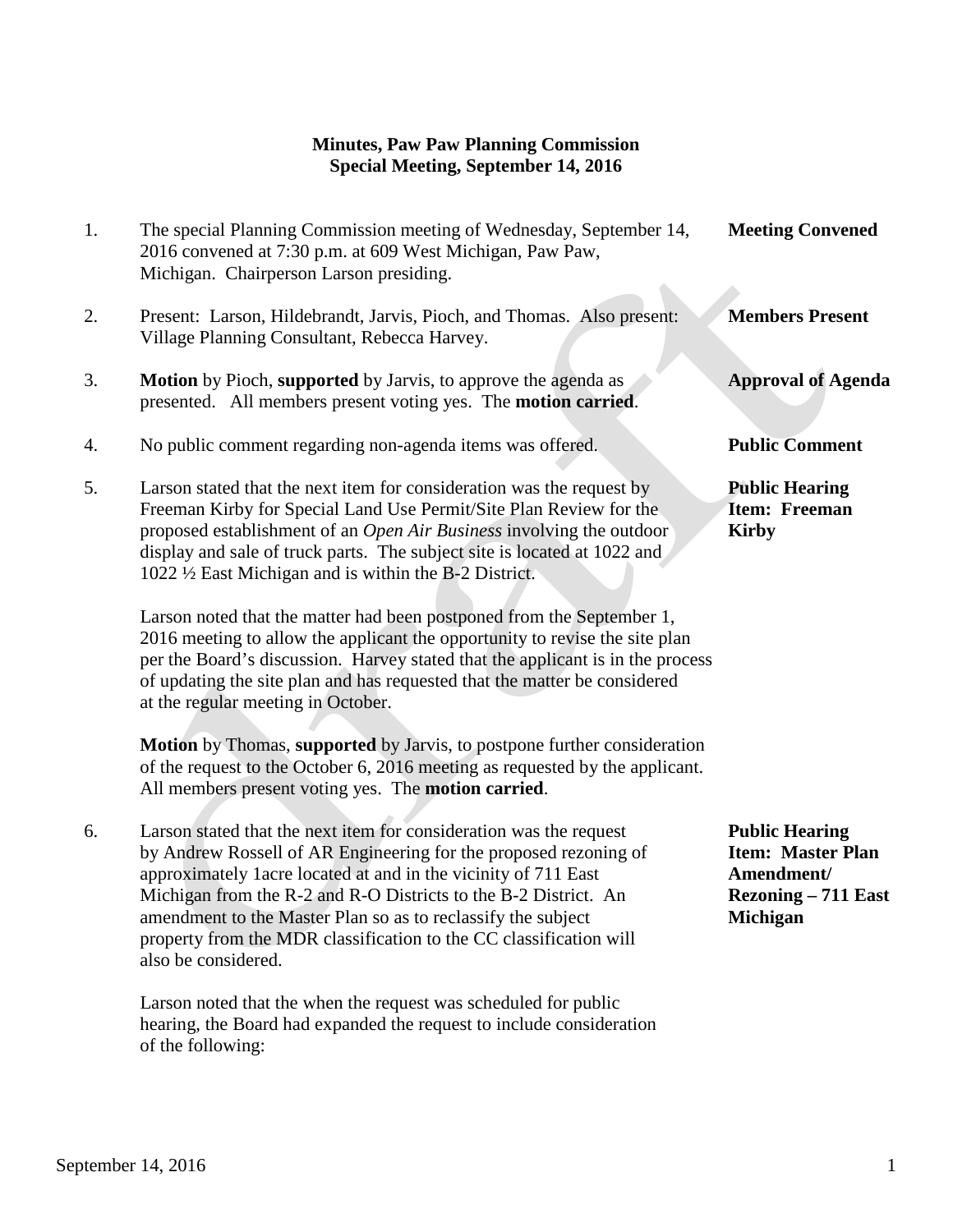: Rezone from R-2, RM, & R-O to R-2 or B-2 –

property located on the north side of East Michigan (south of Elm Street) between Dykman Street and Madison Street - - consisting of approximately 2.5 acres (9 lots)

: Rezone from B-2 to R-2 –

property located on the south side of East Michigan (north of East Main Street) between Dykman Street and Woodman Street - - consisting of approximately 4 acres (11 lots)

: Amend Master Plan –

- Change all property to CC Corridor Commercial
- Keep all property in MDR Medium Density Residential

 Andrew Rossell and Peter Oleszczuk, Midwest Property Development, were present on behalf of the application. Rossell stated that the 711 East Michigan parcel was previously occupied by Paw Paw Laundry and is currently a brownfield site. He noted that the front portion of the property is already zoned B-2, as is the 0.4-acre parcel adjacent to the west, and that the request is to rezone the rear portion of 711 East Michigan from RO to B-2 and to rezone the 0.2-acre parcel adjacent to the east from R-2 to B-2. The requested rezoning would result in a 1.2-acre commercial site that will be proposed for retail activity.

 Rossell provided a review of the surrounding zoning and land use, noting several adjacent commercial uses and the commercial character of the East Michigan corridor. He noted that residential land use exists to the north and south of the area but that the corridor is both largely zoned and used as commercial. An aerial photo of the area was presented to illustrate the existing character of East Michigan as a 'gateway' corridor.

 In response to questions, Rossell confirmed that the front of the property is already within the B-2 District but that the rear of the lot is requested for B-2 zoning to accommodate storm water management improvements that will be necessary for development of the property.

 Oleszczuk stated that the subject property has been identified for clean up by the MDEQ due to high levels of contaminants, which will prevent future use of the site for residential. He noted that both the MDEQ and the Brownfield Authority support commercial use of the property due to its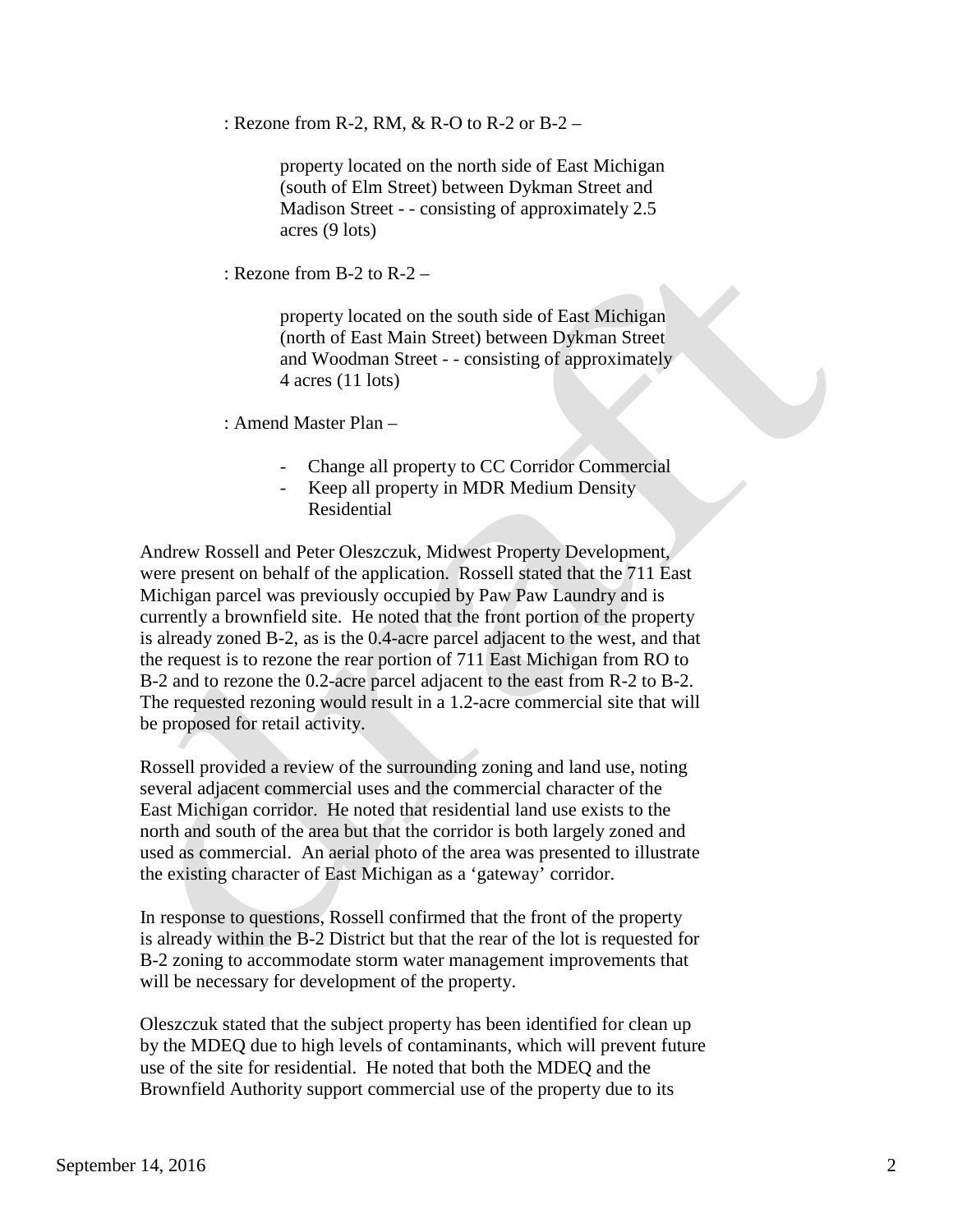environmental status.

 Thomas questioned the nature of the MDEQ concerns. Oleszczuk responded that the levels of contaminants were above accepted levels and represent legal issues per the MDEQ. He presented the Phase I investigation paperwork completed for the property, noting that the MDEQ will require removal of the building, clean up and capping, and continued testing. Oleszczuk stated that the MDEQ has indicated that they have no funds to remediate the property and that they will simply monitor the property until such time as it is developed.

 In response to further questions, Oleszczuk explained that the rear portion of the site represents the location of the existing building and the highest levels of contaminants . . but is where the residential zoning currently exists. It was noted that the dry cleaning operations were stopped in 2004 and that the business closed in 2006.

No public comment was offered on the matter.

 Larson expressed surprise at the lack of attendance at the public hearing by area property owners. Harvey confirmed that the public hearing notice was mailed and published as required by statute . . and that no mailed notices had been returned to date.

 Thomas stated that the segment of the East Michigan corridor under review represents a mix of zoning and land use . . . much of which is inconsistent with the current Master Plan. He noted further that the Village is in the middle of updating the Master Plan and that the area will soon be under review as a part of that process. Thomas stated that, in light of these conditions, public feedback on the future of the corridor is important and that he is hesitant to move forward with a 'big picture' review of the area under the circumstances.

 Board discussion ensued wherein concern was expressed with changing the existing Master Plan when no change of conditions is apparent and there is no input from area residents and property owners. It was further agreed that a review of the area would better be accomplished through the Master Plan update that is in progress and already involves Village residents.

 **Motion** by Thomas, **supported** by Pioch, to recommend denial of the proposal to amend the Master Plan so as to reclassify those properties within the expanded area from the MDR classification to the CC classification, based upon the conclusions of the Board's discussion. It was noted that the motion to recommend denial is not intended to include those three (3) parcels represented by the application. All members present voting yes. The **motion carried**.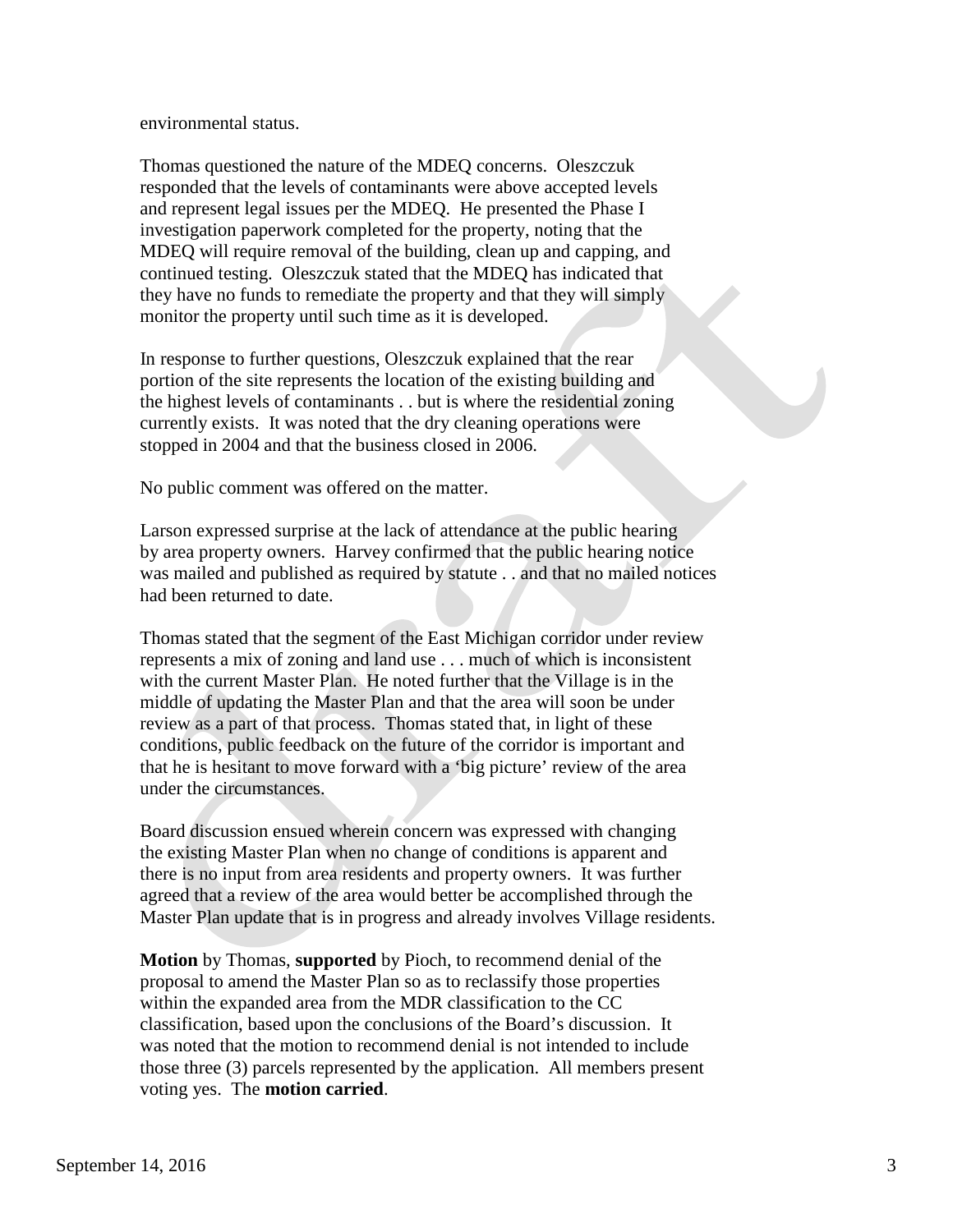**Motion** by Thomas, **supported** by Pioch, to also recommend denial of the proposal to rezone those properties within the expanded area to either the R-2 or B-2 District, based upon the conclusions of the Board regarding the status of the Master Plan. It was again noted that the motion to recommend denial is not intended to include those three (3) parcels represented by the application. All members present voting yes.  **The motion carried**.

 Referencing the Planning/Zoning Analysis provided by Harvey, the Board proceeded with a review of the application (three (3) parcels) per the Amendment Review Criteria set forth in Section 42-33. The following conclusions were noted:

- 1. The B-2 District may provide adequate parameters for a 'gateway' commercial node, but commercial strip zoning/development will impact both the function of East Michigan and detract from the downtown area regarding business attraction, congestion, and overall corridor appeal.
- 2. The Master Plan does not currently support rezoning of the subject property to the B-2 District. However, the CC Corridor Commercial plan classification is characterized by auto-oriented businesses and is currently only directed to gateway areas in the Village.
- 3. The status of the property as a contaminated site does represent a significant change in conditions in the area . . if it can be demonstrated that residential use of the property will not be allowed in any remediation plan.
- 4. The area is represented by a mix of zoning and land use, making it difficult to argue 'spot zoning'. A more important consideration would be the impact that a change to commercial zoning would have on extending commercial zoning west along the corridor towards the downtown and reducing the separation between the two commercial areas.
- 5. Rezoning the subject property will set the course for the conversion of East Michigan to a commercial corridor, unless it can be done under a new Master Plan that provides clear boundaries and parameters for a commercial gateway approach.
- 6. The proposed rezoning would be consistent with existing commercial land use in the area, but not with the existing and planned residential use along the corridor.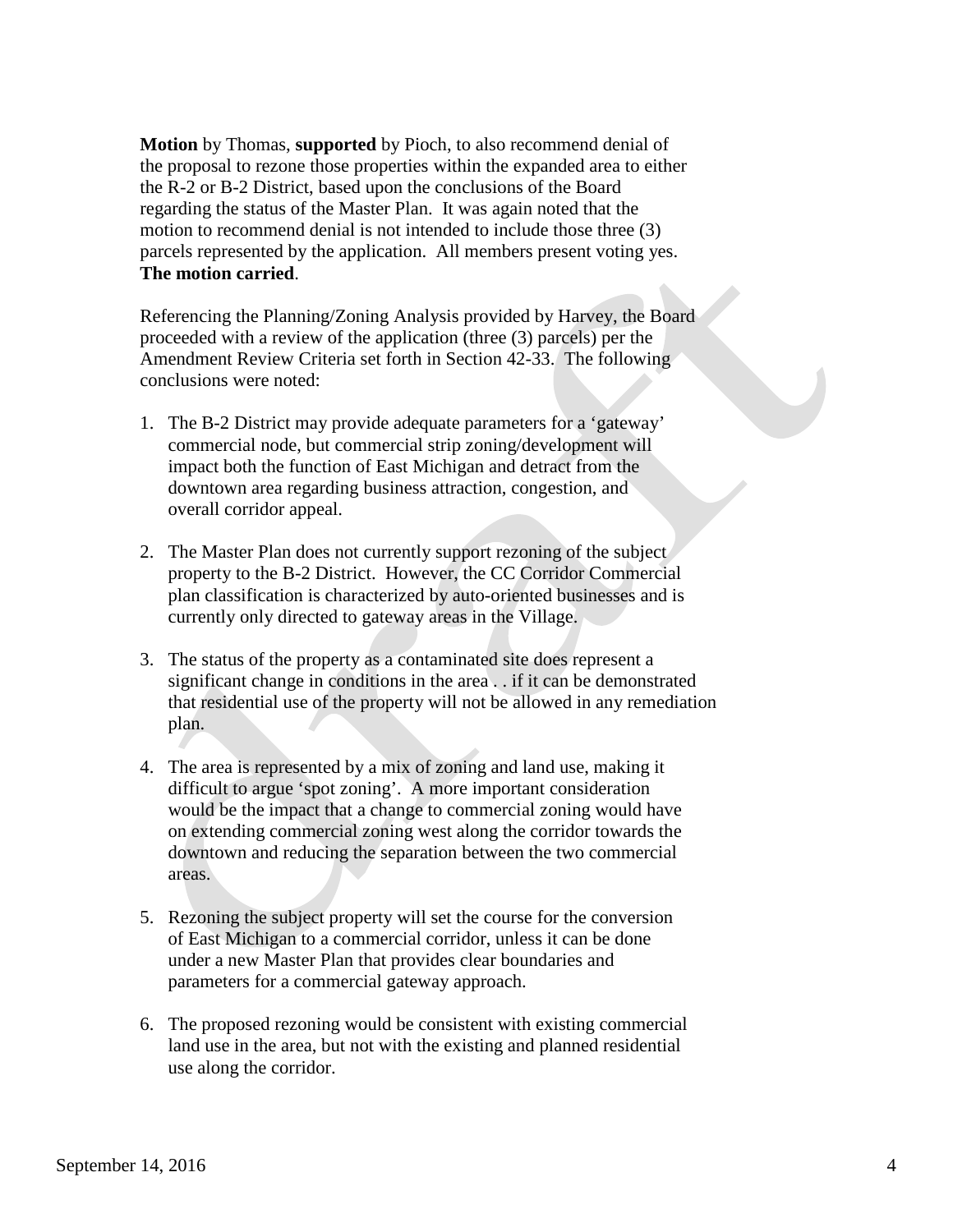- 7. The ability of the property to be used as residential will impact whether the property can reasonably be zoned residential.
- 8. Though the corridor represents a mix of zoning and land use, there has been no development activity in the area that would suggest a trend toward commercial conversion.
- 9. The area is served by public utilities and a 3-lane roadway and is not in close proximity to significant natural resources.

 **Motion** by Thomas, **supported** by Jarvis to amend the Master Plan to reclassify the requested 3 parcels from the MDR classification to the CC classification based upon the findings of the review criteria set forth in Section 42-33. **Motion failed** 2 – 3, Larson, Pioch and Hildebrandt dissenting.

 Larson, Pioch and Hildebrandt expressed concern that adequate information had not been provided supporting the claim that the property could not be used as residential. Rossell and Oleszczuk requested the opportunity to return to the Board with the requested information. The Board agreed that additional information on the matter would be welcomed.

 **Motion** by Thomas, **supported** by Pioch, to postpone further consideration of the request to the October 6, 2016 meeting as requested by the applicant. All members present voting yes. The **motion carried**.

| 7.  | Larson stated that no New Business was scheduled for consideration.        | <b>New Business</b>                                   |
|-----|----------------------------------------------------------------------------|-------------------------------------------------------|
| 8.  | Larson stated that no Ongoing Business was scheduled for<br>consideration. | <b>Ongoing Business</b>                               |
| 9.  | No member comments were offered.                                           | <b>Member Comments</b>                                |
| 10. | No staff comments were offered.                                            | <b>Village Manager/</b><br><b>Planning Consultant</b> |
| 11. | There being no further business to come before the Board, the meeting      | <b>Adjournment</b>                                    |

was adjourned at 8:55 p.m.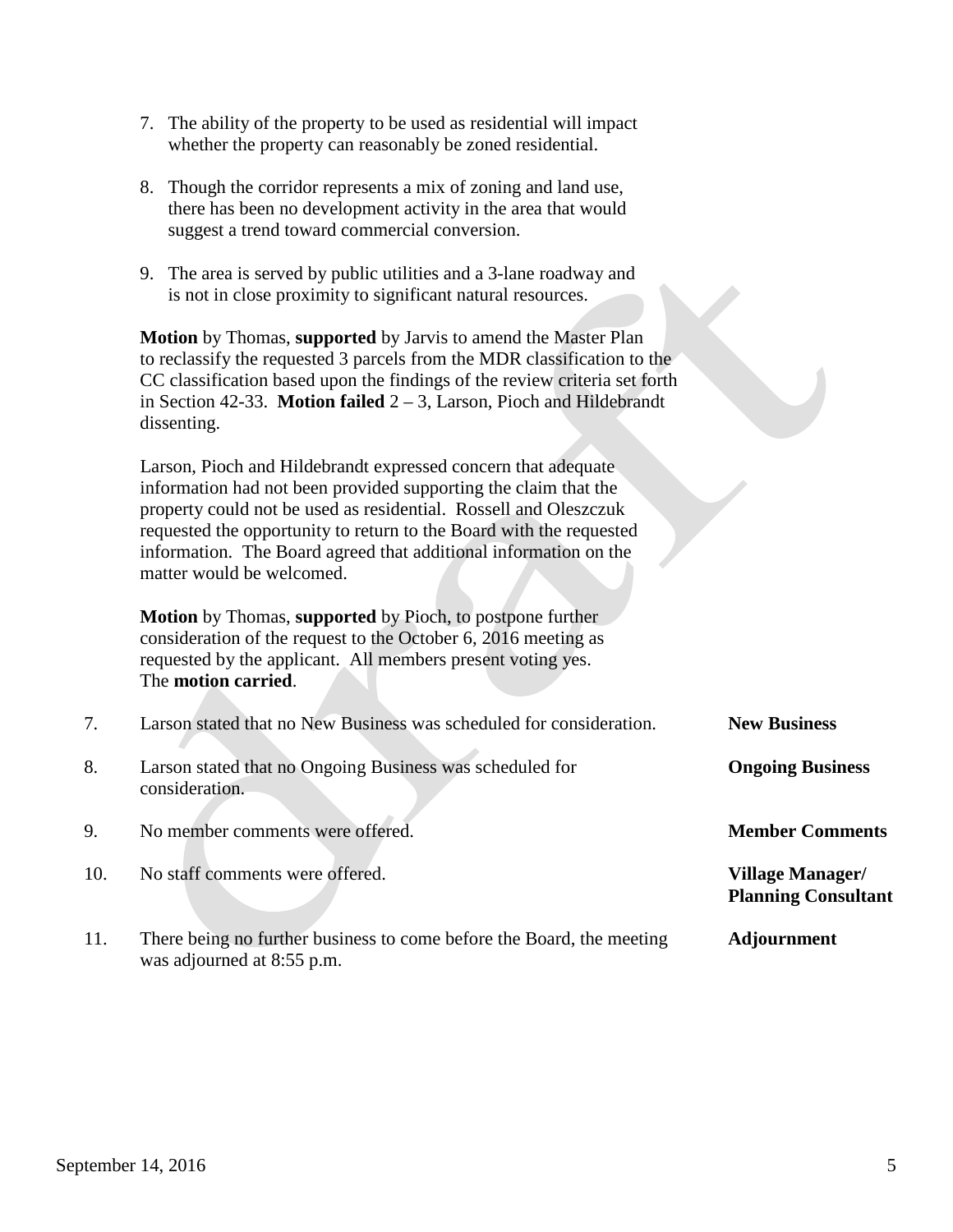## **Minutes, Paw Paw Planning Commission Regular Meeting, October 6, 2016**

| 1. | The regular Planning Commission meeting of Thursday, October 6,<br>2016 convened at 7:00 p.m. at 609 West Michigan, Paw Paw,<br>Michigan. Chairperson Larson presiding.                                                                                                                                                                                                                                                                                                                   | <b>Meeting Convened</b>                                   |
|----|-------------------------------------------------------------------------------------------------------------------------------------------------------------------------------------------------------------------------------------------------------------------------------------------------------------------------------------------------------------------------------------------------------------------------------------------------------------------------------------------|-----------------------------------------------------------|
| 2. | Present: Larson, Bogen, Hildebrandt, Pioch, Rumsey and Thomas.<br>Also present: Village Planning Consultant, Rebecca Harvey.                                                                                                                                                                                                                                                                                                                                                              | <b>Members Present</b>                                    |
| 3. | Motion by Pioch, supported by Hildebrandt, to approve the agenda<br>as presented. All members present voting yes. The motion carried.                                                                                                                                                                                                                                                                                                                                                     | <b>Approval of Agenda</b>                                 |
| 4. | <b>Motion</b> by Thomas, supported by Rumsey, to approve the minutes of the<br>regular Planning Commission meeting of September 1, 2016 as presented.<br>All members present voting yes. The motion carried.                                                                                                                                                                                                                                                                              | <b>Approval of Minutes</b>                                |
|    | Motion by Pioch, supported by Hildebrandt, to approve the minutes of the<br>special Planning Commission meeting of September 14, 2016 as presented.<br>All members present voting yes. The motion carried.                                                                                                                                                                                                                                                                                |                                                           |
| 5. | No public comment regarding non-agenda items was offered.                                                                                                                                                                                                                                                                                                                                                                                                                                 | <b>Public Comment</b>                                     |
| 6. | Larson stated that the next item for consideration was the request<br>by Freeman Kirby for Special Land Use Permit/Site Plan Review for<br>a proposed 'open air business' involving the outdoor display and sale<br>of truck parts. The subject site is located at $1022$ and $1022 \frac{1}{2}$ East<br>Michigan and is within the B-2 District.                                                                                                                                         | <b>Public Hearing</b><br>Items: SLU/SPR -<br><b>Kirby</b> |
|    | Freeman Kirby and Jerry Dundon were present on behalf of the<br>application. Dundon provided an overview of the operation currently<br>existing on the subject site and explained that approval is requested to<br>bring the property into compliance with the Zoning Ordinance.                                                                                                                                                                                                          |                                                           |
|    | Harvey stated that the request had been considered by the Board at the<br>September 1, 2016 meeting and that action was postponed to allow the<br>applicant the opportunity to submit a revised site plan that reconciles the<br>property boundaries of the site and provide missing information.                                                                                                                                                                                         |                                                           |
|    | Harvey reiterated that it was determined that the operation most closely fit<br>the definition of an 'open air business' in the Zoning Ordinance. As such,<br>the special land use provisions of Section 42-367 (23) apply, as well as the<br>special land use and site plan review criteria. She confirmed that the subject<br>site is .8 acres in area and does not meet the 1 acre standard established by<br>Section 42-367 (23). A variance has been requested and will be scheduled |                                                           |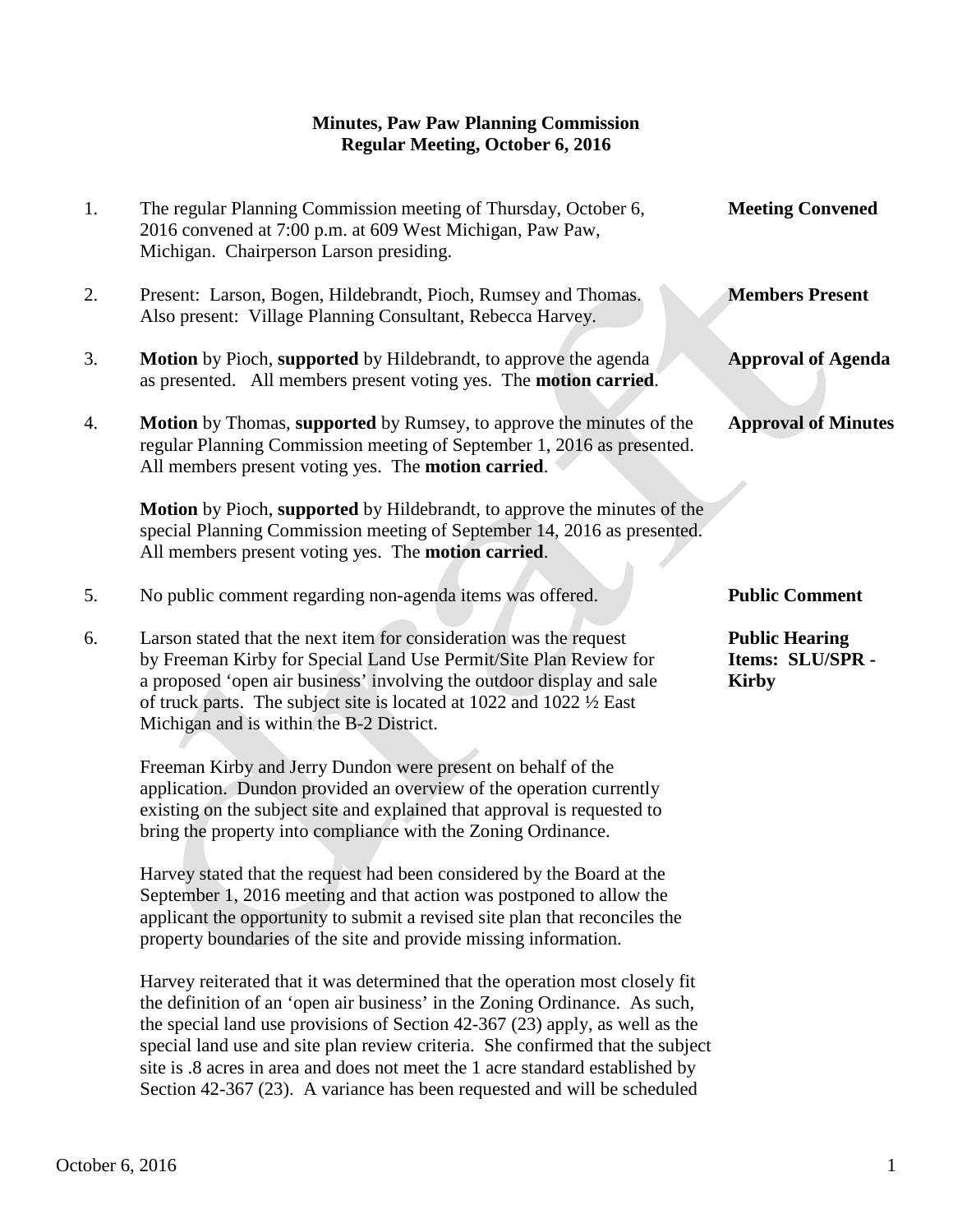for consideration in November.

 In response to Board questions, Dundon highlighted the existing paved drives/parking areas, display areas and the two buildings proposed for storage/ display (Warehouses #1 and #2) on the site plan. He further noted that the existing residence on the property is only occupied by the business owner when in town with merchandise deliveries and is not a rental unit.

No public comment was offered on the matter.

 Bogen stated that he believes the proposed use is a 'salvage yard' and is not an allowed use within the B-2 District. The Board reviewed the definition of 'open air business' set forth in Section 42-3 and agreed with the application of subsections (4) and (5) to the proposed use. It was noted that the proposed operation does not include the dismantling or disassembly of vehicles nor the storage of inoperable vehicles on the site.

 Larson advised that the vehicles currently parked on the property and listed for sale are not allowed. Kirby stated that the vehicles will be removed by tomorrow.

The Board proceeded with a review of the proposal and noted the following:

- no changes to the existing driveway arrangement are proposed;
- use of the 1 parking space/400 sq ft gross sales floor area standard applicable to a 'motor sales and service establishment' is acceptable;
- the proposed front and rear parking lots provide the required 10 parking spaces;
- the proposed display berm located in the front yard open space is not acceptable and should be removed or relocated to a proposed display area;
- the proposed open space on the site is acceptable but a landscape plan demonstrating compliance with the landscape requirements is lacking;
- a sidewalk is required to be extended along the East Michigan frontage;
- the applicant has presented that the surrounding commercial activity offers adequate open air/light and that additional outdoor lighting is not proposed;
- existing access drives and proposed parking/display areas provide adequate on-site circulation for loading operations and vehicular/pedestrian maneuverability but shall be subject to Fire Department review/approval;
- the developed elements of the site (buildings, paving, driveways) are not proposed to be modified.

 **Motion** by Thomas, **supported** by Rumsey, to grant a Special Land Use Permit and recommend Village Council approval of the site plan for the proposed 'open air business' located at 1022 and 1022 ½ East Michigan,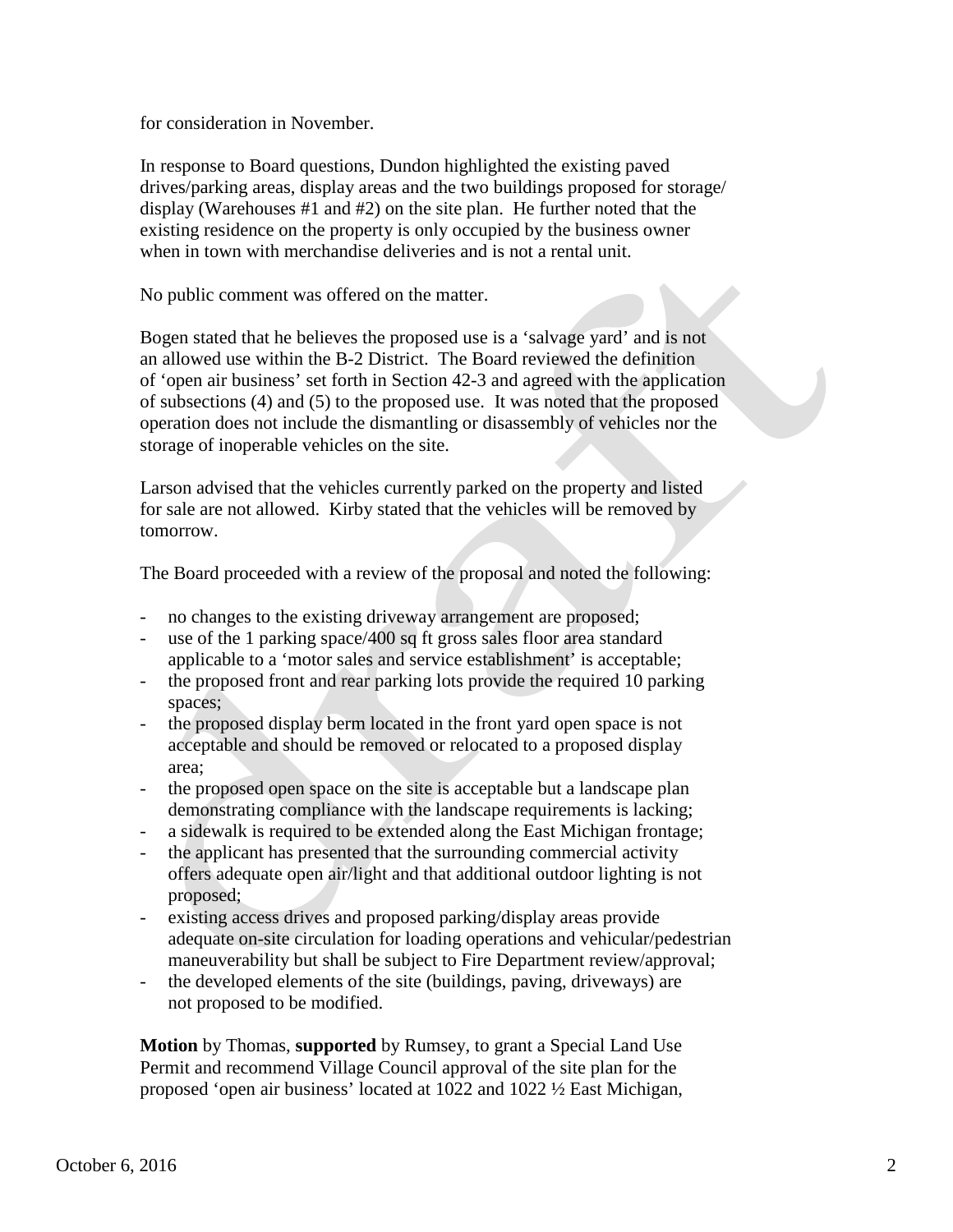based upon the description of the proposed use presented by the applicant and upon a finding of compliance with the Special Use Permit Criteria set forth in Section 42-366, the Special Use Permit Standards applicable to an 'open air business' set forth in Section 42-367 (23), and the Site Plan Review Criteria set forth in Section 42-402, subject to the following conditions:

1. Receipt of Variance Approval from the Zoning Board of Appeals from the following standard applicable to an 'open air business':

Section 42-367 (23) a. – The subject lot area shall be a minimum of 1 acre; **the subject site is 0.8 acres in size.** *A variance has been requested and is scheduled for consideration on November 7, 2016.*

- 2. Removal of the proposed 'display berm' from the front yard open space (or relocation to an approved display area).
- 3. Extension of a sidewalk along the site's East Michigan frontage in compliance with the Village of Paw Paw Sidewalk Ordinance by June 1, 2017.
- 4. Submission of a landscape plan that confirms compliance with the landscape requirements set forth in Section 42-406 *(15% open space; 60% of open space to be between building/roadway; requirements for plantings*).
- 5. Village Fire Department review/approval.

# The **motion carried** 5 to 1, Bogen dissenting.

7. Larson stated that the next item for consideration was the request **Public Hearing** by Andrew Rossell of AR Engineering for the proposed rezoning of **Item: Master Plan** approximately 1 acre located at and in the vicinity of 711 East **Amendment/** Michigan from the R-2 and R-O Districts to the B-2 District. An **Rezoning – 711 East** amendment to the Master Plan so as to reclassify the subject **Michigan** property from the MDR classification to the CC classification will also be considered.

 She noted that when the request was scheduled for public hearing, the Board had expanded the request to include consideration of the following:

: Rezone from R-2, RM, & R-O to R-2 or B-2 –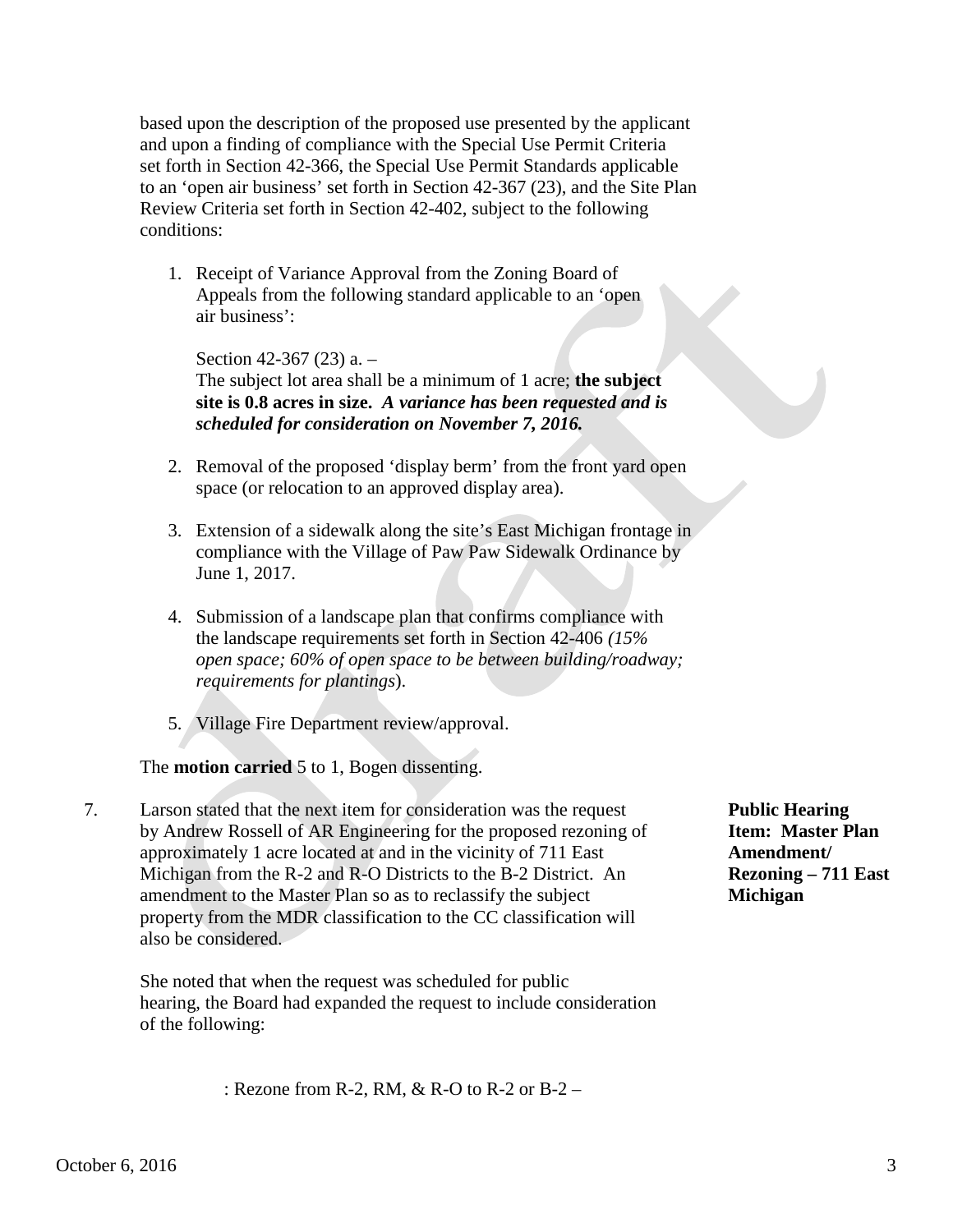property located on the north side of East Michigan (south of Elm Street) between Dykman Street and Madison Street - consisting of approximately 2.5 acres (9 lots)

: Rezone from B-2 to R-2 –

property located on the south side of East Michigan (north of East Main Street) between Dykman Street and Woodman Street - - consisting of approximately 4 acres (11 lots)

: Amend Master Plan –

- Change all property to CC Corridor Commercial
- Keep all property in MDR Medium Density Residential

 Larson stated that a public hearing on the request (and expanded area) was held on September 14, 2016. She noted that the Planning Commission recommended denial of both the proposed amendment of the Master Plan to reclassify those properties within the expanded area from the MDR classification to the CC classification, and of the proposal to rezone those properties within the expanded area to the R-2 or B-2 District.

 The recommendations to deny were based on a concern with changing the existing Master Plan when no change of conditions is apparent and without input from area residents and property owners. It had been further agreed that a review of the area would better be accomplished through the Master Plan update that is in progress and already involves Village residents.

 Larson noted that the recommendation to deny did not include the three parcels represented by the application. Instead, further consideration of the application was postponed to the October 6, 2016 meeting to allow the applicant the opportunity to return to the Board with additional information supporting the claim that the property was contaminated and could not reasonably be reclaimed for residential use.

 Harvey then advised that due to concern expressed regarding notification of the proposed rezoning request to area property owners, the Village determined to repeat the required noticing process for the application. She noted that the renoticing will comply with the 15-day requirement and have the effect of rescheduling the public hearing on the proposed rezoning to the November 3, 2016 Planning Commission meeting.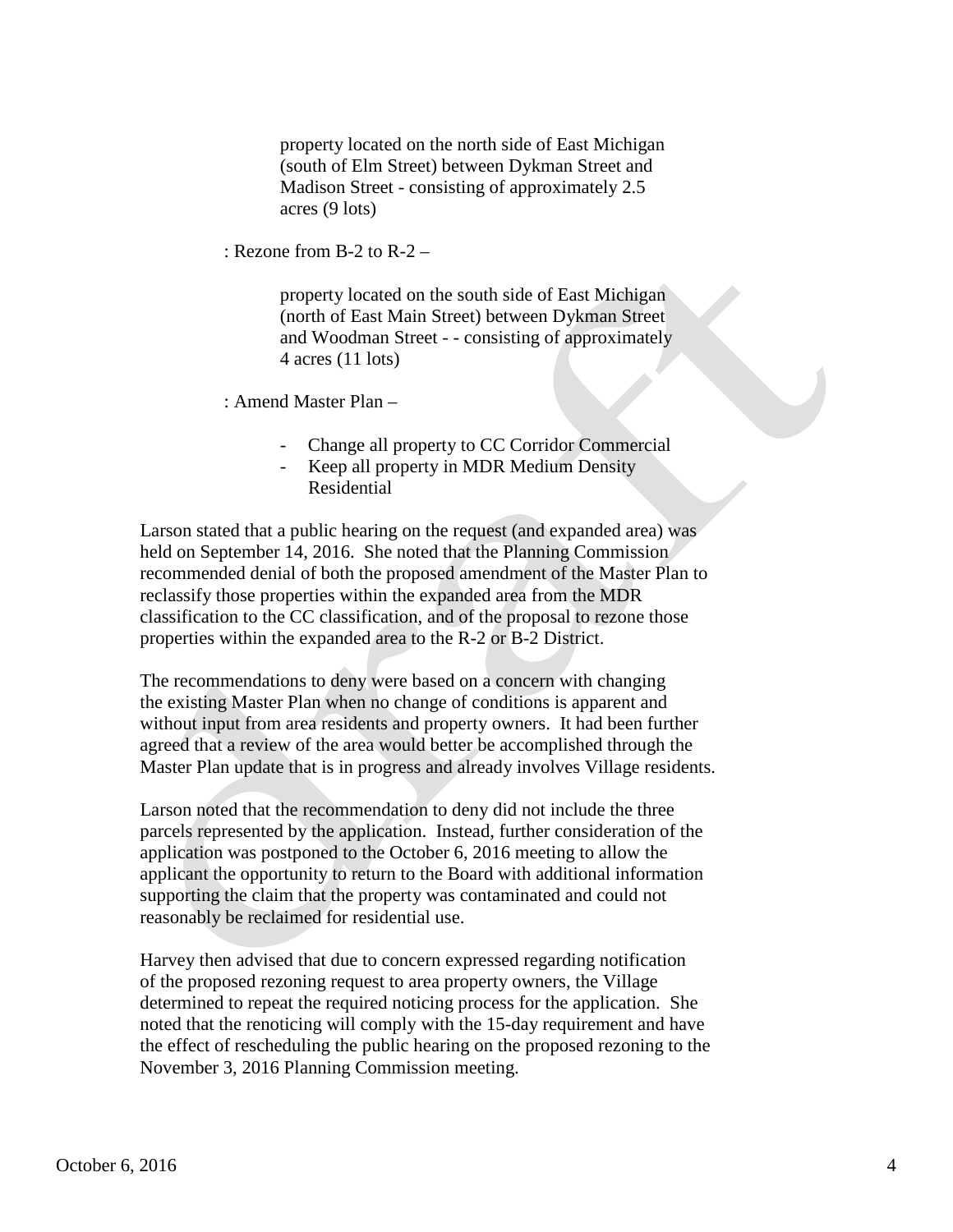Board members expressed their support for the Village's decision to re-notify area property owners of the proposed rezoning in an effort to increase public participation and ensure transparency of the process.

 Larson stated that the Board would still welcome the applicant's presentation of information pertinent to the contamination/clean-up efforts of the property, even though Board action cannot occur now until November 3, 2016.

 Andrew Rossell and Peter Oleszczuk, Midwest Property Development, were again present on behalf of the application. Rossell introduced Kirk Perschbacher, Lakeshore Environmental, Inc., David Harn, MDEQ Senior Environmental Quality Analyst, and Mike Gurnee, MDEQ Brownfield Coordinator.

 Rossell stated that he understands the decision of the Village to renotice the public hearing but is frustrated at the delays that have occurred in the consideration of this request. With that said, he noted his appreciation for the opportunity to return to the Board and present the requested information on the environmental status of the subject property.

 Perschbacher provided a detailed review of the known contaminants that currently exist on the property. He advised that the full picture cannot be determined until the existing building on the site is removed, but that it is clear that concentrations of contaminants are high and that the contamination currently extends off-site.

 Perschbacher explained that the clean-up criteria is higher for residential development and therefore more expensive. He stated that the cost of clean up to residential standards would exceed a million dollars and would not be eligible for brownfield funding. MDEQ confirmed that it is highly unlikely that it is financially feasible to clean up the property to a level that would support residential development.

 It was noted that the clean-up criteria for commercial development is less rigorous and therefore less expensive. Additionally, brownfield funding is available for clean-up associated with commercial development, which will assist in making the project viable.

 Hahn stated that the MDEQ is on board with working together to improve the situation in the area. He detailed the spread of the contaminants off-site and the work that will be done to identify the contamination boundary and protect the area residents.

 In response to questions, Hahn noted that the area is on the MDEQ radar and that they will be pursuing clean-up efforts on their own due to the high risk to area residents. He confirmed that full remediation in the area to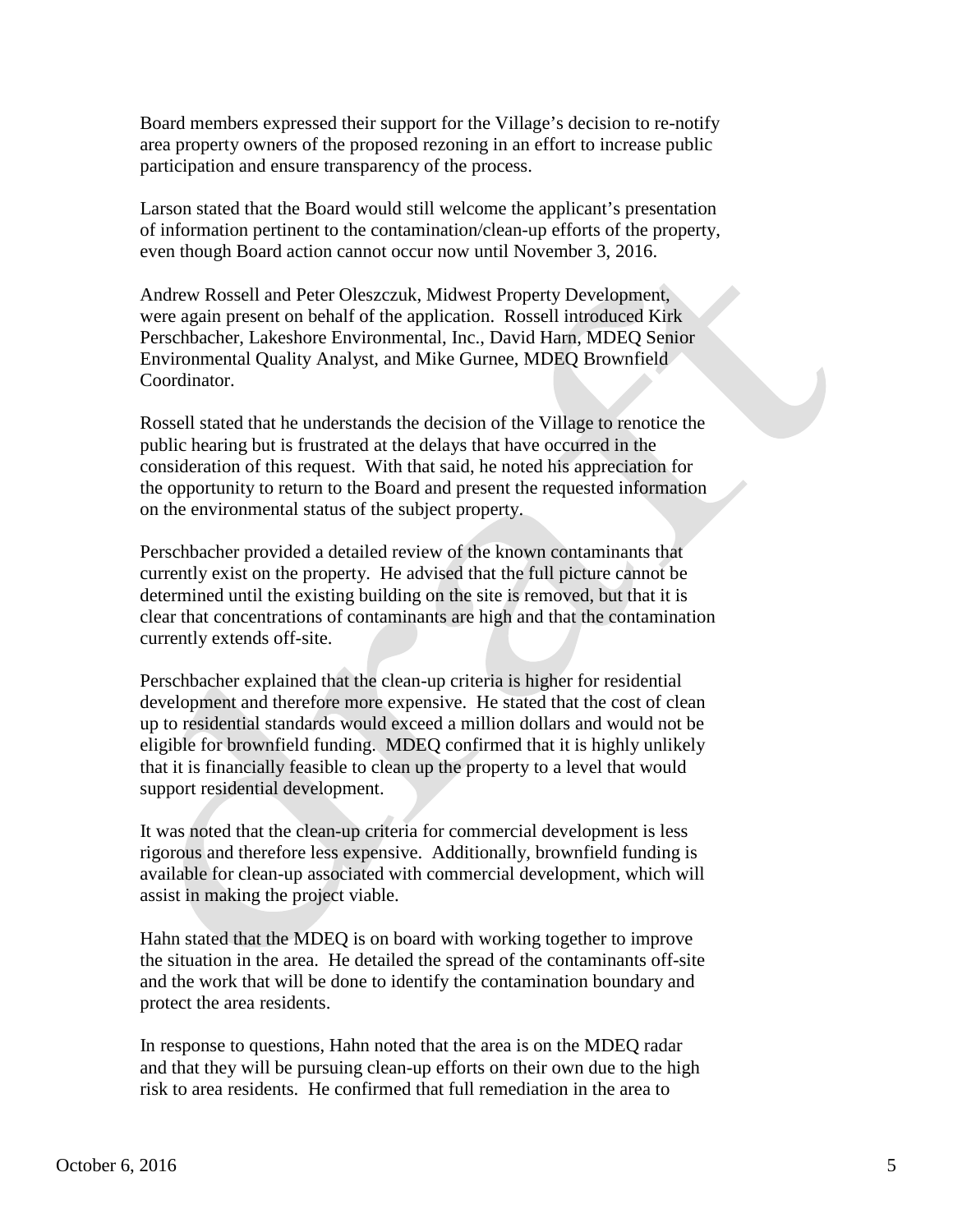|     | residential standards is not economically feasible, but that the ability to<br>use brownfield funds and have partners in the clean-up effort is a big<br>advantage.                                                                                                                                                                        |                                                                         |
|-----|--------------------------------------------------------------------------------------------------------------------------------------------------------------------------------------------------------------------------------------------------------------------------------------------------------------------------------------------|-------------------------------------------------------------------------|
|     | Board members agreed that the information presented was crucial in<br>understanding the situation and the existing limitations to residential<br>development in the area. It was noted that a review of the information<br>presented at the November public hearing where area property owners<br>will likely be present would be helpful. |                                                                         |
|     | <b>Motion</b> by Thomas, supported by Rumsey, to table action on the<br>application to the November 3, 2016, meeting consistent with the reissued<br>public hearing notice. The motion carried unanimously.                                                                                                                                |                                                                         |
| 8.  | Larson stated that the next item for consideration was the request by<br>Greg Wegeler for Site Plan Review for a proposed expansion to an<br>existing coffee shop (Greg's Paw Paw Blend). The subject site is located<br>804 South Kalamazoo Street (Suite #7) and is within the B-2 District.                                             | <b>New Business:</b><br><b>SPR</b> – Greg's Paw<br><b>Paw Paw Blend</b> |
|     | Harvey advised that a review of the site plan has revealed that the<br>proposed expansion is for the addition of a drive-thru element to the<br>existing coffee shop. She noted that a 'drive-in restaurant' is a special<br>use within the B-2 District and will require a public hearing.                                                |                                                                         |
|     | The Board agreed to place the matter on the November 3, 2016 meeting<br>agenda to allow staff to complete the required noticing and to conduct a<br>review of the site plan. Copies of the site plan were provided to Board<br>members.                                                                                                    |                                                                         |
| 9.  | Larson stated that no Ongoing Business was scheduled for<br>consideration.                                                                                                                                                                                                                                                                 | <b>Ongoing Business</b>                                                 |
| 10. | No member comments were offered.                                                                                                                                                                                                                                                                                                           | <b>Member Comments</b>                                                  |
| 11. | No staff comments were offered.                                                                                                                                                                                                                                                                                                            | <b>Village Manager/</b><br><b>Planning Consultant</b>                   |
| 12. | There being no further business to come before the Board, the meeting<br>was adjourned at 9:35 p.m.                                                                                                                                                                                                                                        | <b>Adjournment</b>                                                      |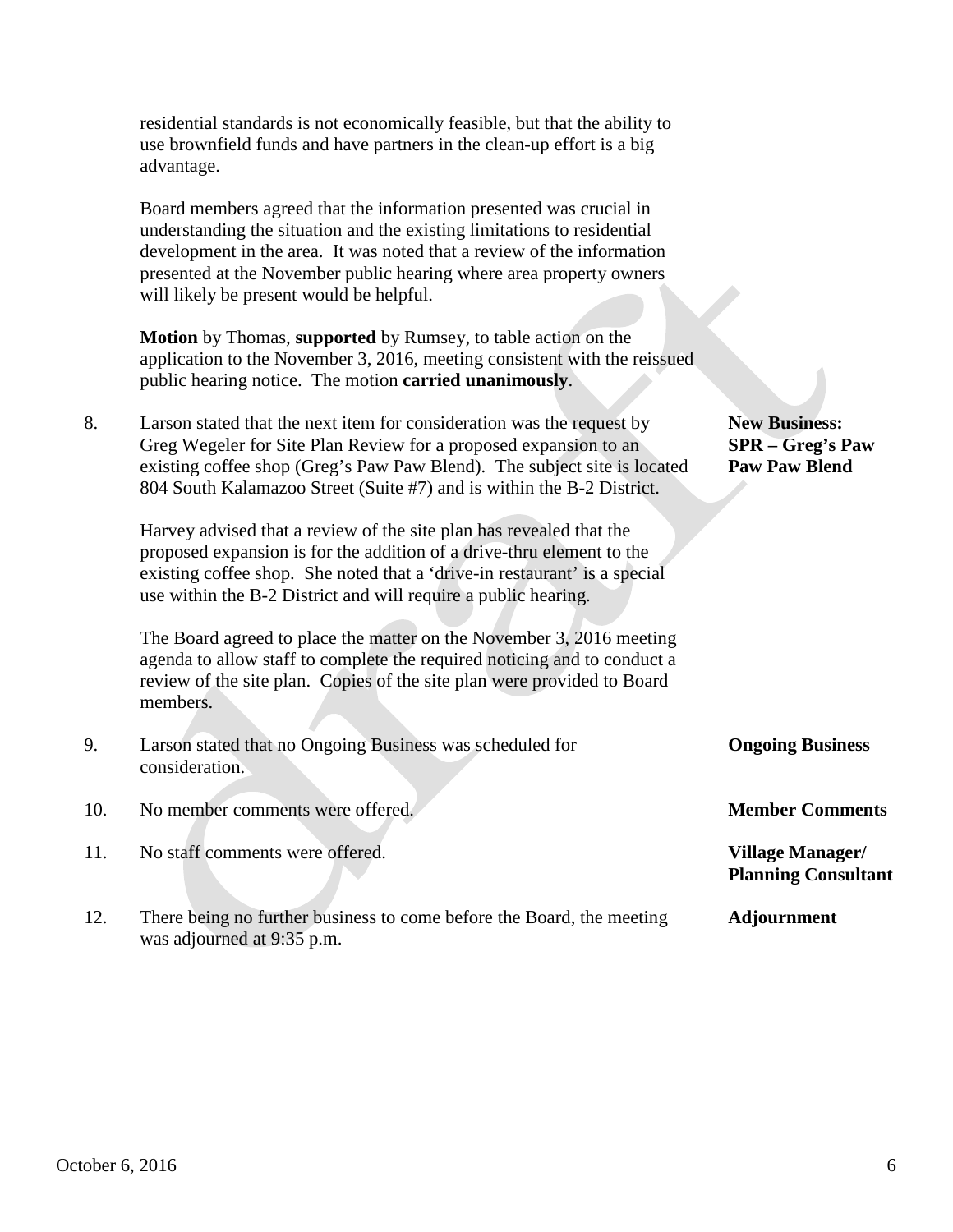## **Minutes, Paw Paw Planning Commission Regular Meeting, November 5, 2015**

| 1. | The regular Planning Commission meeting of Thursday, November 5,<br>2015 convened at 7:00 p.m. at 404 East Michigan Avenue, Paw Paw,<br>Michigan. Chairperson Larson presiding.                                                                                                                                                                                                                                                    | <b>Meeting Convened</b>                                                                              |
|----|------------------------------------------------------------------------------------------------------------------------------------------------------------------------------------------------------------------------------------------------------------------------------------------------------------------------------------------------------------------------------------------------------------------------------------|------------------------------------------------------------------------------------------------------|
| 2. | Present: Larson, Bogen, Hildebrandt, Jarvis, Pioch, Rumsey, and Thomas.<br>Also present: Village Planning Consultant, Rebecca Harvey.                                                                                                                                                                                                                                                                                              | <b>Members Present</b>                                                                               |
| 3. | <b>Motion</b> by Thomas, supported by Hildebrandt, to approve the agenda<br>as presented. All members present voting yes. The <b>motion carried</b> .                                                                                                                                                                                                                                                                              | <b>Approval of Agenda</b>                                                                            |
| 4. | Consideration of the minutes of the October 1, 2015 Planning<br>Commission meeting was tabled to the December meeting.                                                                                                                                                                                                                                                                                                             | <b>Approval of Minutes</b>                                                                           |
| 5. | No public comment regarding non-agenda items was offered.                                                                                                                                                                                                                                                                                                                                                                          | <b>Public Comment</b>                                                                                |
| 6. | Larson stated that the next item for consideration was the request<br>of Brenda Atkinson to rezone approximately .3 acres located at<br>204 South Kalamazoo Street from the R-O Restricted Office District<br>to the B-2 General Business District. It was noted that an amendment<br>to the Village of Paw Paw Master Plan Future Land Use Map so as to<br>reclassify the subject property from the MXD Density classification to | <b>Public Hearing:</b><br><b>Master Plan</b><br>Amendment/<br><b>Rezoning - 204</b><br>Kalamazoo Ave |

 a Commercial (CC, HC, or C/O) classification is required. Larson stated that, after review of the surrounding zoning and land use,

 and in consideration of the Future Land Use Map, it was determined that it would be reasonable to expand the area under consideration to include the 2 parcels adjacent to the north and the 2 parcels adjacent to the south of 204 South Kalamazoo Street. She noted that the subject 5 parcels represent the only R-O zoning in the area and abut commercial zoning to the north and south. Including all 5 parcels for consideration will allow for a comprehensive review of the area in responding to the specific rezoning request.

 Brenda Atkinson was present on behalf of the application. She stated that 204 Kalamazoo Ave is currently zoned for 'offices' and that the requested B-2 District will be a better fit for the proposed use of the property as a salon and spa.

 An adjacent property owner was present and indicated support for the requested rezoning. He noted that the B-2 District will afford the area greater use options.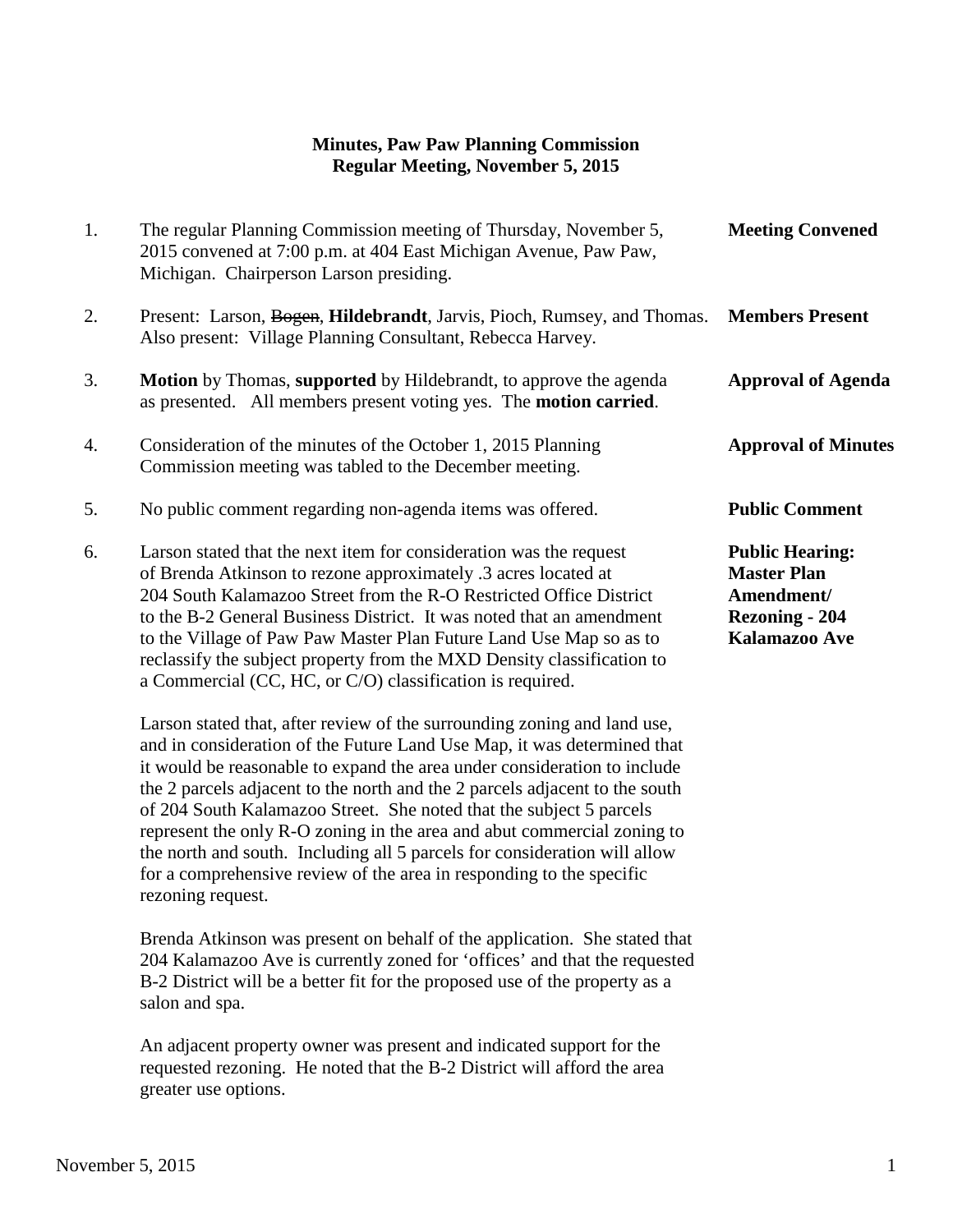No further public comment was offered on the matter.

 The Board proceeded with a review of the zoning/land use pattern in the area. The following was noted:

- The subject 5 parcels are adjacent to commercial zoning on the north and south and opposite commercial zoning to the east;
- The requested rezoning will remove the option of providing residential land use near the downtown;
- The 'downtown overlay district' is available to achieve mixed use/ density in the area;
- Leaving the lot furthest west within the R-O District would provide a buffer for the limited residential zoning adjacent to the west.

 Referencing the Planning/Zoning Analysis prepared by Harvey, the Board continued with a review of the request pursuant to the Amendment Review Criteria set forth in Section 42-33, Zoning Ordinance.

 Harvey stated that a letter had been received from the VanBuren County Planning Commission noting that the Commission unanimously concurs with the proposed Plan amendment.

 **Motion** by Rumsey, **supported** by Pioch, to recommend Village Council approval of the proposed amendment to the Village of Paw Paw Master Plan Future Land Use Map to change the planning classification of property located in the general vicinity of 204 South Kalamazoo Street (5 parcels totaling approximately 1 acre located on the west side of South Kalamazoo Street, between Paw Paw Street and St Joseph Street) from the MXD Mixed Density planning classification to the C/O Commercial/Office planning classification . . based on the surrounding zoning and land use pattern and the development trends along that portion of the corridor. All members present voting yes. The **motion carried.**

 **Motion** by Thomas, **supported** by Hildebrandt, to recommend Village Council approval of the proposed amendment to the Village of Paw Paw Zoning Map, as made part of the Village of Paw Paw Zoning Ordinance by Section 42-102 thereof, to rezone the eastern-most 4 parcels of the above-described property from the existing R-O Restricted Office District zoning classification to the B-2 General Business District zoning classification.

 The recommendation to approve is based upon the conclusions of the rezoning criteria set forth in Section 42-33, with specific reference to the surrounding zoning and land use; development trends along that portion of the corridor; and, a recognition that the size of the 4 parcels will dictate the design and intensity of commercial use in the area. All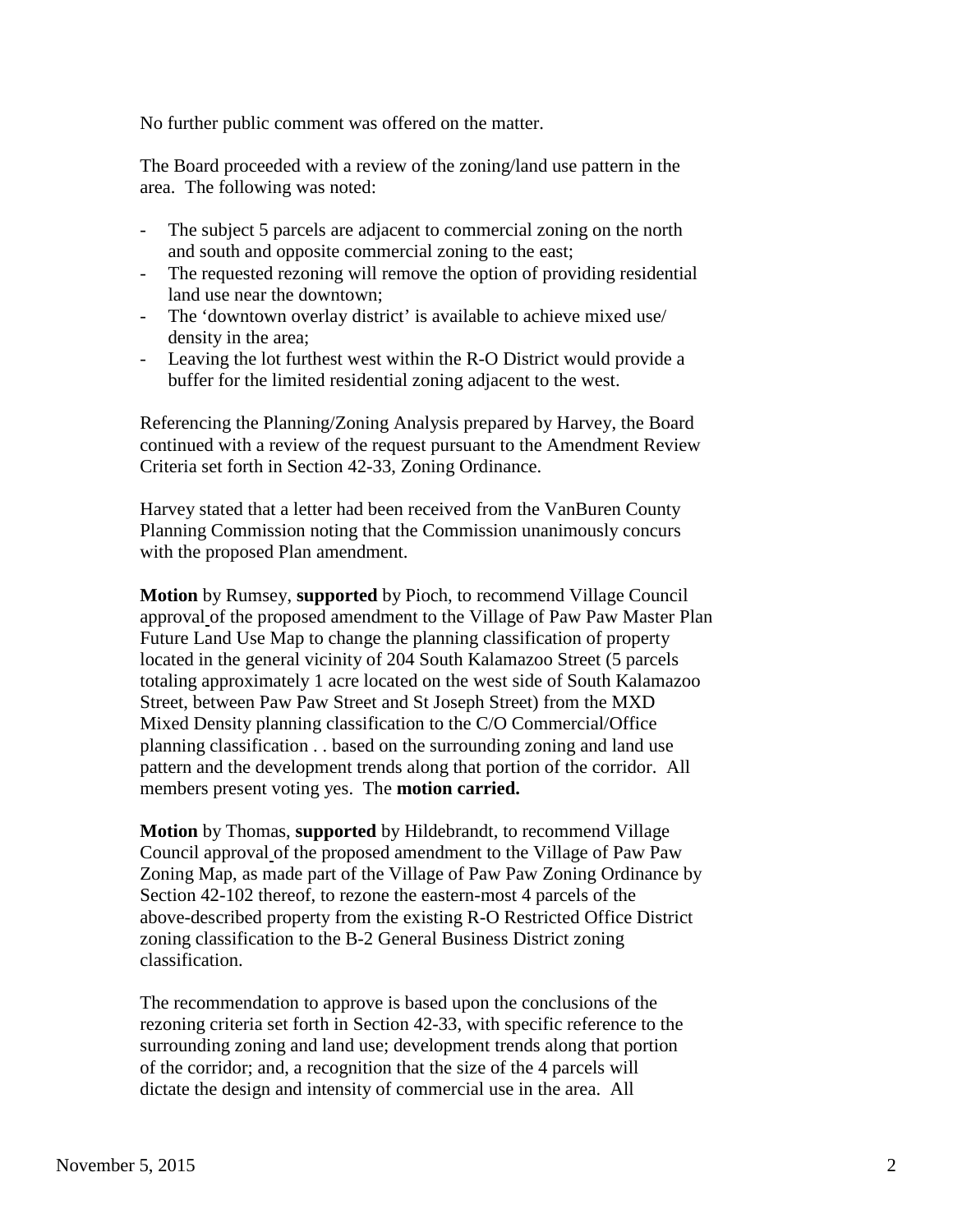members present voting yes. The **motion carried.**

**7.** Larson stated that the next item for consideration was the request for **New Business:** site plan review for the proposed conversion of an existing 2100 **SPR – 204 South** square foot residence to a salon/spa/yoga studio. The subject property **Kalamazoo Ave**  is located at 204 South Kalamazoo Street and is within the R-O District. (Under consideration for rezoning to B-2 District)

 Brenda Atkinson was present on behalf of the application. She provided an overview of the proposed occupancy of the existing building and related site improvements. The details of the proposed on-site and off-site parking layout were presented.

No public comment was offered on the matter.

The Board proceeded with a review of the Site Plan Standards set forth in Section 42-402 (4), with specific reference to the Planning/Zoning Report. Board discussion ensued wherein the following was noted:

- No changes are proposed to the existing access arrangement;
- The existing driveway is narrow and only allows for 1-way traffic.. parking should not be located along the driveway due to limited parking space maneuverability and poor site circulation;
- On-street parking can be used in meeting parking requirements;
- Outdoor lighting has not been detailed;
- Refuse disposal has not been indicated;
- On-site landscaping has not been shown;
- The paved parking area is required to be designed to demonstrate compliance with storm water runoff standards;
- The proposed barrier-free ramp has not been shown.

Atkinson stated that she would like to return with a revised site plan that responds to the Board's review comments for consideration in December or January. She noted that she is not anticipating construction until Spring, 2016 and that she would prefer to return with an adequate site plan within the next two months. The Board agreed and tentatively scheduled continued consideration of the site plan for the December or January meeting.

- 8. Larson stated that the next item for consideration was Board **Ongoing Business:** discussion regarding the sign ordinance. Due to the lateness of the hour, **Sign Ordinance** it was agreed to consider the matter at the December meeting. **Review**
- 9. Larson referenced the invitation received for the Wings of God **Member Comments** facility tours.